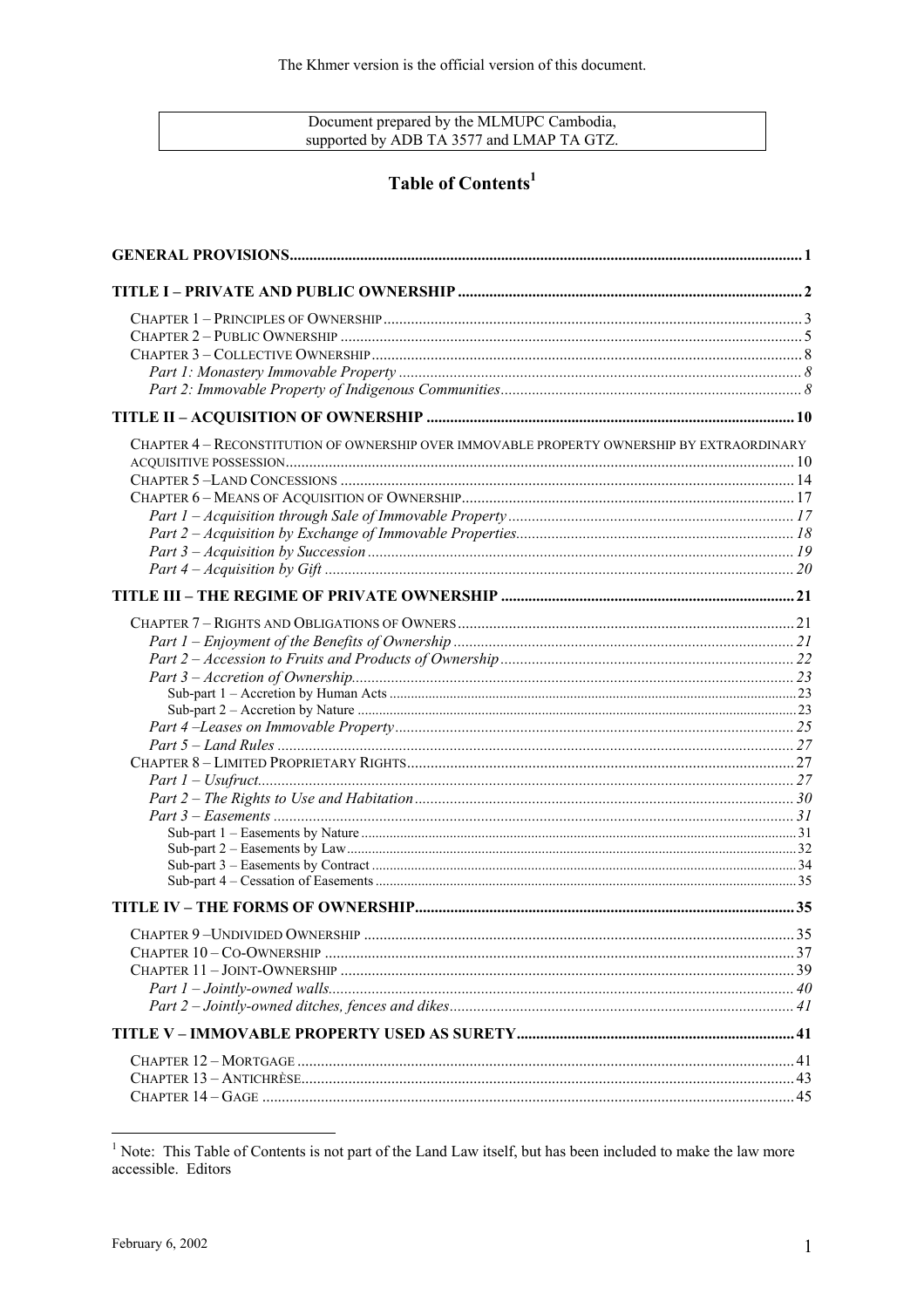| Part 1 – Infringements against Public or Private Property Committed by individuals  52    |  |
|-------------------------------------------------------------------------------------------|--|
|                                                                                           |  |
|                                                                                           |  |
| Part 2 - Infringements against public or private property by administrative authorities53 |  |
|                                                                                           |  |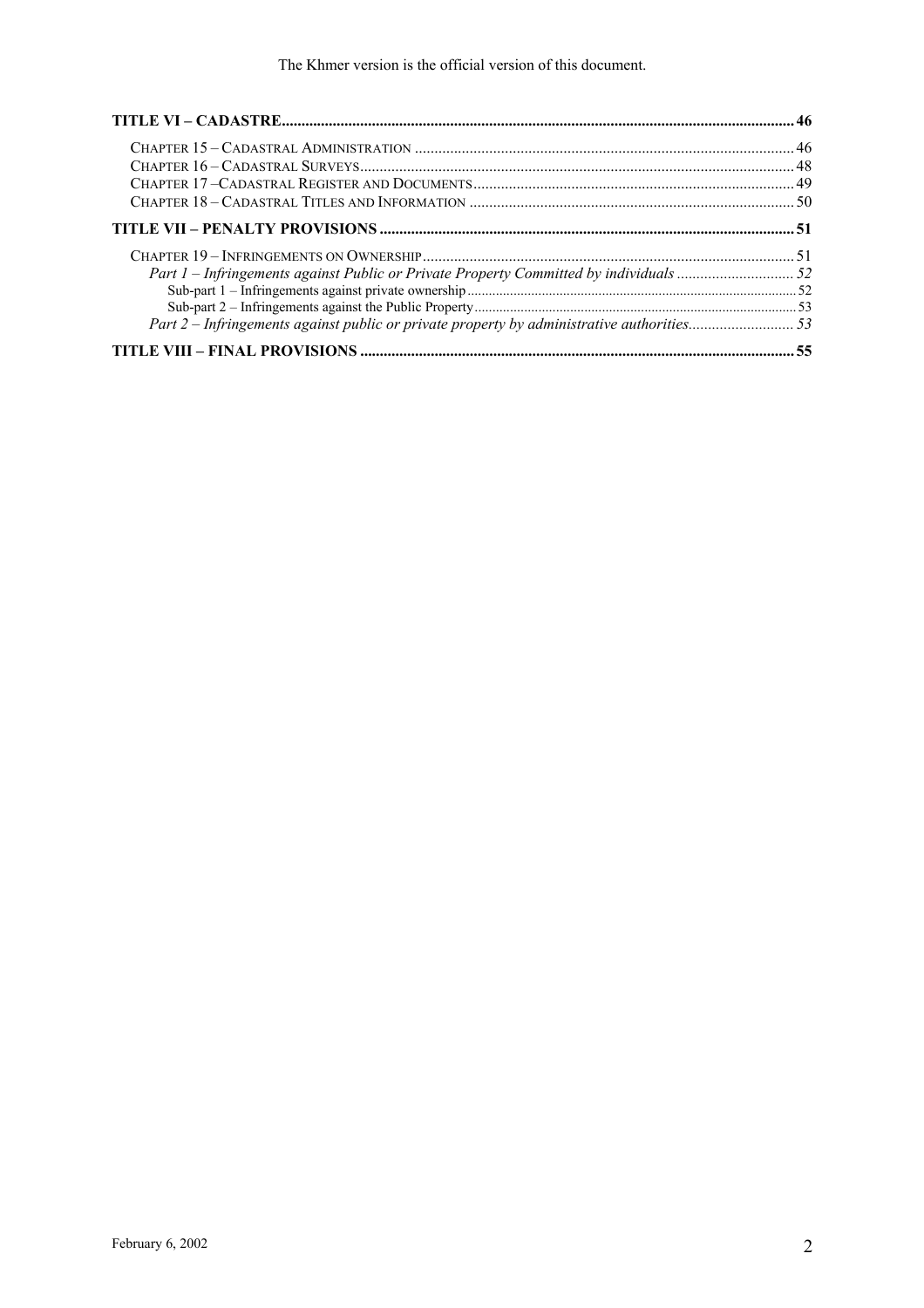#### NS/RKM/0801/14

#### *PREAH REACH KRAM*

*We, Preahbath Samdech Preah Norodom Sihanouk Reach Harivong Uphato Sucheat Visothipong Akamohaborasrat Nikarosdom Thammik Mohareachcheathireach Boromaneat Boromabopit Preah Chau Krong Kampuchea Thipdey* 

- *Referring to the Constitution of the Kingdom of Cambodia*
- *Referring to the Royal Decree No NS/RKT/1198/72 of November 30, 1998 on the Formation of the Kingdom of Cambodia,*
- *Referring to the Preah Reach Kram No 02/NS/94 of July 20, 1994 promulgating the Law on the Organization and Functioning of the Council of Ministers,*
- *Referring to Preah Reach Kram No NS/RKM/0699/09 of September 23, 1999 on the Establishment of the Ministry of Land Management, Urban Planning and Construction,*
- *Referring to the proposal of the Prime Minister of the Kingdom of Cambodia.*

*It is Hereby Promulgated* 

*The land Law which was passed by the National Assembly on July 20, 2001 during the sixth session of its second legislature and was adopted completely on the form and its legal substances by the Senate on August 13, 2001 during the fifth session of its first legislature the whole meaning of which shall be as follows:* 

*Notes on Changes to Translation*: This note explains the changes that have been made since the October 18, 2001 translation was released.

- $\cdot$  Article 1,  $\P$  1, and Article 4, correct typographical errors.
- x Article 5, add words from Khmer to indicate "advance" payment.
- x Article 10, ¶4, insert words from Khmer, "named common parts".
- $\cdot$  Article 11,  $\P$  2, clarify "derogation" rather than exemption to law.
- x Articles 12, insert the word "or" in the third line, consistent with the Khmer.
- x Article 13, delete the word "public" from "public legal entities," to conform with the Khmer.
- x Articles 14, 15 ¶2, 17 ¶2, and 19 ¶2, technical and typographical corrections.
- x Article 19 ¶ 3, change, consistent with the Khmer, to "cease illegal occupation" and that the authority "may begin the process to evict offender."
- Articles 21, 22 and 23, correct technical and typographical errors.
- x Article 47, Clarifications consistent with the Khmer and clarifications on the use of "shall" and "may."
- Article 49 ¶ 2, and 51, change "or" to "and/or" consistent with the Khmer.
- x Article 237, change translation note to be consistent with the words used in the law.

# **General Provisions**

*Editor's notes*: Definitions of English language words taken from Webster's Third New International Dictionary of the English Language, unabridged, Merriam-Webster, USA (1993), after this, Webster's International Dictionary.

Legal definitions taken from Black's Law Dictionary.

#### *Article 1:*

This law has the objective to determine the regime of ownership for immovable properties in the Kingdom of Cambodia for the purpose of guaranteeing the rights of ownership and other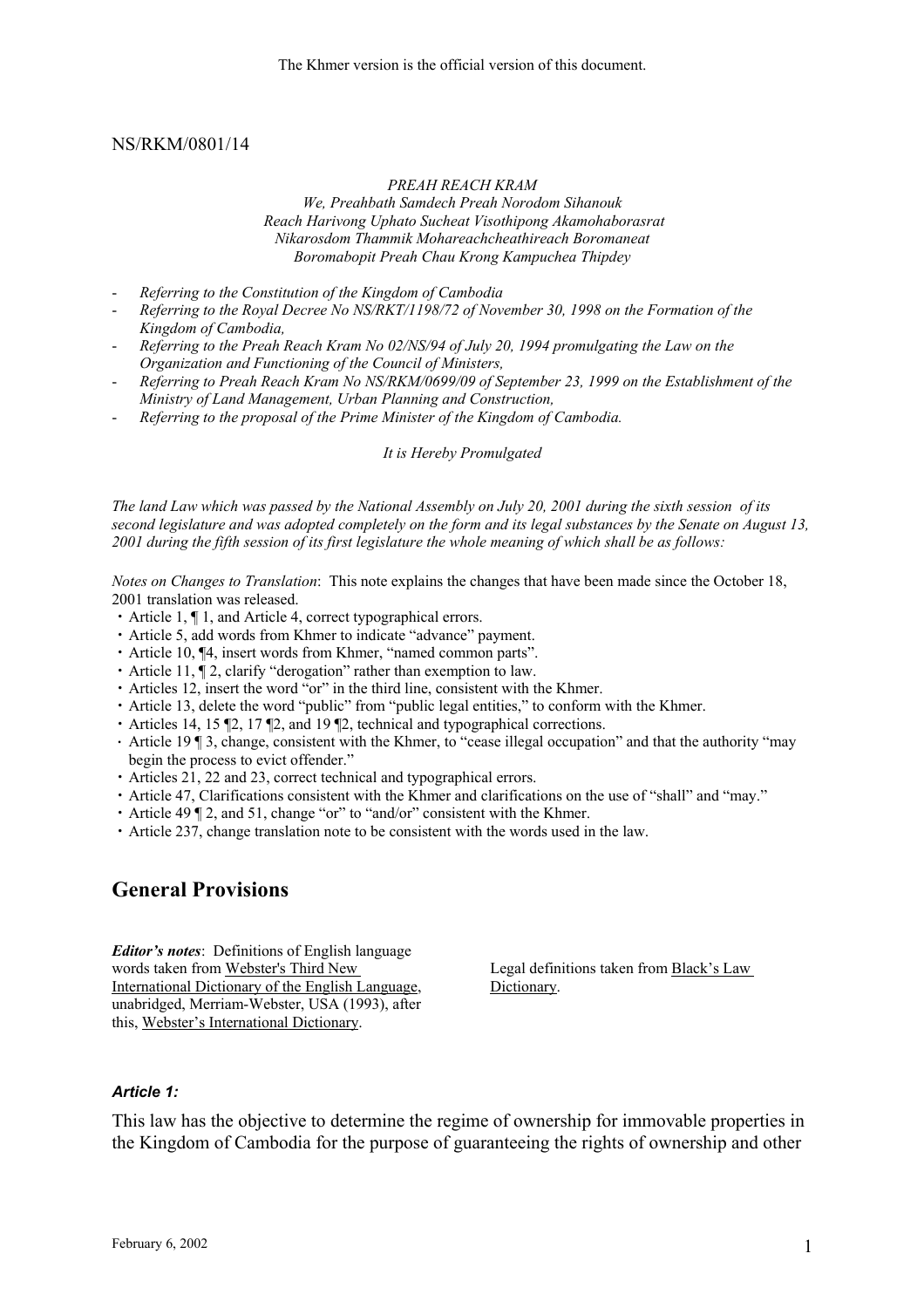rights related to immovable property, according to the provisions of the 1993 Constitution of the Kingdom of Cambodia.

#### *Article 2:*

Immovable property within the meaning of this law includes immovable property by nature, immovable property by purpose and immovable property by law:

- Immovable property by nature means all natural grounds such as forest land, cleared land, land that is cultivated, fallow or uncultivated, land submerged by stagnant or running waters and constructions or improvements firmly affixed to a specific place created by man and not likely to be moved;
- Immovable property by purpose means things fixed to the ground or incorporated into the constructions and which cannot be separated there from without damaging them or altering them, such as trees, decorative attachments, as well. .
- Immovable property by law means all rights in rem over immovable and movable properties that are defined by law as immovable property.

#### *Translation notes:*

Point 1. This translation uses the word "construction" for the Khmer term [ ], meaning something that has been built, or structures.

The Khmer term [ ] literally translates "something made and firmly affixed to a specific place created by man and not likely to be moved." This translation uses the term "improvement,"

which means "a permanent addition to or betterment of real property that enhances its capital value and is designed to make the property more useful or valuable as distinguished from ordinary repairs." Webster's International Dictionary.

Point 2. The common English term for "immovable property by purpose" is "fixtures."

#### *Article 3*

All persons shall respect the property of the State and legally acquired private property.

The management of the cadastral administration of immovable property belonging to the State and the competence to issue titles related to immovable property throughout the Kingdom of Cambodia are under the authority of the Ministry of Land Management, Urban Planning and Construction.

The regulations and procedures for the administration of State immovable properties will be determined by sub-decree.

*Translation note*: The word "persons" used in the first sentence is based on the Khmer word [ ], which includes natural and legal persons. Compare with the terms used in article 9.

*Explanatory note:* This article is based on article 50, paragraph 2 of the Constitution of the Kingdom of Cambodia.

# **TITLE I – PRIVATE AND PUBLIC OWNERSHIP**

*Explanatory note:* The words "ownership" and "property" can mean the same thing in English – the exclusive right to own, possess and dispose of something. The word "property" also means the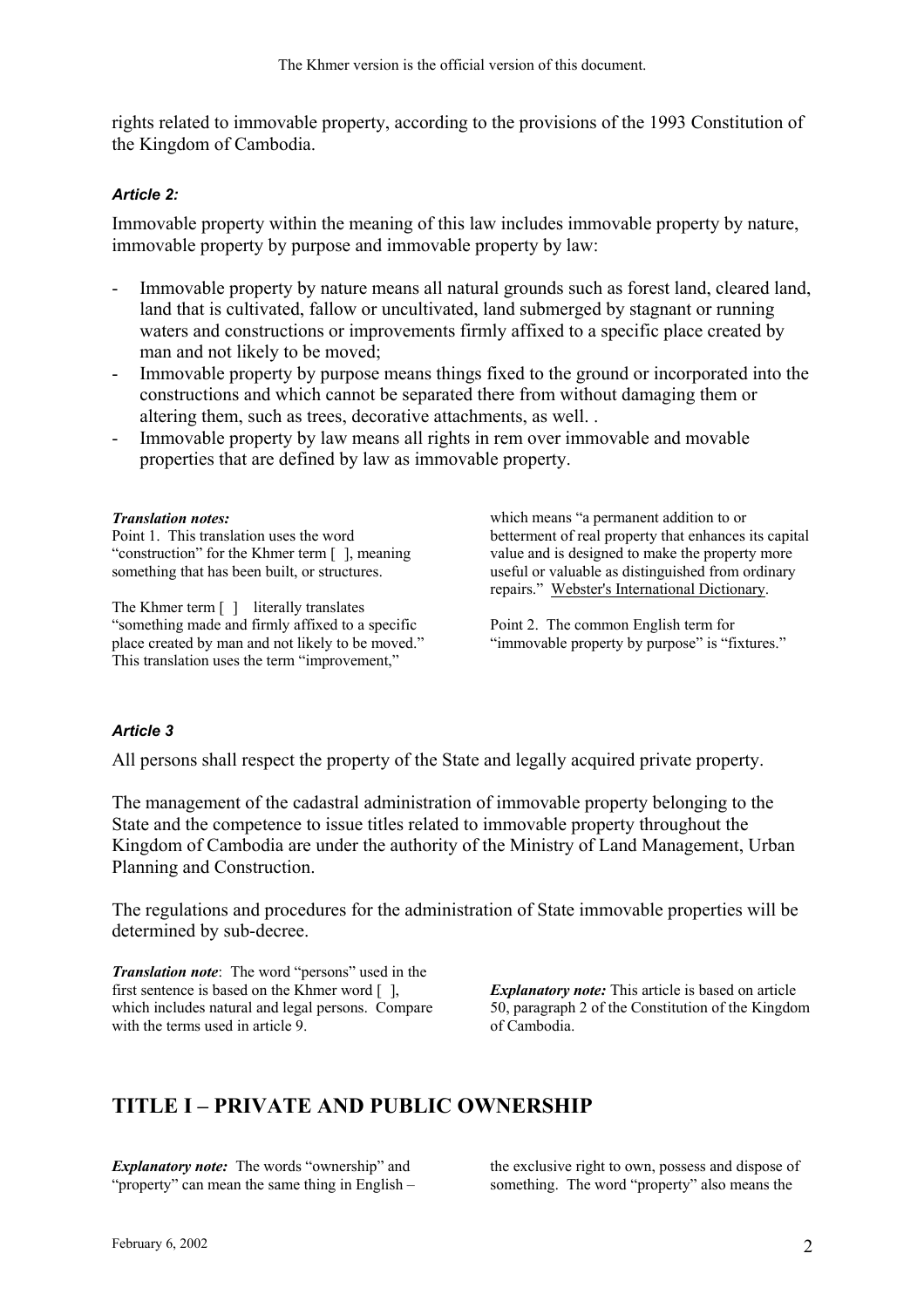thing or object that a person owns. In this translation, the word "ownership" is used for the Khmer word  $\lceil \cdot \rceil$  to mean the right to own, possess

or dispose, and the word "property" is used for the Khmer term  $\lceil \cdot \rceil$  to mean the object (land, structures, etc.)

# *Chapter 1 – Principles of Ownership*

### *Article 4*

The right of ownership, recognized by Article 44 of the 1993 Constitution, applies to all immovable properties within the Kingdom of Cambodia in accordance with the conditions set forth by this law.

# *Article 5*

No person may be deprived of his ownership, unless it is in the public interest. An ownership deprivation shall be carried out in accordance with the forms and procedures provided by law and regulations and after the payment of fair and just compensation in advance.

*Translation note*: The word "persons" used in the first sentence is based on the Khmer word  $\lceil \ \rceil$ , which includes natural and legal persons.

The requirement under this article is based on Article 44 ¶3 of the Constitution.

Compare with the terms used in article 9.

#### *Article 6*

Only legal possession can lead to ownership.

The State may also provide to natural persons or legal entities of Khmer nationality ownership over immovable property belonging to the State within the strict limits set forth in this law.

All transfers or changes of the rights of ownership shall be carried out in accordance with the required general rules for sales, succession, exchange, gift or by court decision.

#### *Article 7*

Any regime of ownership of immovable property prior to 1979 shall not be recognized.

#### *Article 8*

Only natural persons or legal entities of Khmer nationality have the right to ownership of land in the Kingdom of Cambodia.

Thus, the following persons or entities may be owners of land in Cambodia: Cambodian citizens, public territorial collectives, public institutions, Cambodian communities or associations, public enterprises, Cambodian civil or commercial enterprises and any Cambodian organization which is recognized by law as a legal entity.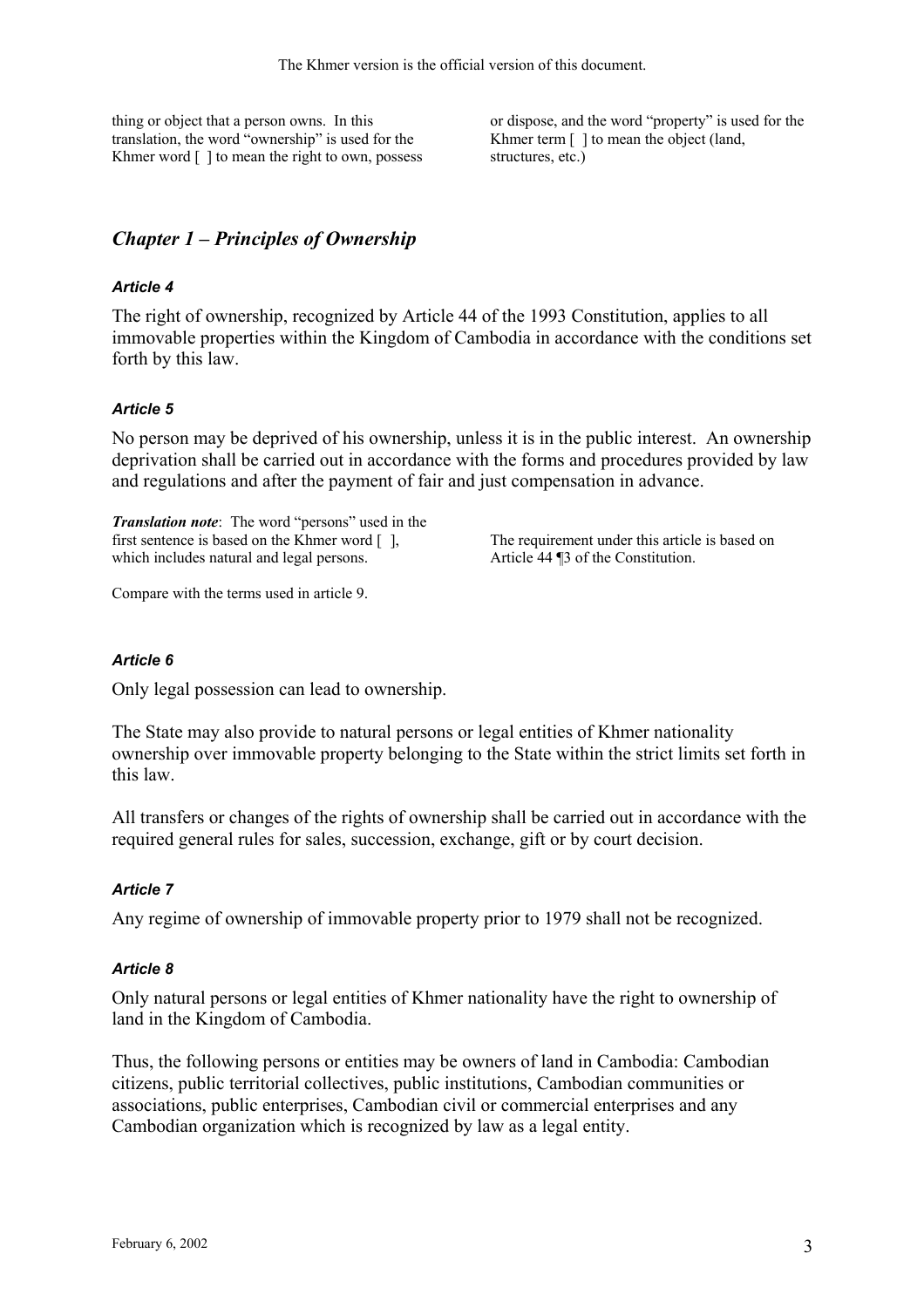A foreigner who falsifies national identity to become an owner of land in Cambodia shall be punished as determined under article 251 of this law. Any property bought under these circumstances will be seized as State property without compensation from the State.

*Explanatory notes:* This article refers to the ownership of "land," as distinguished from other types of "immovable property."

#### *Article 9*

An enterprise registered in Cambodia, in respect of which 51% or more of the shares are held by natural persons of Cambodian nationality or by Cambodian legal entities recognized pursuant to the laws of Cambodia, may be the owner of land. Only percentages stipulated in the articles of incorporation are taken into account. Any private agreement signed by a shareholder that is contrary to this article is null and void.

If percentages stipulated in the articles of incorporation are changed in a way that it [the enterprise] ceases to be Cambodian, the enterprise has the obligation to amend the articles of incorporation to comply with the actual circumstances and shall inform to the competent institutions of such amendment according to the laws in force.

*Explanatory notes:* The phrase "articles of incorporation" refers to the written agreement that sets out the purposes and other terms and conditions of a business enterprise or corporation. Some jurisdictions use the phrase "statutes." The

phrase "articles of incorporation" is always used in the plural, and it should not be confused with the word "article" used in the last sentence of paragraph 1.

#### *Article 10*

Ownership by a person, whether natural or legal, is individual ownership.

Ownership by a group of persons exercising their prerogatives through a legal way regulated for such ownership is collective ownership.

Ownership by several identifiable individuals collectively exercising their rights over the entire property is undivided ownership.

Ownership by several persons exercising exclusive rights over certain parts of the property, and [where] the other parts, named common parts, are subject to legal rules or contractual agreement, is co-ownership.

The types of each ownership shall be determined by specific provisions concerning such ownership.

#### *Article 11*

The legal regime for ownership of immovable property varies in accordance with the requirements of the Cambodian society, such as agricultural land, forests, waterways, lakes,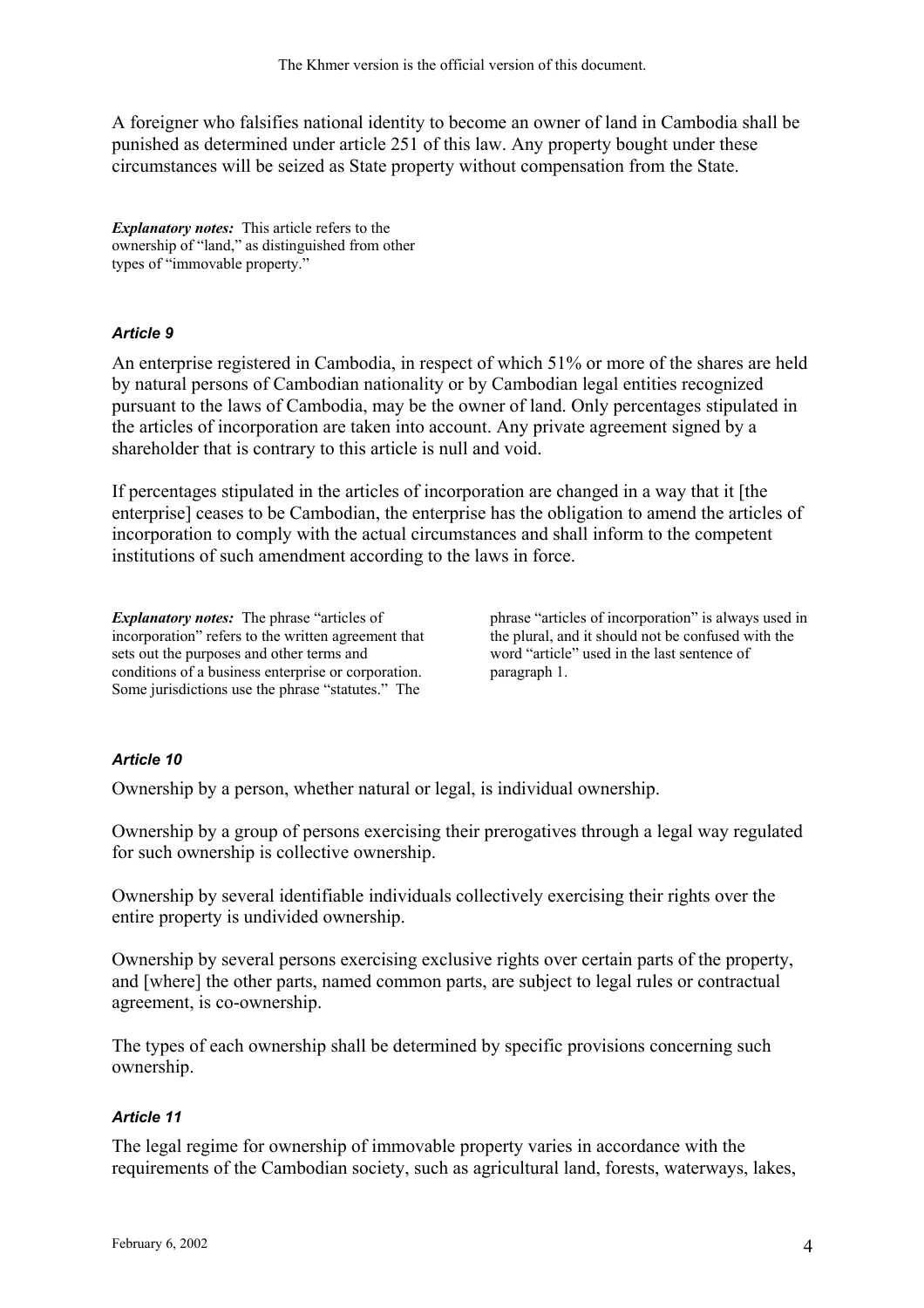reservoirs or expanses of water, seashores, riverbanks, urban immovable property, and land for construction of industrial development zones.

Specific laws shall supplement the provisions of this law or shall derogate this law in order to meet socio-economic, land management and urban planning exigencies.

Regulations may, in compliance with legislative provisions, stipulate the details of these various property regimes.

# *Chapter 2 – Public Ownership*

#### *Article 12*

The State is the owner of the properties in the territory of the Kingdom of Cambodia enumerated in Article 58 of the 1993 Constitution and of all properties that are escheat, or that are voluntarily given to the State by their owners, or that have not been the subject of due and proper private appropriation or that are not presently being privately occupied in accordance with the provisions of Chapter 4 of this law.

#### *Article 13*

Besides the State, public territorial collectives, public institutions and any legal persons or entities recognized as such by public law may be owners of immovable property, within the conditions determined by this chapter.

#### *Article 14*

Some of this property belonging to the State or to public territorial collectives, subjected to a special legal regime, is public property of public legal entities. Other property, which is managed as private property and may be the object of transactions, is private property of public legal entities.

#### *Article 15*

The following property falls within the public property of the State and public legal entities:

- Any property that has a natural origin, such as forests, courses of navigable or floatable water, natural lakes, banks of navigable and floatable rivers and seashores:
- Any property that is specially developed for general use, such as quays of harbors, railways, railway stations and airports;
- Any property that is made available, either in its natural state or after development, for public use, such as roads, tracks, oxcart ways, pathways, gardens and public parks, and reserved land;
- Any property that is allocated to render a public service, such as public schools or educational institutions, administrative buildings and all public hospitals;
- Any property that constitutes a natural reserve protected by the law;
- Archeological, cultural and historical patrimonies;
- Immovable properties being royal properties that are not the private properties of the royal family. The reigning King manages royal immovable properties.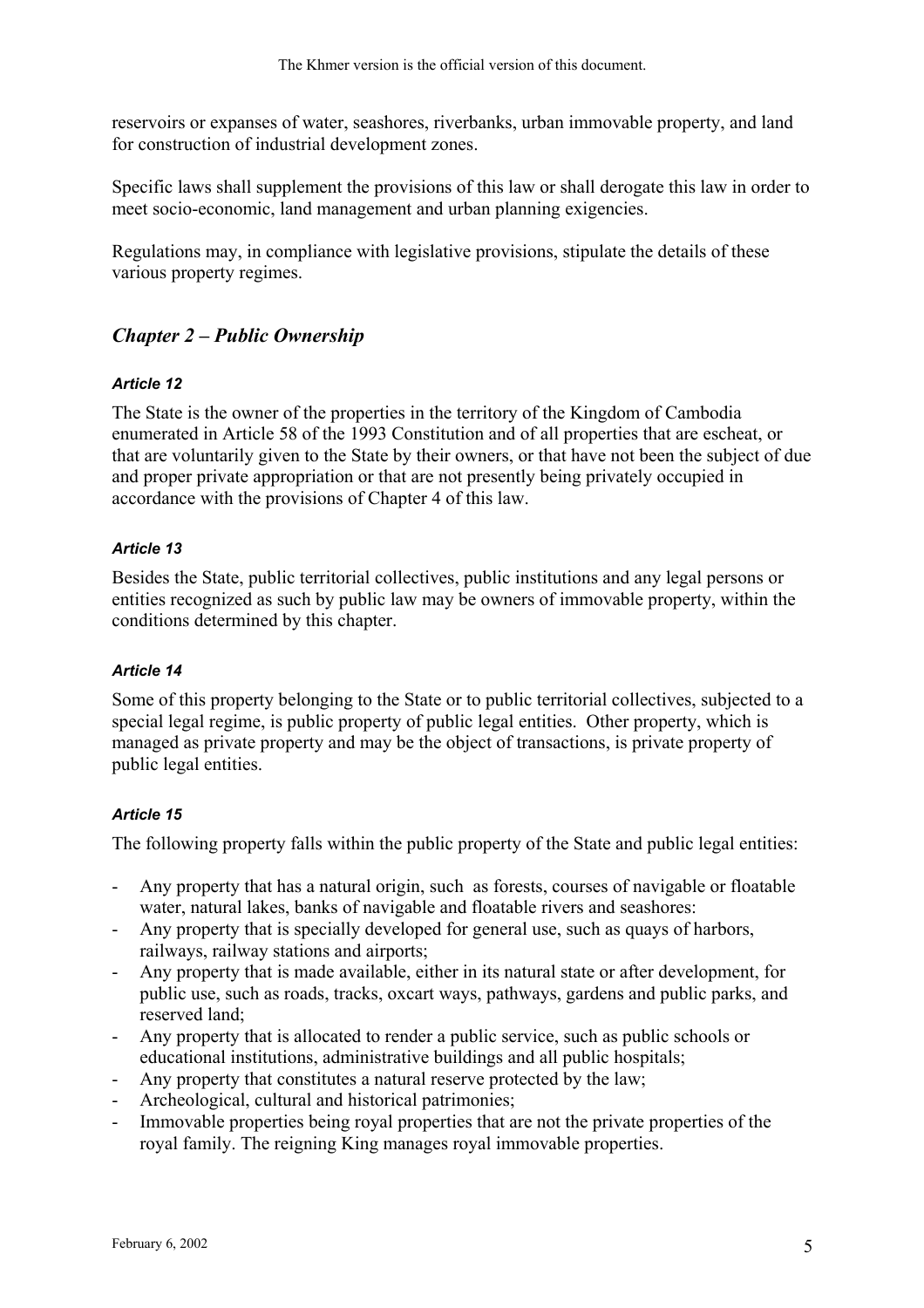*Translation note*: The phrase  $\lceil \cdot \rceil$  has been translated as "floatable." The literal translation of the Khmer term is "accessible by ship or raft." The common meaning of the English term "floatable" is

"a waterway suitable for the transport of floating objects." Webster's Third New International Dictionary.

#### *Article 16*

State public property is inalienable and ownership of those properties is not subject to prescription.

State public properties cannot be acquired by the special acquisition provisions of Chapter 4 of this law.

State public property may, however, be the subject of authorizations to occupy or use that are temporary, precarious and revocable in the case the various fee/tax obligations are not complied with except as permitted in Chapter 3 of this law. Such authorizations cannot be transformed into ownership or rights in rem for the benefit of the holder.

When State public properties lose their public interest use, they can be listed as private properties of the State by law on transferring of state public property to state private property.

*Translation note:* The word "precarious" in paragraph 3 is based on the French, and is used in the same sense as article 43, to mean the right to use or occupy the land can be revoked.

#### *Article 17*

The property belonging to the private property of the State and of public legal entities may be the subject of sale, exchange, distribution or transfer of rights as it is determined by law.

Such property may be leased out and it may be the subject of any contract made properly according to the law.

The conditions and procedures related to the sale and the management of the private property of the State and public legal entities shall be determined by a sub-decree. No sale shall be made in the absence of the said sub-decree. Lands within the State private property may be the subject of a concession pursuant to the conditions set forth in Chapter 5 of this law.

From the date this law becomes effective, no more encroachment of land can take place within the private property of the State and public legal entities, even if it complies with Chapter 4 of this law.

However, vacant lands of the State private domain may be distributed to persons demonstrating need for land for social purposes in accordance with conditions set forth by sub-decree.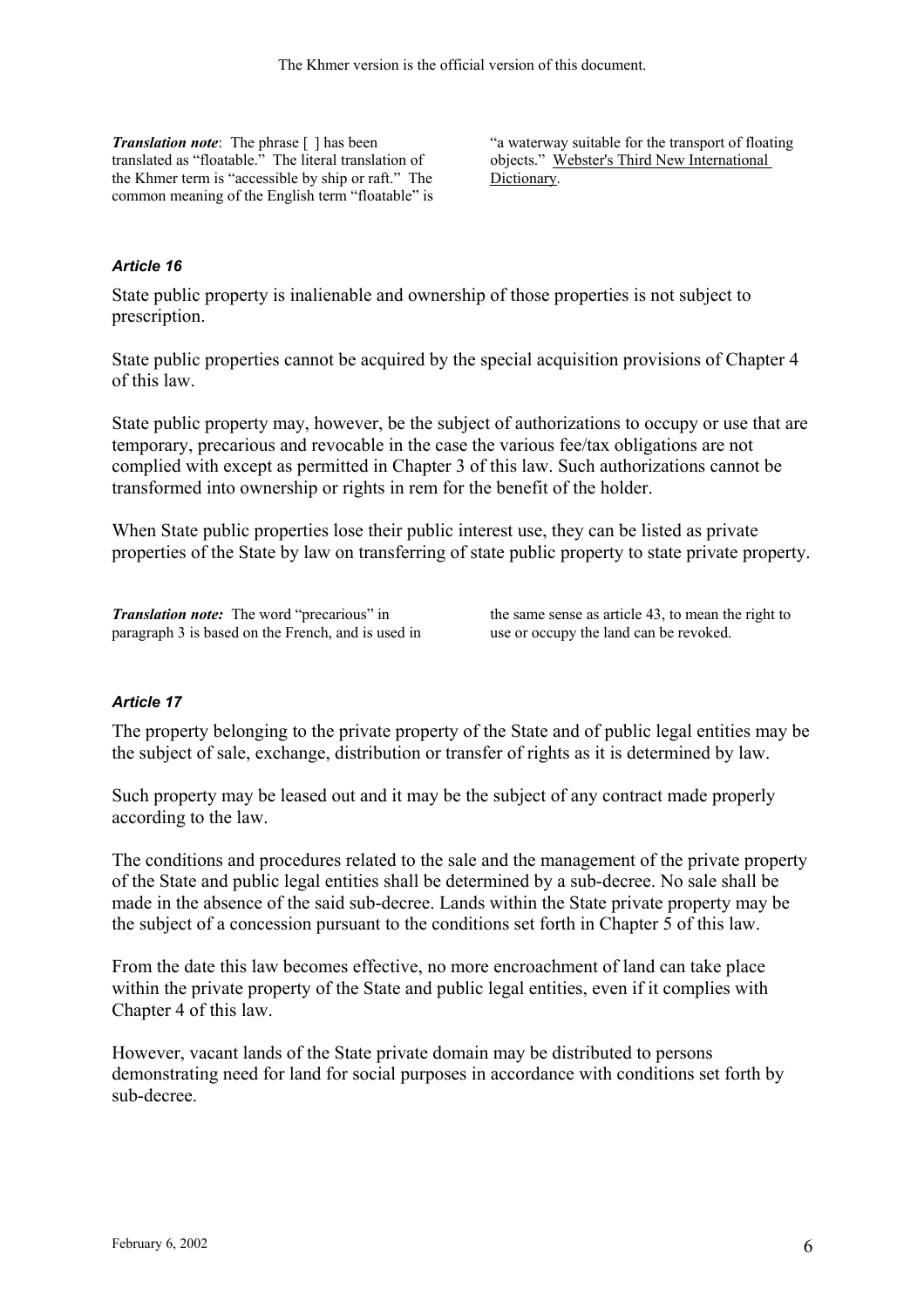The Khmer version is the official version of this document.

# *Article 18*

The following are null and void and cannot be made legal in any form whatsoever:

- any entering into possession of public properties of the State and public legal entities and any transformation of possession of private properties of the State into ownership rights that was not made pursuant to the legal formalities and procedures that had been stipulated prior to that time, irrespective of the date of the creation of possession or transformation;
- any transformation of a land concession, into a right of ownership, regardless of whether the transformation existed before this law came into effect, except concessions that are in response to social purposes;
- any land concession which fails to comply with the provisions of Chapter 5;
- any entering into possession of properties in the private property of the State, through any means, that occurs after this law comes into effect.

*Translation note:* The term "formalities" in point one is based on the Khmer term  $\lceil$   $\tilde{m}$   $\tilde{c}$  and  $\lceil$   $\tilde{m}$  likhet botthan], which means literally, document,

standard. One accepted meaning for this term is "document containing standards."

# *Article 19*

Persons whose title or factual circumstances fall within the scope of article 18 of this law shall not have the right to claim compensation or reimbursement for expenses paid for the maintenance or management of immovable property that was illegally acquired.

Any illegal and intentional or fraudulent acquisition of public properties of the State or of public legal entities shall be penalized pursuant to article 259 of this law.

The penalties shall be doubled where any acquisition of land from the public properties causes damage or delay to works undertaken in the general interest, in particular any acquisition of roadway reserves.

In all cases, if an offender does not cease his illegal occupation within the time limit set by the competent authority, the authority may begin the process to evict the offender from the land.

*Explanatory note:* The roadway reserves referred in the third paragraph are defined in Declaration of the Council of Ministers No. 6 on the eradication of anarchy related to encroachment on occupied land, dated 2 September 1999, paragraph 8.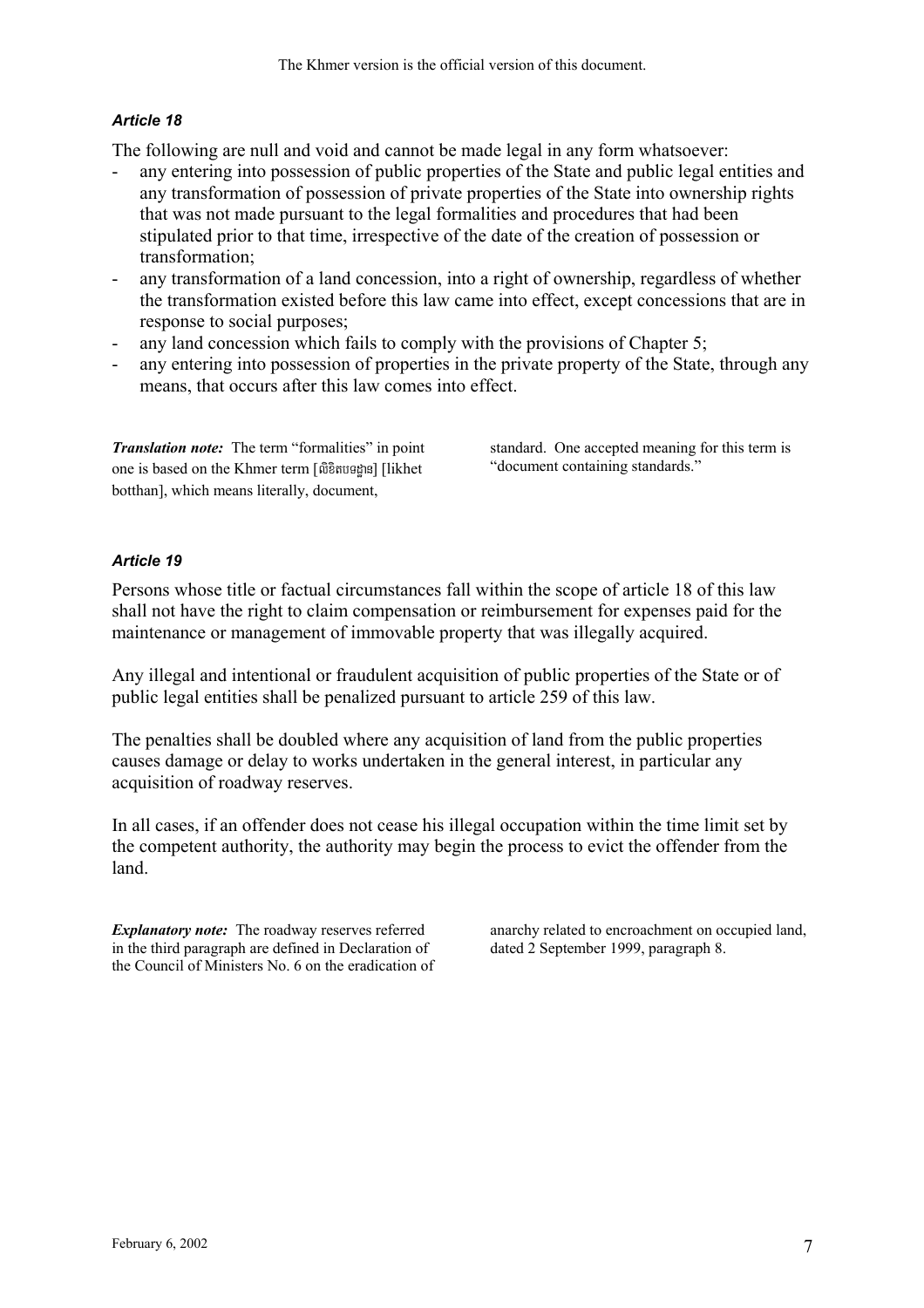# *Chapter 3 – Collective Ownership*

# Part 1: Monastery Immovable Property

### *Article 20*

Immovable properties of land and structures existing within the premises of Buddhist monasteries are a patrimony allocated in perpetuity to the Buddhist religion and are available to its followers, under the care of the Pagoda Committee.

# *Article 21*

Monastery immovable property cannot be sold, exchanged or donated and is not subject to prescription.

Monastery immovable property may be rented or sharecropped on condition that the income from such rental or sharecropping shall be used only for religious affairs.

The protection of this property shall be ensured by a representative of the pagoda committee. Procedures to select the pagoda committee and its representatives to protect the pagoda's interest shall be determined by a Prakas of the Ministry of Cults and Religions.

# *Article 22*

Religious places and properties of other religious beliefs shall not be subject to the regime provided by Article 20 and 21 of this law. Those properties shall be managed by an association of persons of these religions created under the provisions of law.

Part 2: Immovable Property of Indigenous Communities

*Translation note*: The literal translation of the Khmer is "original ethnic minorities."

#### *Article 23*

An indigenous community is a group of people that resides in the territory of the Kingdom of Cambodia whose members manifest ethnic, social, cultural and economic unity and who practice a traditional lifestyle, and who cultivate the lands in their possession according to customary rules of collective use.

Prior to their legal status being determined under a law on communities, the groups actually existing at present shall continue to manage their community and immovable property according to their traditional customs and shall be subject to the provisions of this law.

#### *Article 24*

An individual who meets the ethnic, cultural and social criteria of an indigenous community, is recognized as a group member by the majority of such group, and who accepts the unity and subordination leading to acceptance into the community shall be considered to be a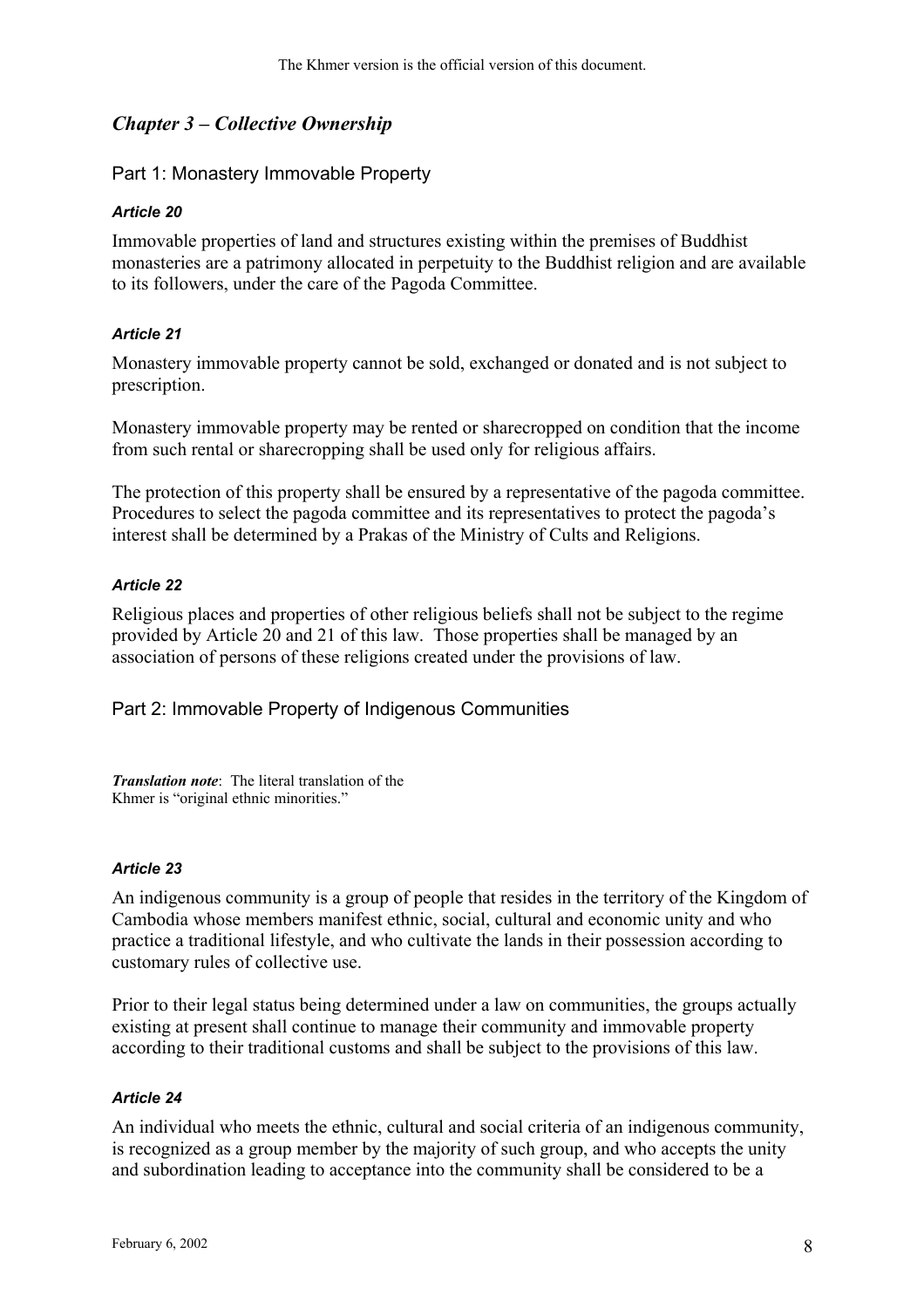member of the indigenous community and is eligible to have the benefit of the rights, guarantees and protections provided by this law.

#### *Article 25*

The lands of indigenous communities are those lands where the said communities have established their residences and where they carry out traditional agriculture.

The lands of indigenous communities include not only lands actually cultivated but also includes reserved necessary for the shifting of cultivation which is required by the agricultural methods they currently practice and which are recognized by the administrative authorities.

The measurement and demarcation of boundaries of immovable properties of indigenous communities shall be determined according to the factual situation as asserted by the communities, in agreement with their neighbors, and as prescribed by procedures in Title VI of this law and relevant sub-decrees.

#### *Article 26*

Ownership of the immovable properties described in Article 25 is granted by the State to the indigenous communities as collective ownership. This collective ownership includes all of the rights and protections of ownership as are enjoyed by private owners. But the community does not have the right to dispose of any collective ownership that is State public property to any person or group.

The exercise of all ownership rights related to immovable properties of a community and the specific conditions of the land use shall be subject to the responsibility of the traditional authorities and mechanisms for decision-making of the community, according to their customs, and shall be subject to the laws of general enforcement related to immovable properties, such as the law on environmental protection.

The provisions of this article are not an obstacle to the undertaking of works done by the State that are required by the national interests or a national emergency need.

#### *Article 27*

For the purposes of facilitating the cultural, economic and social evolution of members of indigenous communities and in order to allow such members to freely leave the group or to be relieved from its constraints, the right of individual ownership of an adequate share of land used by the community may be transferred to them.

Immovable property that is subject to such private individual ownership cannot fall under the general definition of public properties of the State.

#### *Article 28*

No authority outside the community may acquire any rights to immovable properties belonging to an indigenous community.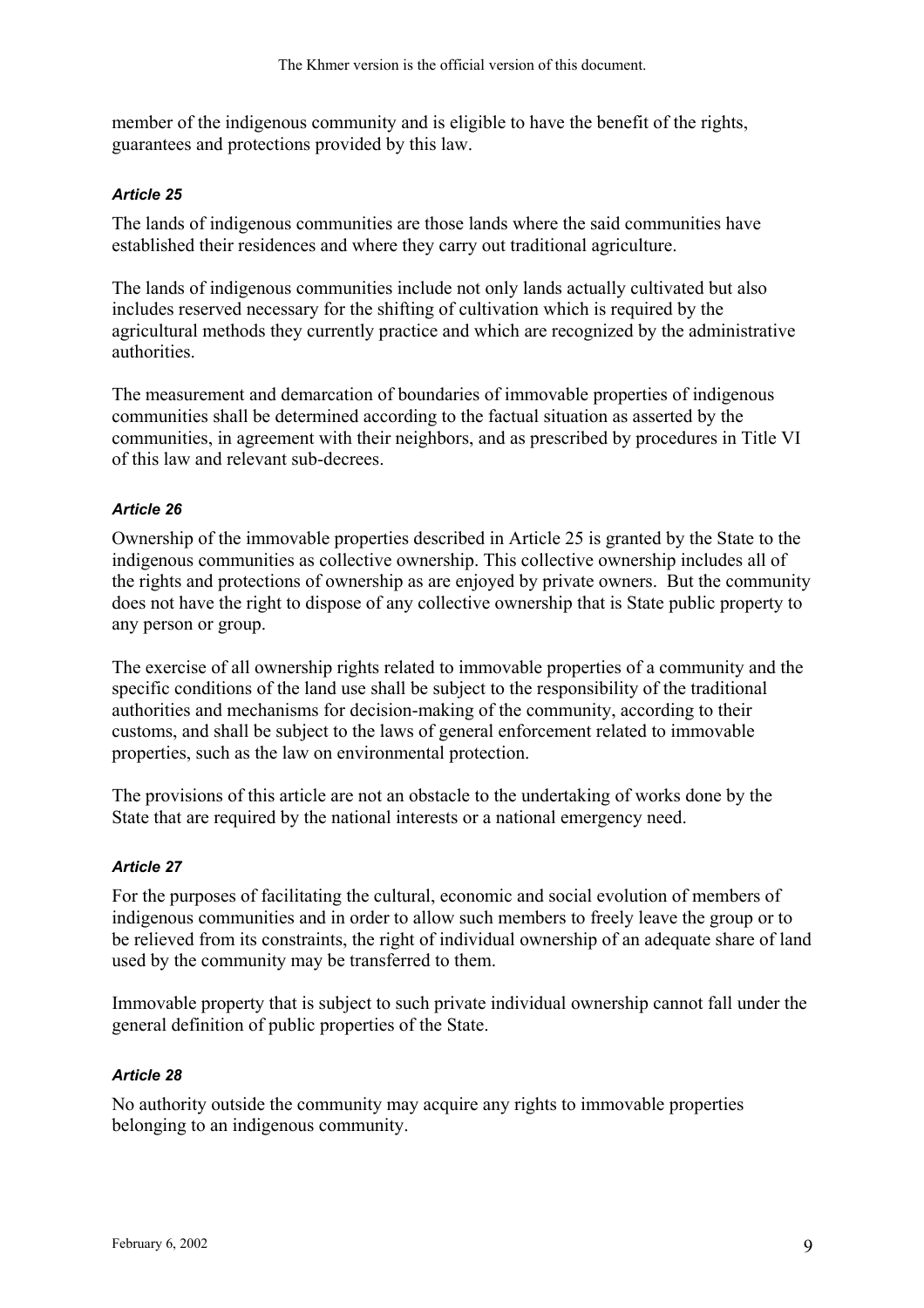# **TITLE II – ACQUISITION OF OWNERSHIP**

# *Chapter 4 – Reconstitution of ownership over immovable property ownership by extraordinary acquisitive possession*

# *Article 29*

In the scope of reconstituting ownership over immovable property in Cambodia after the period of crisis from 1975 to 1979, and with no subordination to the general rules of prescription related to ownership of immovable property, on an exceptional basis, possession of immovable property which was recognized since 1989 may constitute a right in rem over immovable property and may lead to the acquisition of ownership by the holder of the property, in accordance with the conditions set by this law

Any beginning of occupation for possession shall cease when this law comes into effect.

# *Article 30*

Any person who, for no less than five years prior to the promulgation of this law, enjoyed peaceful, uncontested possession of immovable property that can lawfully be privately possessed, has the right to request a definitive title of ownership.

In case the granting of a definitive title to ownership is subject to an opposition, the claimant has to prove that he himself fulfills the conditions of peaceful, uncontested possession for no less than five years over the contested immovable property or to prove that he purchased the immovable property from the original possessor or his legal beneficiary or from the person to whom the ownership was transferred, or from their successors.

#### *Article 31*

Any person who had been enjoying possession before this law came into force may be authorized by the competent authority, if such person fulfils all requirements to become an owner of the property, to extend his possession until he attains the legally prescribed period of five years, after which he will obtain a definitive title of ownership. The authorization to extend for the sufficient period of time cannot be denied by the competent authority if the possession is peaceful and uncontested.

A competent authority that improperly refuses an authorization to extend the time is personally liable.

The improper recognition by competent authority of a possession that is not in accordance with the legal requirements is considered null and void. The authority that has given the abusive recognition shall be personally liable before the law.

*Translation note:* The terms "improperly" and "improper" in this article are based on the French equivalents of "abusively" and "abusive." The

terms are used to convey the meaning of actions that constitute an abuse of authority.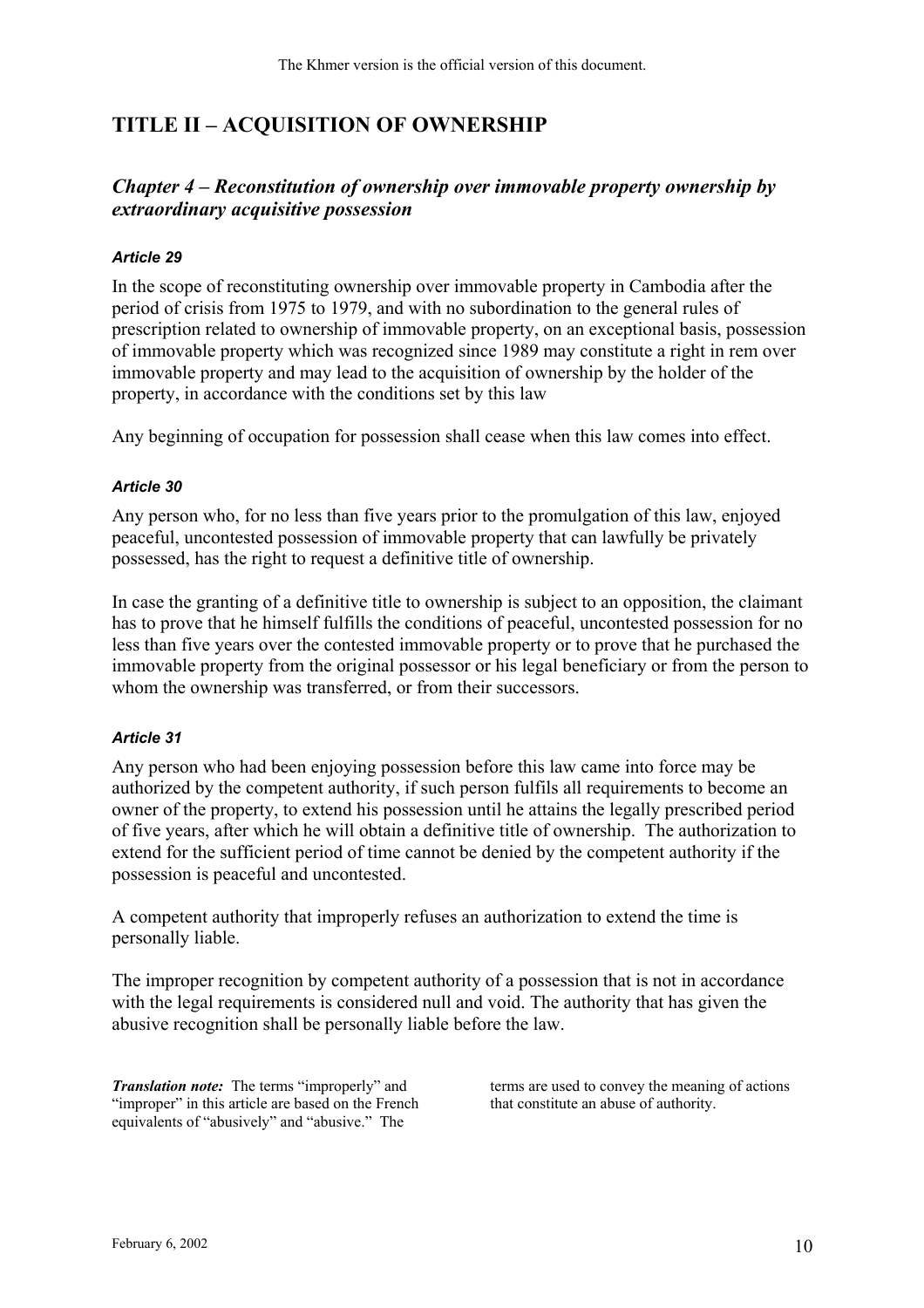Immovable property cannot become the ownership of the occupant under this law in a case where the possessor does not fulfill the conditions of the law because of his status of speculative possessor or because of his behavior as a possessor who hides himself or possessor by force.

Such immovable property will revert to the State and no person may any longer enter in its possession for acquisition of ownership under this chapter.

#### *Article 33*

If the immovable property is taken violently or by abuse of power of the authorities, the property shall revert to the State and it cannot be the subject of any new possession if there is no claim from the lawful possessor of the immovable property of which he was dispossessed. The claim is barred at the end of 3 years from the date of proclamation of dispossession by the State.

*Explanatory note:* When property is taken by violence or by an abuse of power by authorities, the property reverts to the State. This article assumes that this reversion takes place after the State issues a proclamation that takes away the possession of the wrongful takers -- that is, a proclamation of

dispossession. The property becomes the property of the State unless the lawful possessor files a claim asserting that he was violently or improperly dispossessed of the property. This claim must be filed within 3 years after the State issues the proclamation to dispossess the wrongful takers.

# *Article 34*

After this law comes into force, any new occupant without title to an immovable property belonging to public bodies or private persons shall be considered as an illegal occupant and shall be subject to the penalties provided in Article 259 of this law.

#### *Article 35*

Only the competent authorities may, on behalf of the State and public legal entities, force occupants without title or insufficient titles to vacate the immovable property.

Individuals or authorities not acting on behalf of the State or public legal entities are not competent to remove forcibly a peaceful occupant holding valid title. Removal can only be made by court's order upon the claim of the person who claims the property.

Courts must verify the form, origin, date and conditions of the title presented. They may not, however, refuse to order the removal of an occupant in favor of a person who presents a valid and complete cadastral title.

#### *Article 36*

If the eviction ordered by a court is likely to give rise to instability or to have serious social repercussions, the competent authorities may request a temporary suspension of the execution of the order.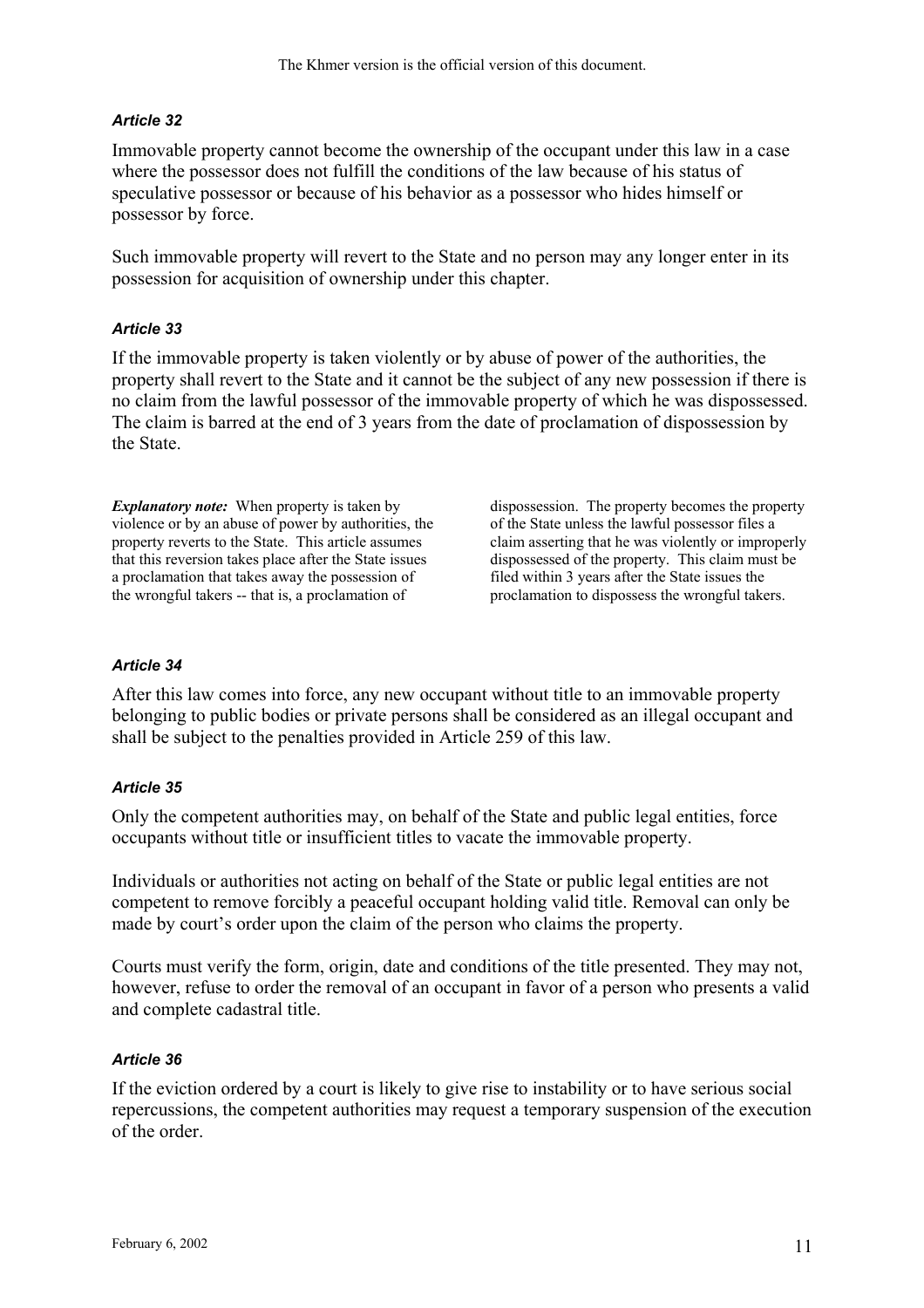The acquisition of ownership of immovable property through possession may only be obtained for the benefit of persons who have occupied the immovable property in compliance with the conditions of this law. The acquisition cannot be made for the benefit of a fraudulent possessor.

# *Article 38*

In order to transform into ownership of immovable property, the possession shall be unambiguous, non-violent, notorious to the public, continuous and in good faith.

The possessor shall occupy the land unambiguously means that, whether it is exercised by himself or by somebody else on his behalf, the possessor has to possess in his capacity as exclusive possessor acting on purpose for himself but not on the basis of some other rights. If the real possessor remains hidden behind an ostensible possessor, he cannot claim a title of possession allowing acquisition of ownership. His possession is null and void.

The possessor shall occupy the land an non-violently means that any possession originated through violence is not considered conform to the law. However, if violence is used against third parties that try to get the immovable property without right to do it, such violence does not interfere on the possession initially peacefully acquired.

The possessor shall occupy the land notoriously to the public means that the possessor has to possess without hiding himself to those who could want to contest his rights on the immovable property and are not able to see him or to determinate who he was.

The possessor shall occupy the land continuously means that the possessor has to act in a normal expected regular way during the required time to claim acquisition of ownership. The fact that occupation is interrupted for short periods of time or that the land is left uncultivated to recover fertility does not constitute an obstacle to acquisition of ownership.

The possessor shall occupy the land in good faith means that the possessor is not aware of any possible rights of third parties over the property that the possessor has been possessing.

#### *Article 39*

While waiting for the possession to be transformed into full ownership, possession in compliance with this law constitutes a right in rem over the immovable property. Such property may be the subject of exchange, transfers of rights and transactions.

#### *Article 40*

While waiting for the reconstitution of the cadastral plan and land register, the competent authorities shall continue to issue titles of possession to the immovable property.

The title is evidence of possession but is not in itself a title of ownership and is not indisputable. [លិខិត]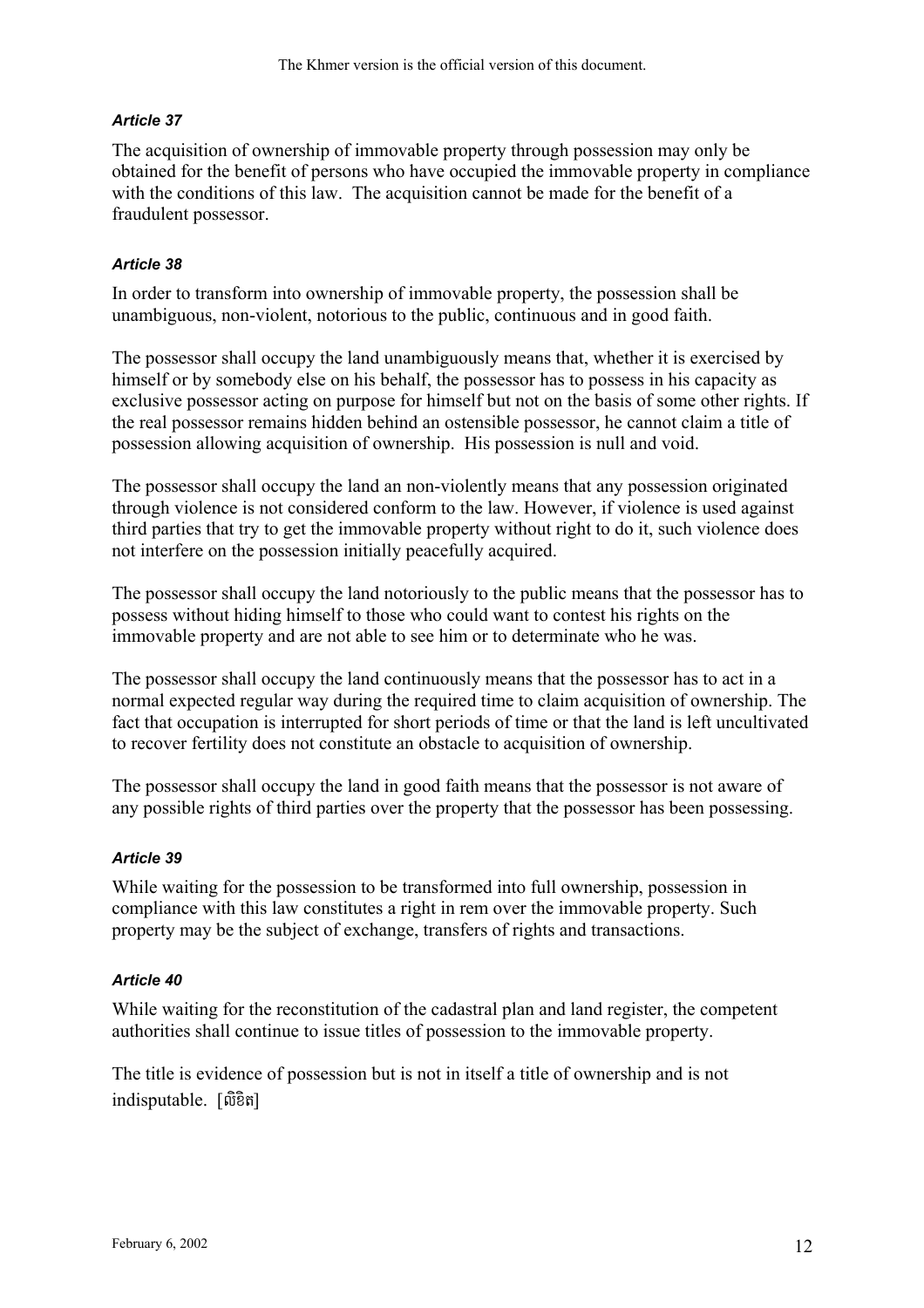The titles of possession shall only constitute definitive and indisputable title of ownership of the property in the absence of any dispute as to the ownership of the property at the time the land register is created.

In case of a disputed claim, the determination of the lawful possessor of the immovable property shall be based on the additional investigation of all relevant evidence. A title of possession to an immovable property is one kind of evidence but is not in itself determinative.

*Translation notes:* In paragraph 2, the term "indisputable" is used for the Khmer term  $\lceil \tilde{w} \rceil$ . This term can refer to a document or act that is official, the validity of which cannot be challenged. *Explanatory notes:* The "land register" referred to in this article is created at the time of systematic registration under article 229. In paragraph 3, definitive and indisputable title can be obtained only at the time the land register is created (and then, only in the absence of a dispute).

#### *Article 41*

The issuance of a title of possession to immovable property, which cannot be privately appropriated or which is not possessed in accordance with the law, is prohibited.

#### *Article 42*

Notwithstanding the foregoing, any person who, due to ignorance or negligence, failed to register his possession has the right to the protections of Article 29, Article 30, and Article 31 of this law.

#### *Article 43*

In no case can the public property of the State be the subject of acquisition of ownership.

The situation of an occupant of State public property remains precarious and illegal if such occupation was not authorized in the manner determined by this law.

An illegal occupant shall be forced to vacate the premises immediately and shall be punished in accordance with Article 259 of this law.

An illegal occupant is not entitled to any indemnity for any works and improvements carried out on the immovable property.

*Translation note:* The word "precarious" in paragraph 2 is based on the French, and is used in the same sense as article 16, to mean the right to use or occupy the land can be revoked.

#### *Article 44*

A title of possession to immovable property, which is the public property of the state or public legal entities, issued by the competent authorities to a private person is null and void.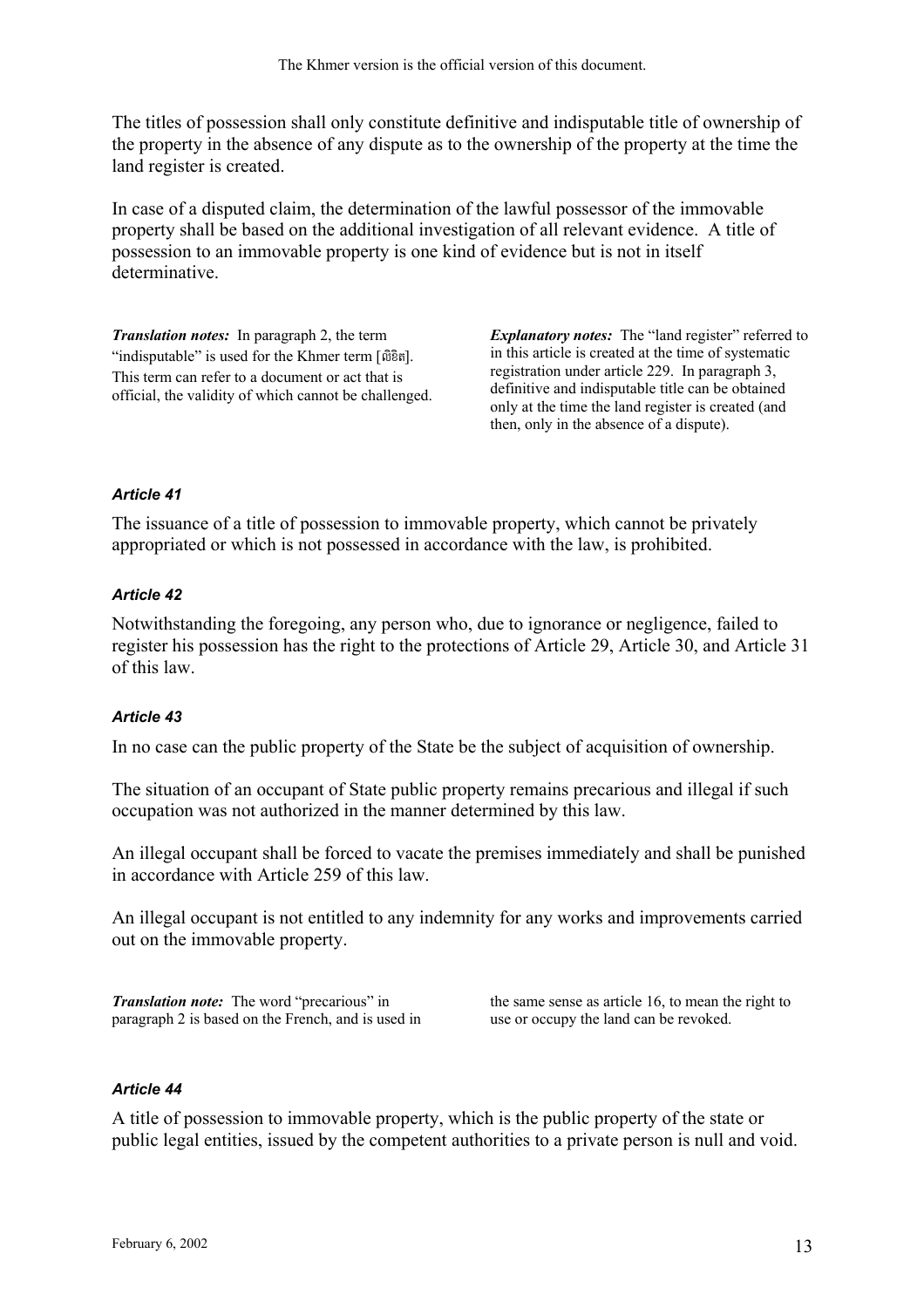Any official who issues such title shall be liable under civil and criminal codes. Any authority that is aware of such illegality and fails to take an action shall be considered an accomplice and is liable to the same penalties as the person who commits the offence.

#### *Article 45*

If the competent authorities refuse to issue a title of possession to immovable property, the holder of the immovable property may file a complaint with the Ministry of Land Management, Urban Planning and Construction.

#### *Article 46*

The issuance of a title of possession to immovable property by the competent authorities to any person other than the real possessor occupying the land, constitutes an offense and shall be subject to the penalties specified in Article 261 of this law.

#### *Article 47*

Disputes over an immovable property between possessors shall be [neung trov] submitted for investigation and resolution under determined procedures. The results of the investigation shall be submitted to the Cadastral Commission created at the Ministry of Land Management, Urban Planning and Construction. This Commission shall make decisions [s'kedai samrach] on these disputes. In case of dissatisfaction with the result, the disputants may [ach] complain to the court. The organization and functioning of this Commission shall be determined by sub-decree.

*Translation note:* The phrase "shall be" in the first sentence is based on the Khmer term "neung trov." see Article 237 regarding the role of the cadastral

officer and the Administrative Commission to conciliate [samroh samroul] disputes.

# *Chapter 5 –Land Concessions*

#### *Article 48*

A land concession is a legal right established by a legal document issued under the discretion of the competent authority, given to any natural person or legal entity or group of persons to occupy a land and to exercise thereon the rights set forth by this law.

#### *Article 49*

Land concessions shall respond to a social or economic purpose.

Land concessions responding to a social purpose allow beneficiaries to build residential constructions and/or to cultivate lands belonging to the State for their subsistence.

Land concessions responding to an economic purpose allow the beneficiaries to clear the land for industrial agricultural exploitation of land in the territory of the Kingdom of Cambodia.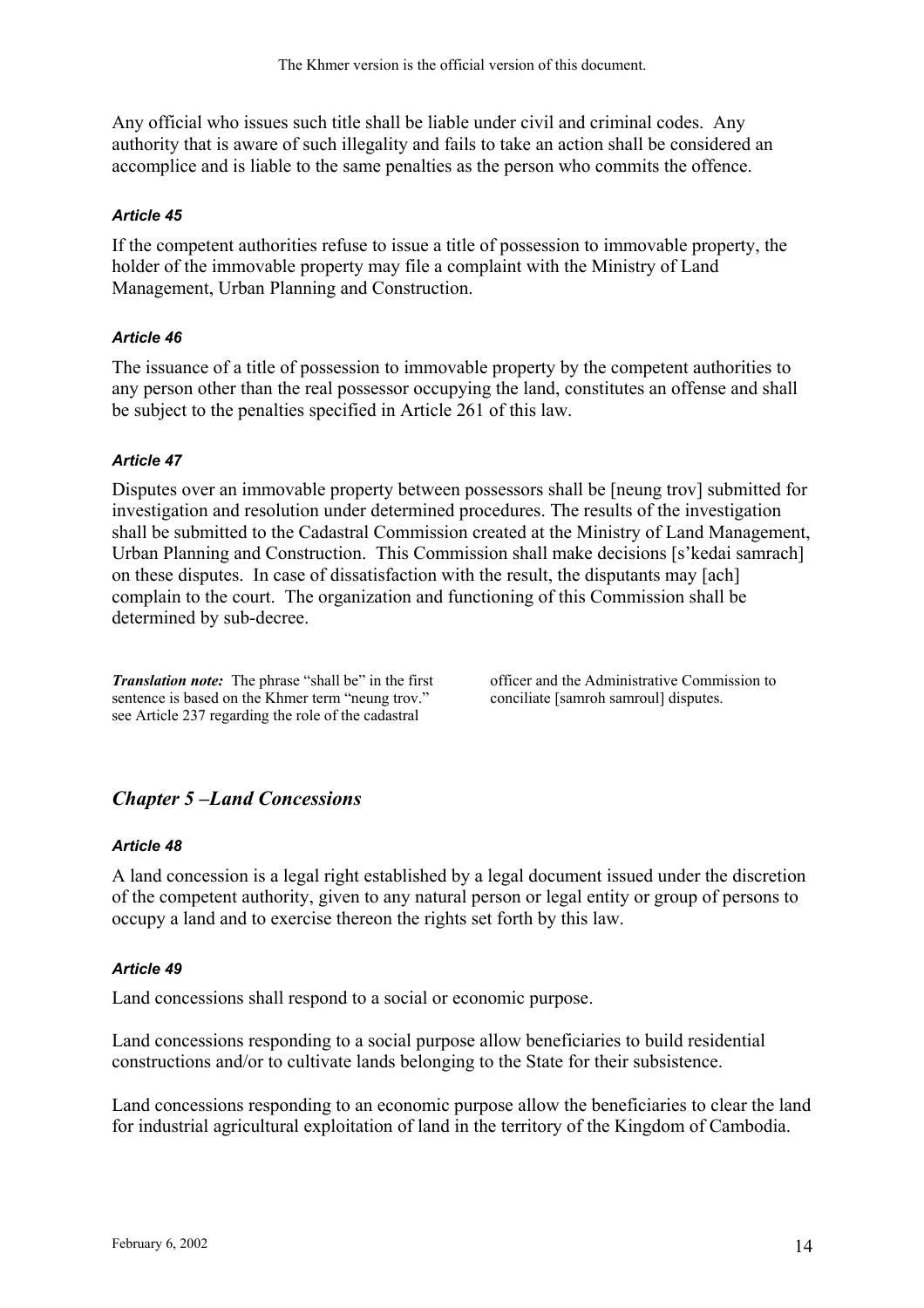There may be several other kinds of concessions such as authorizations for the use, development or exploitation of State land, whether or not related to rendering a public service, such as mining concessions, port concessions, airport concessions, industrial development concessions, fishing concessions. These concessions do not fall within the scope of the provisions of this law.

*Translation note:* The term "mining concession" is based on the Khmer words that mean "pit and

quarry." The Khmer term fishing "licenses" has been translated to fishing "concessions."

#### *Article 51*

A land concession may not be gratuitously granted except for the concession responding to a social purpose given to poor families to establish residences for themselves and/or to develop subsistence cultivation.

#### *Article 52*

A land concession may only create rights for the term fixed by the concession contract in accordance with the provisions of this law.

A land concession cannot establish ownership rights on the land provided for concession except for concessions responding to social purposes.

#### *Article 53*

A land concession can never result from a de factor occupation of the land. The land concession must be based on a specific legal document, issued prior to the occupation of the land by the competent authority, such as the State or a public territorial collectives or a public institution that is the owner of the land on which the concession is being granted. The concession must be registered with the Ministry of Land Management, Urban Planning and Construction.

#### *Article 54*

A land concession is conditional. It must comply with the provisions of this law that are provisions of public order.

The concession document may further contain other specific clauses that have contractual force.

*Translation note:* The phrase "provisions of public order" is based on the French, and refers to provisions that are mandatory and may not be

derogated in any way. Government officials and courts may not disregard public order provisions.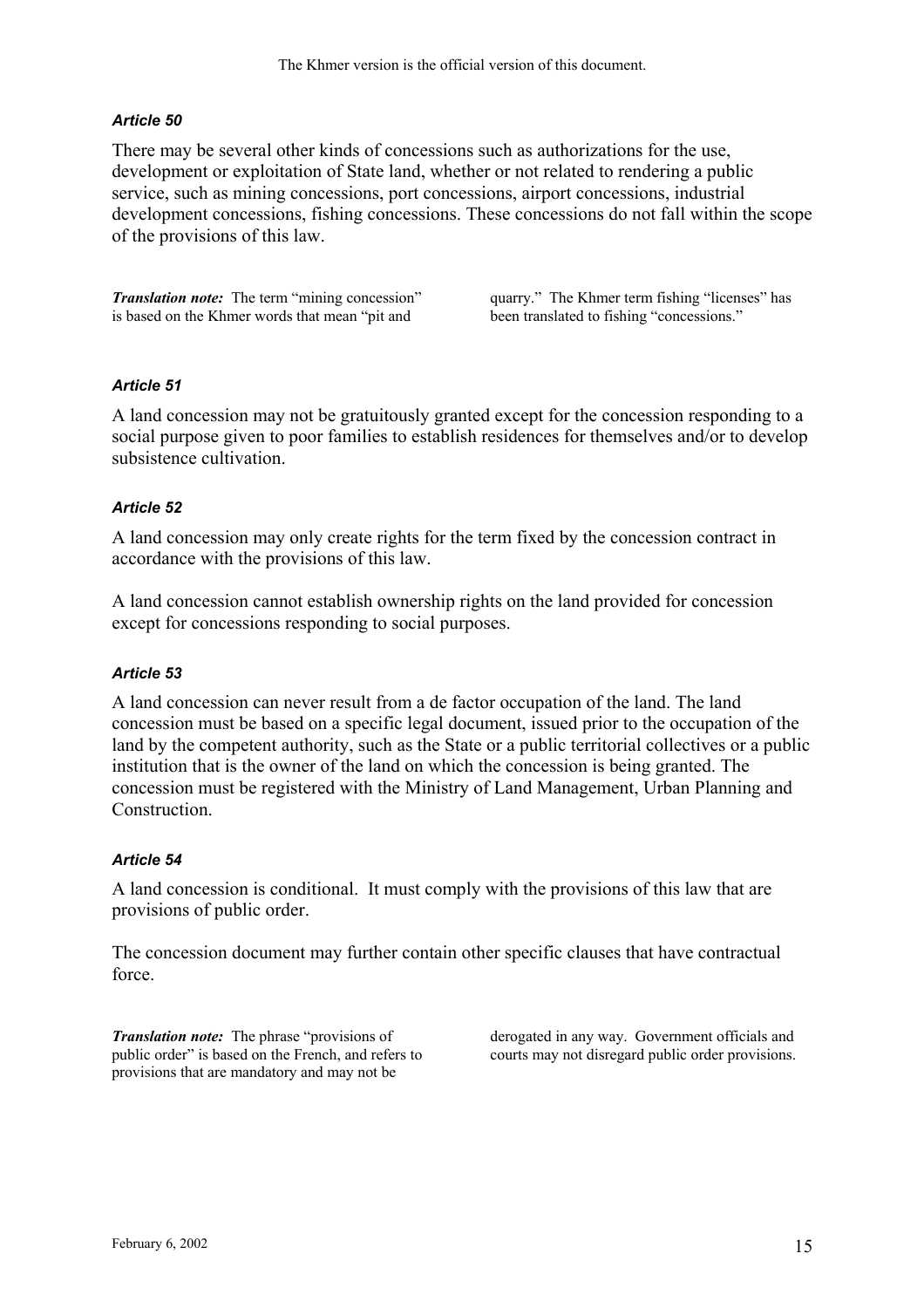A land concession is revocable through governmental decision when its legal requirements are not complied with.

The concessionaire is entitled to appeal these decisions in compliance with the procedures provided by law.

A court may cancel the concession if the concessionaire does not comply with specific clauses specified in the contract.

#### *Article 56*

The rights of a concessionaire on conceded land during the period of the concession are the rights attributed to an owner, save for the right to alienate. The concessionaire is entitled, in particular, to the protection of his rights by the competent authorities.

A concessionaire may defend the land which he has been given in concession, against encroachment or infringement, irrespective of its forms.

A concessionaire may take the fruits of the land [and] carry out any agricultural developments in accordance with the intended purpose of the concession. The concessionaires may not make any alteration to the intended purpose of the land that causes damage affecting its natural structure or exploit it in such a way that it is destroyed at the end of the concession.

#### *Article 57*

Conceded land cannot be transferred through alienation. A transfer of conceded land can only result from the creation by the competent authorities of a new concession contract for the benefit of the new concession titleholder.

In the case of the death of a concessionaire, his successors may continue, if they so wish, to exercise his rights during the remaining period of the concession.

#### *Article 58*

A land concession can only be granted on lands that are part of the private property of the State.

The land concession may not violate roadways or transportation ways or sidewalks or their borders and the ground necessary for their maintenance, nor to waterways, pools, ponds and water reserves to be used by the people in their daily lives.

#### *Article 59*

Land concessions areas shall not be more than 10,000 hectares.

Existing concessions which exceed such limit shall be reduced. However, if such reduction would result in compromising the exploitation in progress, a concessionaire may obtain a specific exemption. The procedures for reductions and specific exemptions shall be determined by sub-decree.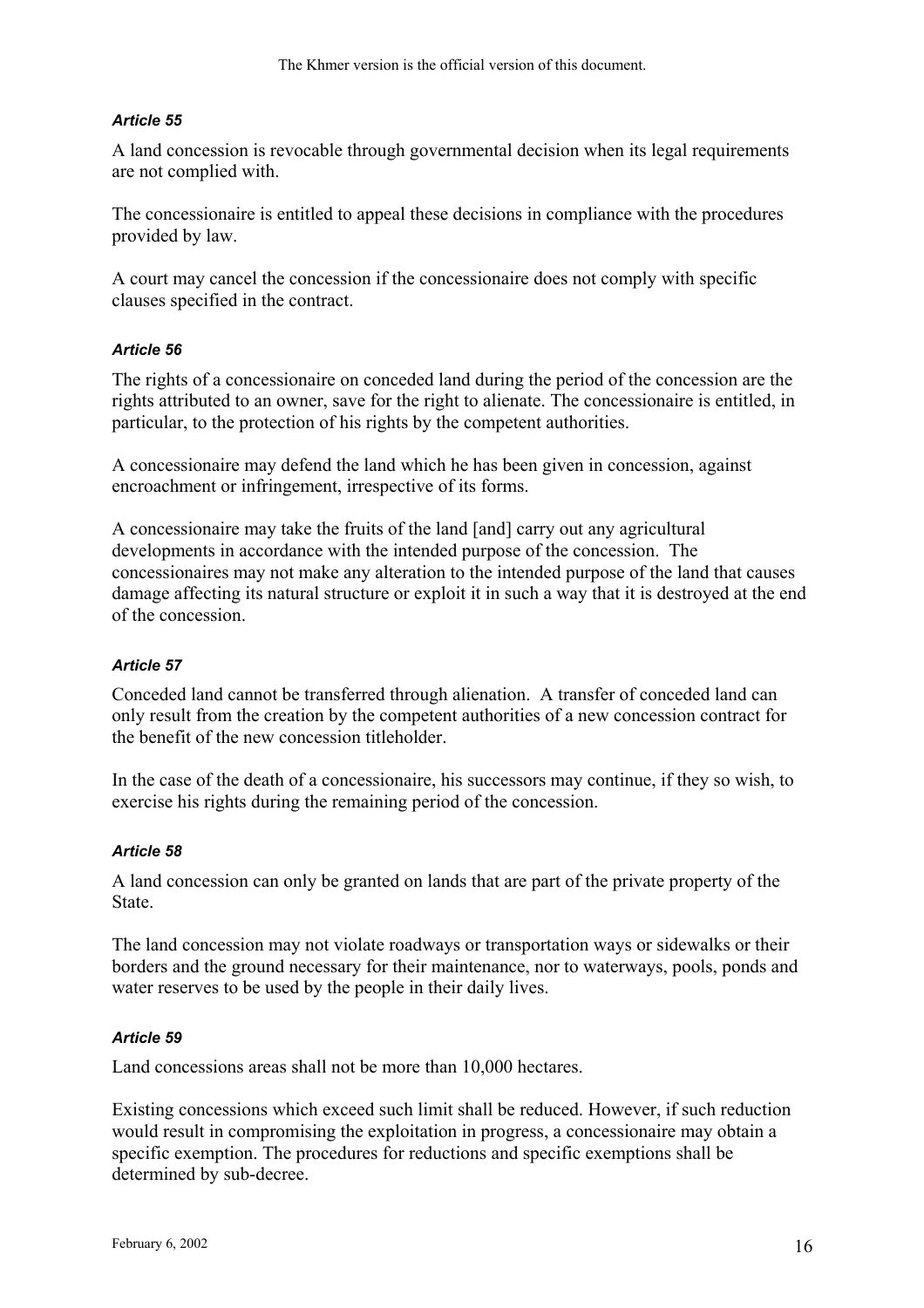The issuance of land concession titles on several places relating to surface areas that are greater than those authorized by the first paragraph in favor of one specific person or several legal entities controlled by the same natural persons is prohibited.

#### *Article 60*

The procedure for granting land concessions for residences as well as land concessions for agricultural subsistence or for industrial agricultural exploitation shall be determined by subdecree.

#### *Article 61*

The maximum duration of a land concession is limited to ninety-nine years.

#### *Article 62*

Any land concession created for the purpose of industrial cultivation must be exploited within twelve months after issuance of the concession. If this is not complied with, it [the concession] will be considered as cancelled.

Any failure to exploit [lasting] longer than 12 months, without proper justification, shall be grounds for cancellation of the concession.

All land concessions granted before this law has come into force that are not exploited within 12 months after this law comes into force shall be cancelled.

Any failure by a concessionaire to fulfill the conditions attached to the concession charges book shall be grounds to withdraw the concession.

In the case of withdrawal of a concession, for whatever reason, the concessionaire is not entitled to claim any compensation for any damage.

# *Chapter 6 – Means of Acquisition of Ownership*

#### *Article 63*

The transfer of ownership of immovable properties between private persons by purchase, exchange, gift or succession shall be implemented in accordance with the provisions of the law.

#### Part 1 – Acquisition through Sale of Immovable Property

#### *Article 64*

The contract of sale of immovable property is a contract that allows the transfer the right of ownership of an immovable property from the seller to the purchaser in consideration of payment of a purchase price of the immovable property by the purchaser to the seller.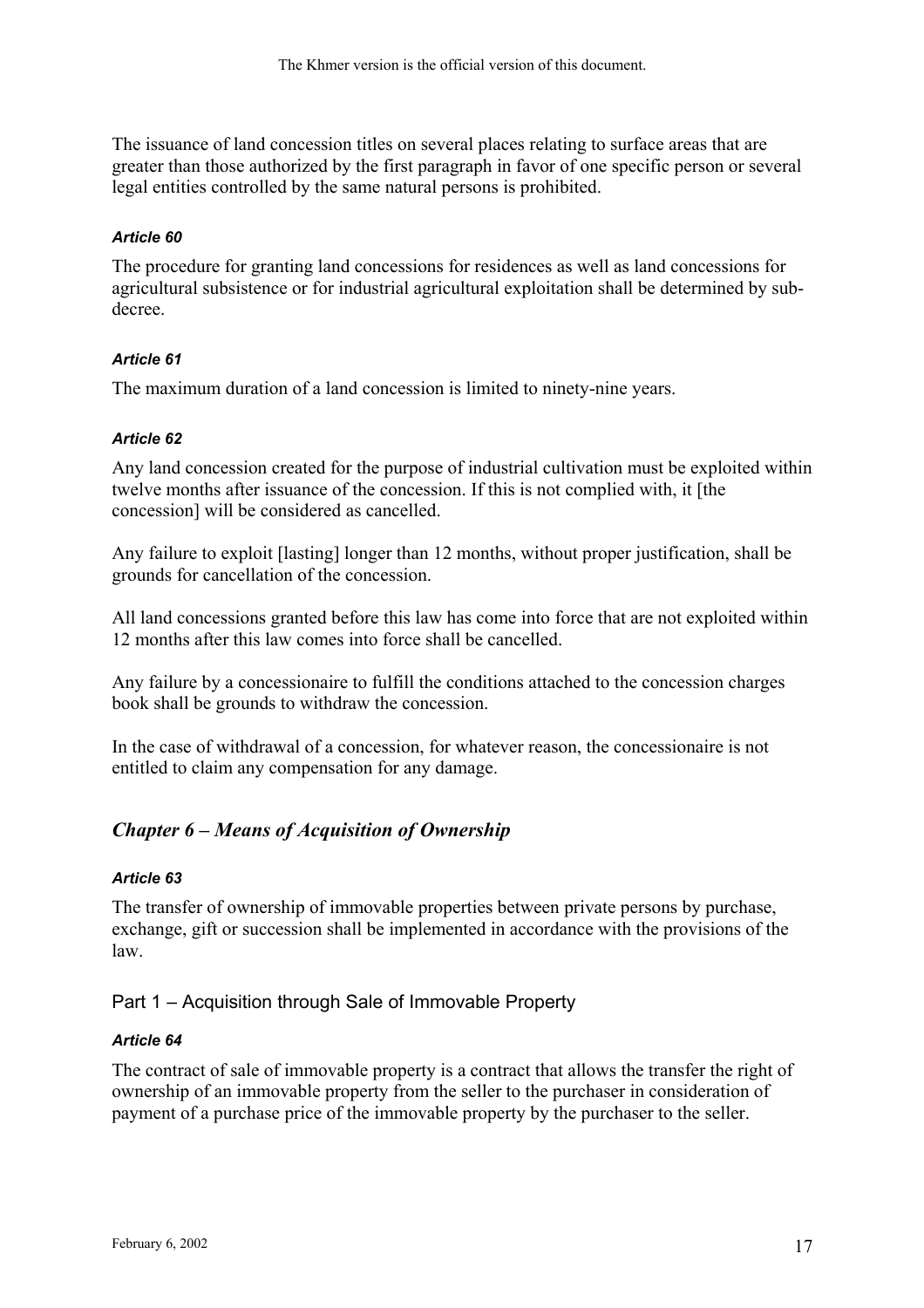The transfer of ownership can be enforceable as against third parties only if the contract of sale of immovable property is made in writing in the authentic form drawn up by the competent authority and registered with the Cadastral Registry Unit.

The contract of sale itself is not a sufficient legal requirement for the transfer of the ownership of the subject matter.

# *Article 66*

A person with Khmer nationality and with capacity to enter into a contract may sell or purchase immovable property.

However, the following persons may not sell:

- a person who is not owner of the property offered for sale;
- a joint-owner of an undivided property without the consent of the other joint owners;
- a person whose immovable property is the subject of seizure.

The following persons may not purchase:

- a guardian cannot purchase the property of his ward;
- a curator cannot purchase the property he administers;
- judges or government officers cannot purchase the property over which they have jurisdiction or that they were charged to sell;
- A person whose property is under foreclosure cannot purchase this property.

#### *Article 67*

Any sale between spouses is null and void.

#### *Article 68*

The seller shall guarantee to the purchaser, by contract, than the immovable property sold is free of any significant latent defects [and] if not, such sale shall be subject to rescission.

#### *Article 69*

The transfer of ownership shall be considered valid upon the registration of the contract of sale with the Cadastral Registry Unit. The selling price shall be stated in the contract [and] if not the contract shall be considered null and void.

A contract of sale of immovable property shall be registered only when all parties have proven by evidence that all taxes on the subject property have been paid.

# Part 2 – Acquisition by Exchange of Immovable Properties

#### *Article 70*

An exchange of immovable properties is a contract in which the parties agree to exchange immovable properties with each other.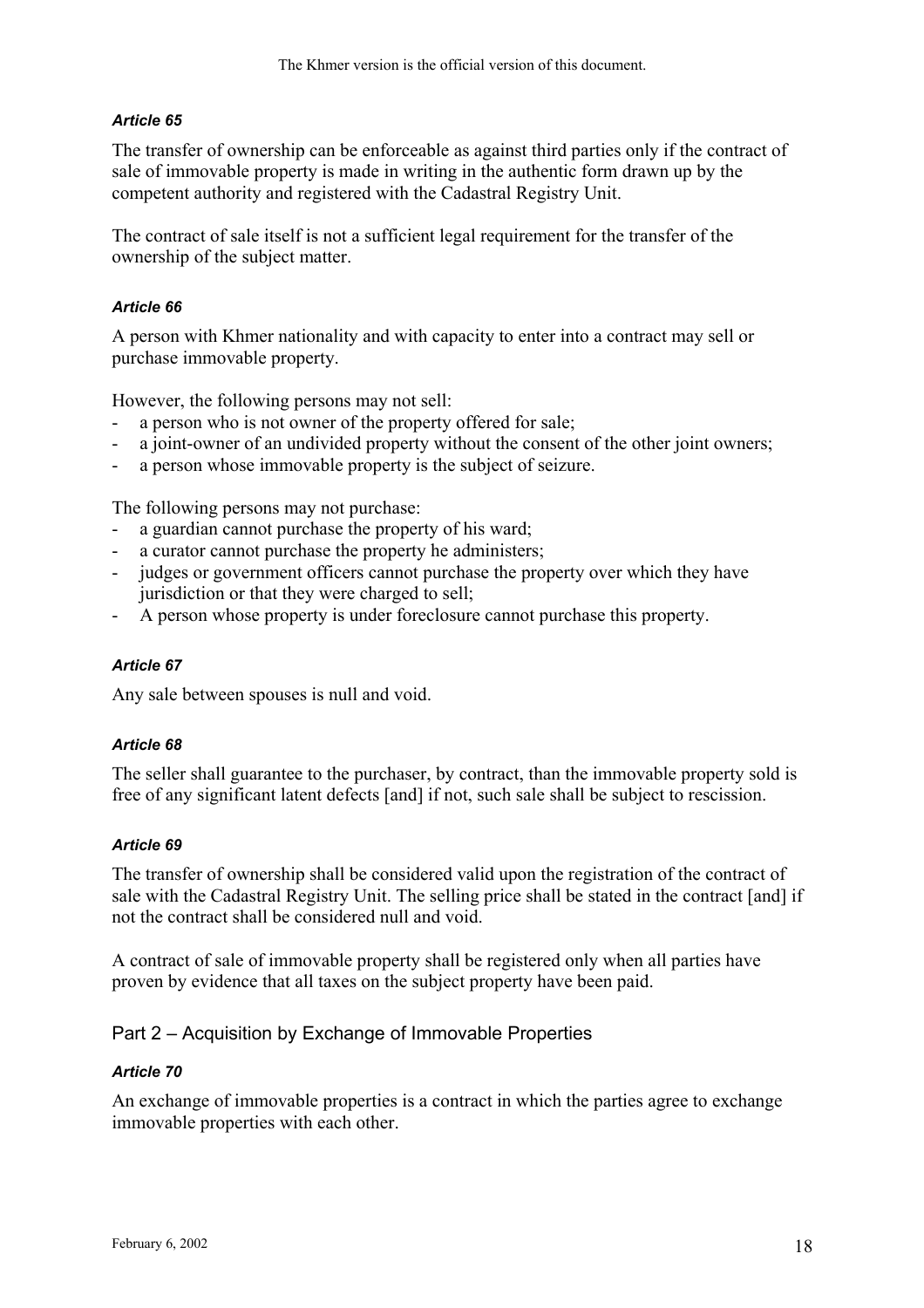An exchange of immovable properties leads to transfer of immovable property ownership. An exchange shall be conducted with the same conditions as a sale.

Part 3 – Acquisition by Succession

### *Article 71*

A transfer may be made by way of intestate succession or by inheritance by will or by bequest, for the following immovable properties:

- immovable property the ownership title of which has been definitely established in accordance with the provisions of this law,
- any possession in compliance with the law, evidenced by a title, by a legal document or other kinds of evidence,
- any limited proprietary right and any right in rem over immovable property

#### *Article 72*

In the case of succession, the necessary duration of possession of an immovable property for the acquisition of full ownership, as provided by Article 30 and Article 31 of the present law, shall be calculated from the time of entry into possession by the deceased.

#### *Article 73*

Immovable property that has actually been possessed only and has not been registered or recorded by a governmental certificate, but was legally occupied in accordance with the legal requirements, may transferred by succession.

#### *Article 74*

When a property was possessed without any title and is transferred by way of succession, the successor who is the new possessor of the property may continue to manage it and benefit from protection as long as he meets all other requirements of the law.

In such case, the competent authorities or any other persons may not use the deceased's possession as a de facto possessor or use the absence of a formal distribution of the estate as a pretext to infringe upon the rights of successors and, in particular, to refuse to acknowledge and certify their possession.

#### *Article 75*

When an inherited immovable property is used as a dwelling for the deceased's family or where the land is used to support the family's life, the successors may not demand a partition or a sale without the unanimous express consent of all co-successors. In case the partition of the succession is contested, the co-successors are entitled to file a complaint to the court to decide the case.

A partial transfer by any co-successor of his rights shall be considered null and void if there is no express consent of all co-successors. Further, any co-successor who sold part of his rights of succession shall lose his succession right in respect of the property sold. Any cosuccessor who violates the prohibitions of inherited immovable property sale shall be solely responsible for his action with the purchaser.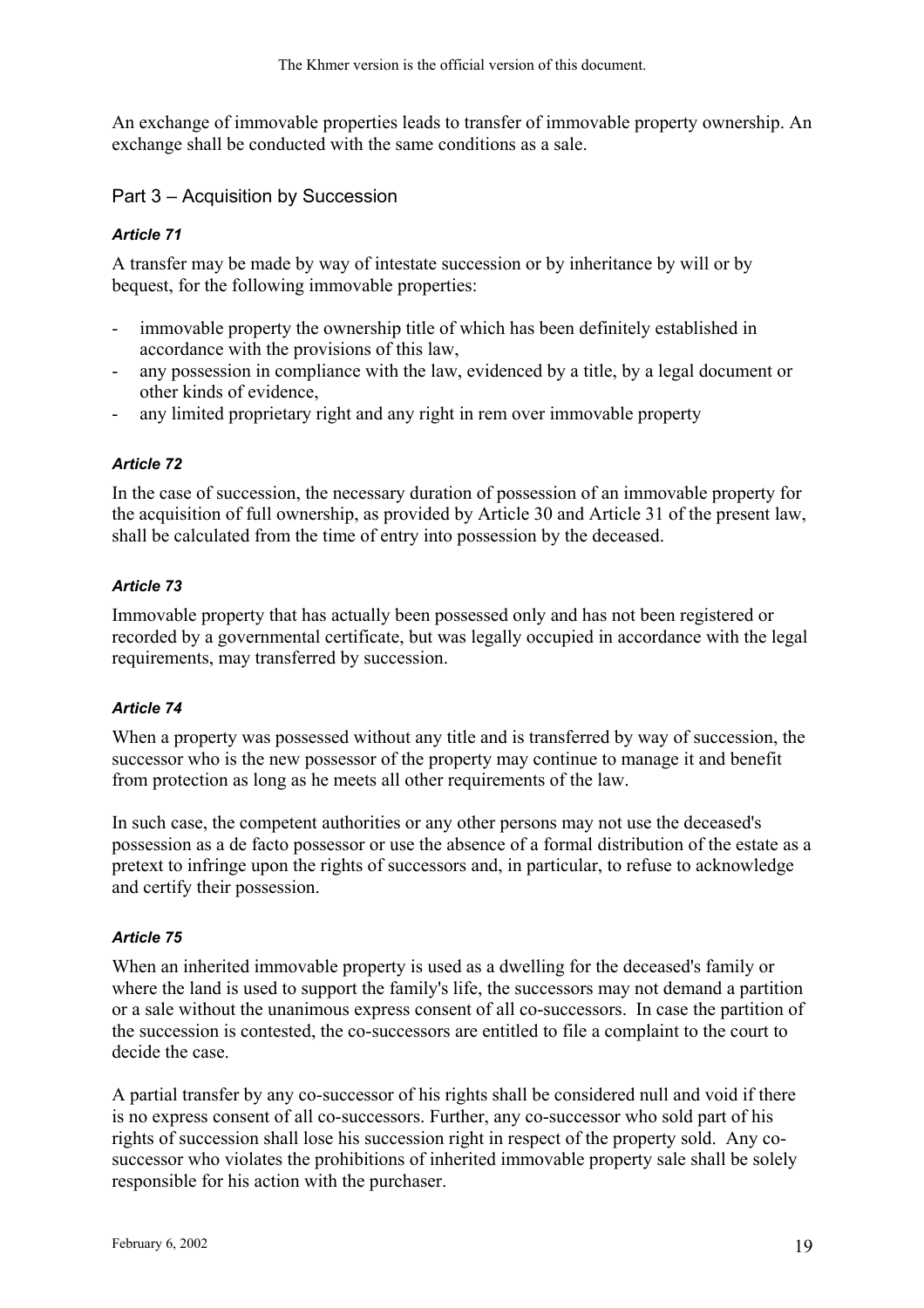A successor who cannot continue possessing inherited property, due to any legal or factual impediment, or who does not wish to be personally responsible for that part, may transfer such property to a third party.

### *Article 77*

If the person who receives a land concession responding to an economic purpose is not an enterprise, but a natural person possessing an immovable property title, upon his death, such concession shall not be subject to division without the approval of the administrative authority that granted the concession.

#### *Article 78*

The property of a person who dies without any successors or legatees shall revert to the State and shall be incorporated in its private property.

# *Article 79*

Devolution of property by succession shall be governed by traditional rules on that subject matter pending the promulgation of a new civil code.

Part 4 – Acquisition by Gift

#### *Article 80*

A gift is a contract by which a person called a giver or donor, transfers his property ownership to another person called a receiver or donee, who accepts it.

#### *Article 81*

A gift of immovable property is only effective against third parties if it is made in writing in the form of an authentic deed and registered with the Cadastral Registry Unit.

#### *Article 82*

Immovable property may be the subject of a gift between living persons or gift by death or by legacy. If such a gift is a mutual gift, the operation constitutes an exchange.

#### *Article 83*

The State may only donate immovable property to natural persons and for social reasons in order to allow them to reside or carry out subsistence farming. The value of the immovable property donated must be limited in relation with the purpose sought and not allow scope for speculation, or disproportionate enrichment taking into account the social level of the beneficiary.

Gifts granted by the state prior to this law shall not be reviewed.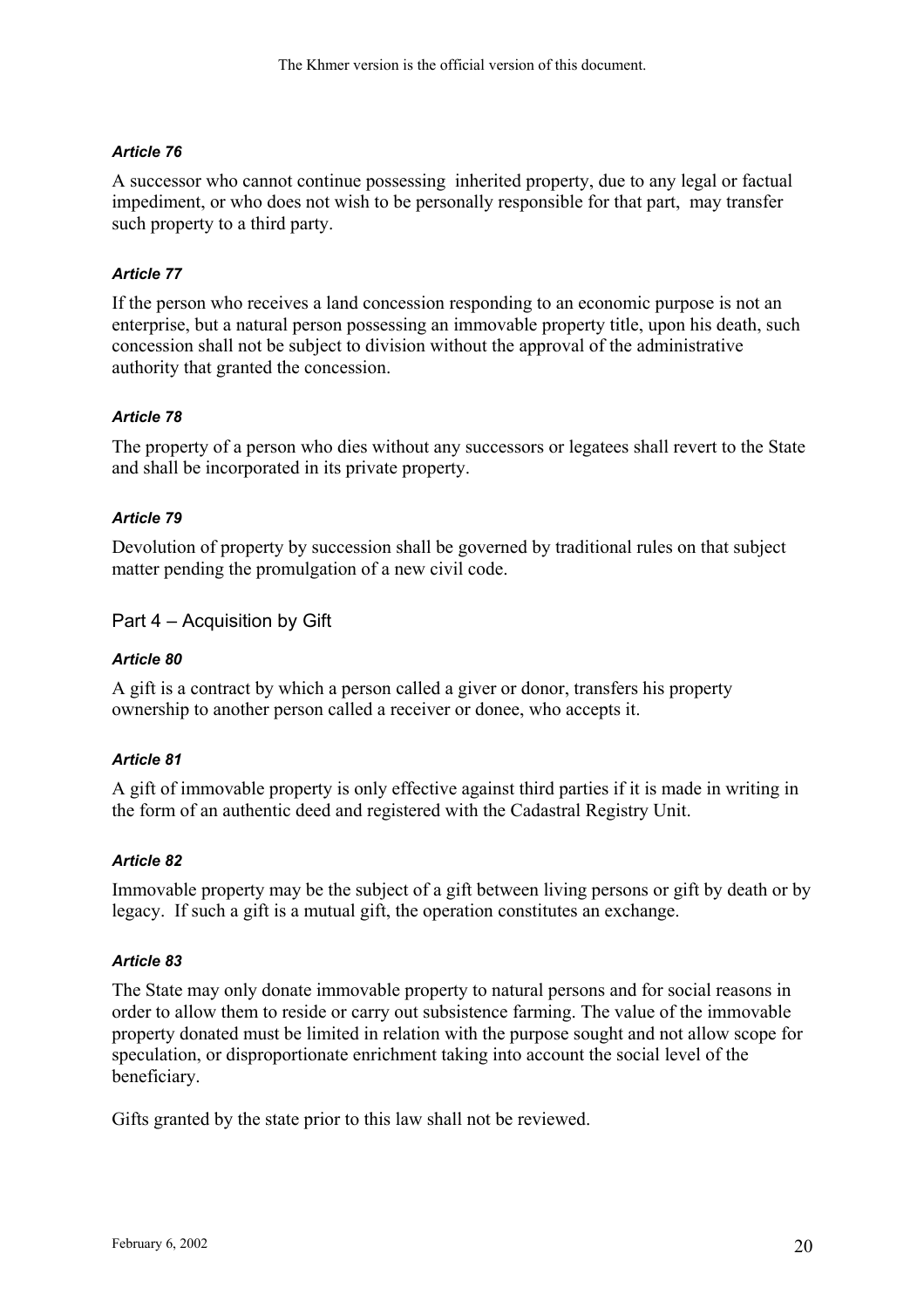Translation note: The word "speculation" in paragraph 1 is translated from the Khmer word [

កេងយកកំរៃ ]. Compare this with article 32.

### *Article 84*

Gifts of immovable property are irrevocable once they are accepted. The ownership right of such gifts can be transferred rapidly. However, the donor may retain the right of usufruct in the property, and the right of use and habitation of an immovable property. This has to be stated in the contract and registered in the Cadastral Registry Unit.

# **TITLE III – THE REGIME OF PRIVATE OWNERSHIP**

# *Chapter 7 – Rights and Obligations of Owners*

# Part 1 – Enjoyment of the Benefits of Ownership

#### *Article 85*

The owner of immovable property has the exclusive and extensive right to use, enjoy and dispose of his property, except in a manner that is prohibited by the law.

#### *Article 86*

The owner of property may not use it for the purpose of harming or causing a nuisance or disturbance to third parties and particularly to his neighbors.

The normal and legitimate use of property is not considered as a nuisance obstructing the use of this property.

#### *Article 87*

The owner of land may plant, develop and construct anything he wishes, unless it is prohibited by law. Such development or constructions are his ownership, in accordance with the provisions of Part 3 of this Chapter.

#### *Article 88*

The owner of immovable property may freely carry out any development or alteration of the original type or structure of his property in accordance with his use purposes and in accordance with the provisions of the law.

#### *Article 89*

Modification of the original nature or structure of immovable property, in the terms of this law, include the clearing of lands and forests (logging) and their cultivation, the filling up of land, the leveling of hills or talus, the digging and hollowing out of land to extract earth, the exploitation of mines or quarries, the establishment or drainage of water reserves, the urbanization of agricultural land, and the development of industrial zones and factories.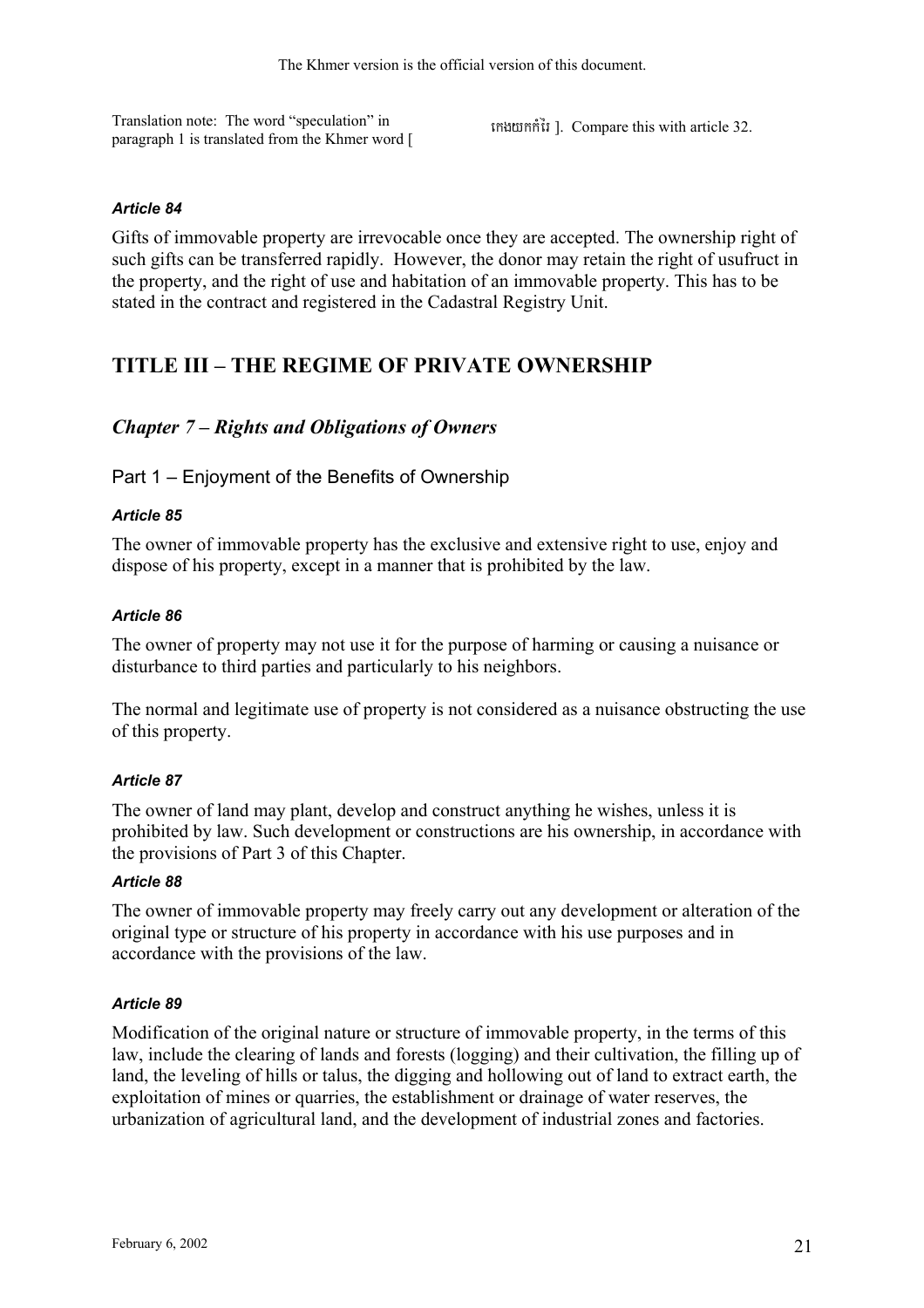The owner of the land's surface shall be the owner of the under ground and of anything that may be extracted there from, provided it is not in contrary to the provisions of Article 88 and Article 89 of this law. The limit of the under ground shall be determined in a vertical line from the surface of the property.

However, the owner may not claim the ownership of statues, bas-reliefs and antiquities of any type that he found thereon. Such works form part of the national heritage and must be returned to the Ministry of Culture and Fine Arts.

#### *Article 91*

The owner of the land's surface is also the owner of the space situated directly above his property and of the things that are permanently fixed on his property, except electrical and telecommunication wires that shall be governed by separate law. . He may, in particular, cut the branches of neighbor's trees extending to his property or collect the fruit thereof.

He may not, however, prohibit any aircraft from flying over his property.

#### *Article 92*

The owner of immovable property may put up such property as surety for contracts in accordance with the provisions defined in Title 5 of this law.

#### *Article 93*

The owner of property may manage the production generated from such property and natural or artificial accretion that is combined or incorporated into his property according to the rules stipulated in Parts 2 and 3 of this Chapter.

#### Part 2 – Accession to Fruits and Products of Ownership

#### *Article 94*

The owner of immovable property is entitled to receive all types of fruits from such property, including natural fruits and civil fruits by way of accession.

The natural fruits are those fruits that are naturally generated from the land or that are created by human act.

The civil fruits are capital fruits [ $\alpha$ gues], profit [ $\alpha$ smn] and interests.

#### *Article 95*

The fruits resulting from cultivation of land belong to the owner of such land, provided he pays third parties for the cost of plowing and harrowing works, labor done by them and seeds.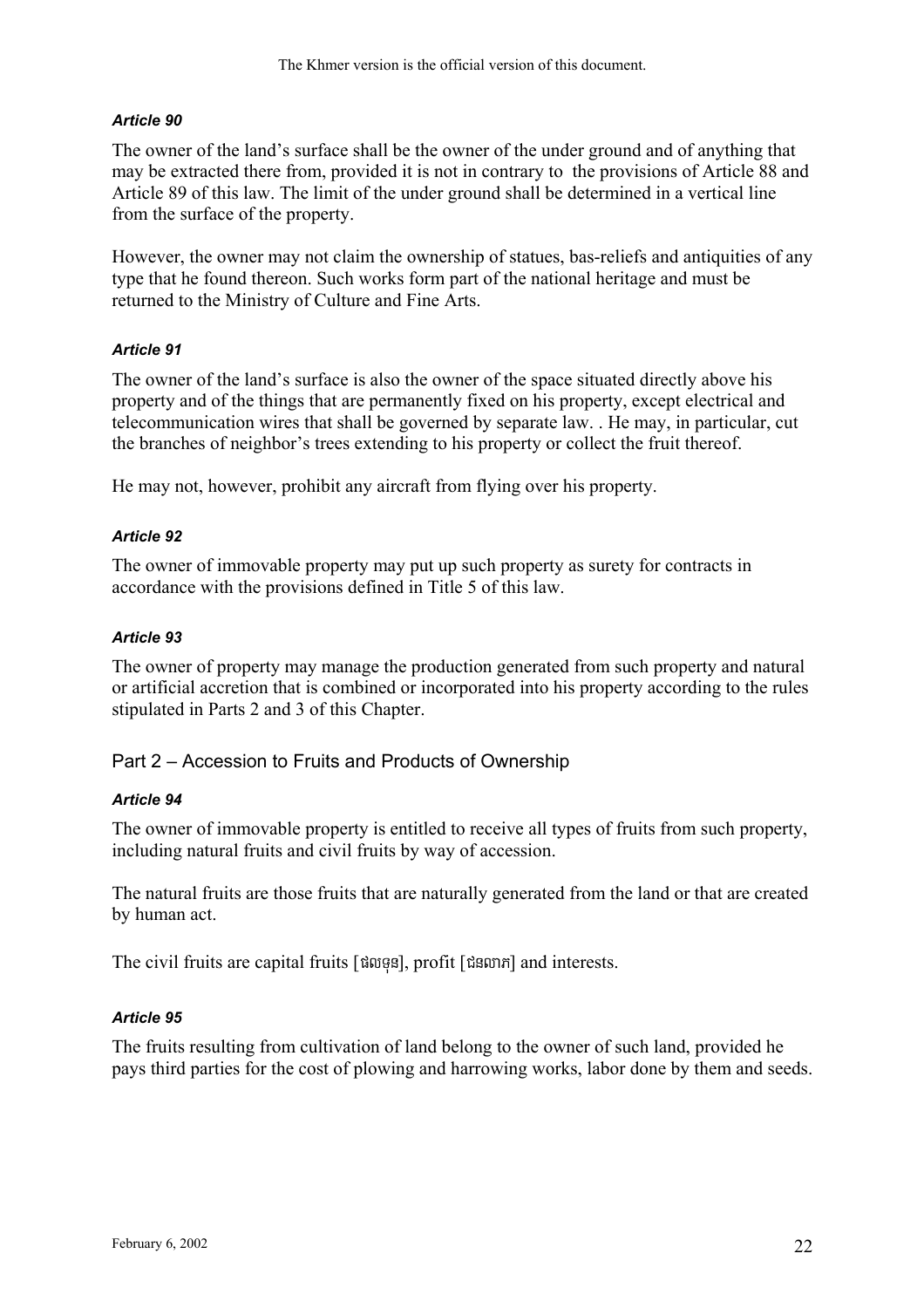# Part 3 – Accretion of Ownership

#### *Sub-part 1 – Accretion by Human Acts*

#### *Article 96*

Any construction, plantation and works carried out on the land or the under ground shall be considered to be done by the owner at his expense and the fruits thereof belong to him, save for any evidence to the contrary.

#### *Article 97*

The owner of land on which construction, plants or developments are made with materials that do not belong to the owner, shall pay the cost of the materials to the owner of the materials. The land owner may be punished for the payment of damages, but the owner of the materials has no right to remove the works done.

#### *Article 98*

If the plantations, constructions and developments have been made in bad faith by a third party with his materials, the owner of the land is entitled either to retain such materials or to force the third party to remove them.

If the land owner requests the removal of plantations and constructions made in bad faith, such removal shall be made at the cost of the third party, with no compensation; the latter may receive the penalty by paying the indemnity to the land owner if the removal caused any damage to the land owner. If the owner prefers to retain such plantations and works already done, he must reimburse the cost of the materials and labor costs, without considering whether the land will have more or less value.

Nevertheless, if the plantations, constructions and works were made by a third party in good faith as provided for in Article 38 of this Law, the owner may not demand the removal of the said works, plantations or developments. He will have two choices, either to pay the cost of materials and the labor costs, or to pay an amount of money equivalent to the increased value of the land.

#### *Sub-part 2 – Accretion by Nature*

#### *Article 99*

The silt that grows successively and imperceptibly out of the river, tributaries or channel beds can be recognized as alluvial soil. .

Alluvial soil shall benefit to the owner of the land abutting the bank of the river, whether it is accessible or floatable or not. If it is navigable or floatable, the owner shall keep a towpath in accordance with regulations.

*Translation note*: See translation note at article 15 for definition of "floatable."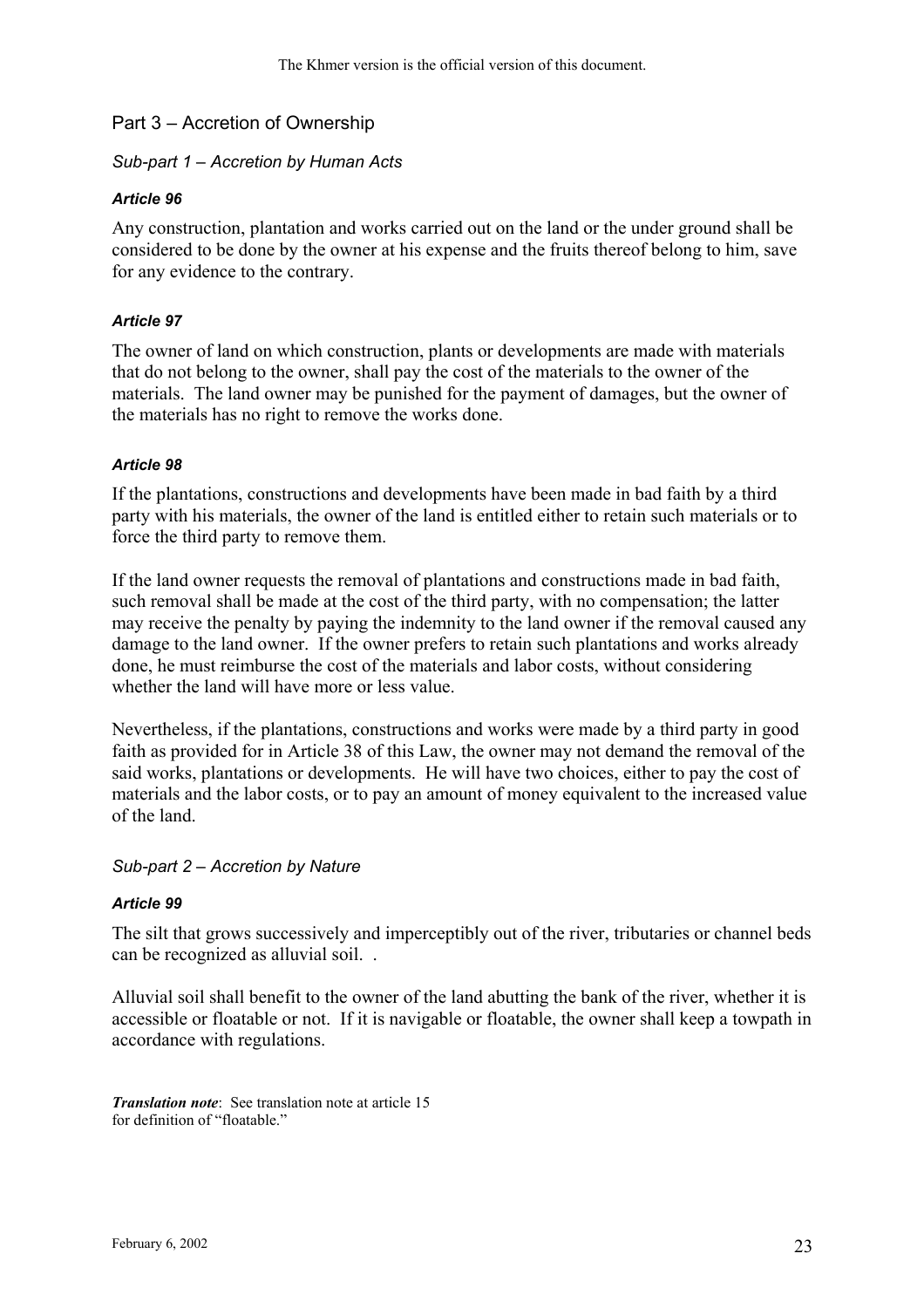With respect to land increases formed by water currents that successively and imperceptibly bring alluvial deposits from one shore to another one belonging to another person; the owner of the land abutting the discovered bank takes benefit from the alluvial deposits, without the riverside owner on the opposite side, who lost land, being able to claim back the land lost.

#### *Article 101*

If a river, tributary or channel, whether navigable or floatable or not, causes the removal, by sudden water force, of a big and recognizable piece of land from one side of the riverbank and joins it to land downstream or on the opposite side, the owner who lost the land can claim it back within the year following the event; beyond such time limit, the claim shall not be received unless the owner of the land to which the lost land was joined has not yet possessed the land.

*Explanatory note*: The legal term for this phenomenon is "avulsion," which is "a sudden cutting off of land by flood, currents, or change in course of a body of water [especially] one that

separates a portion from one person's property and joins it to that of another."

This article is based on article 559 of the French Civil Code.

#### *Article 102*

Any land increases that newly form in tributaries or channels that are navigable or floatable shall belong to the State.

*Translation note*: See translation note at article 15 for definition of "floatable."

#### *Article 103*

Any land increases that newly form in tributaries, channels or rivers that are non-navigable or non-floatable, shall belong to the owner of the land that abuts the shore or bank where the land grows. . If the land increase has not formed exclusively on this side, this land shall belong to the owners of both sides of the shore or bank using the median of the river as the dividing line.

*Translation note*: See translation note at article 15 for definition of "floatable."

*Explanatory note*: This article is based on article 561 of the French Civil Code. The second sentence probably should read, "If the land increase has not formed exclusively on one side, it belongs to the owners of both sides . . . ."

#### *Article 104*

If a river, tributary or channel creates a new watercourse that cuts and takes the land of an owner who owns the land on the shore or bank and then creates an island, that owner still has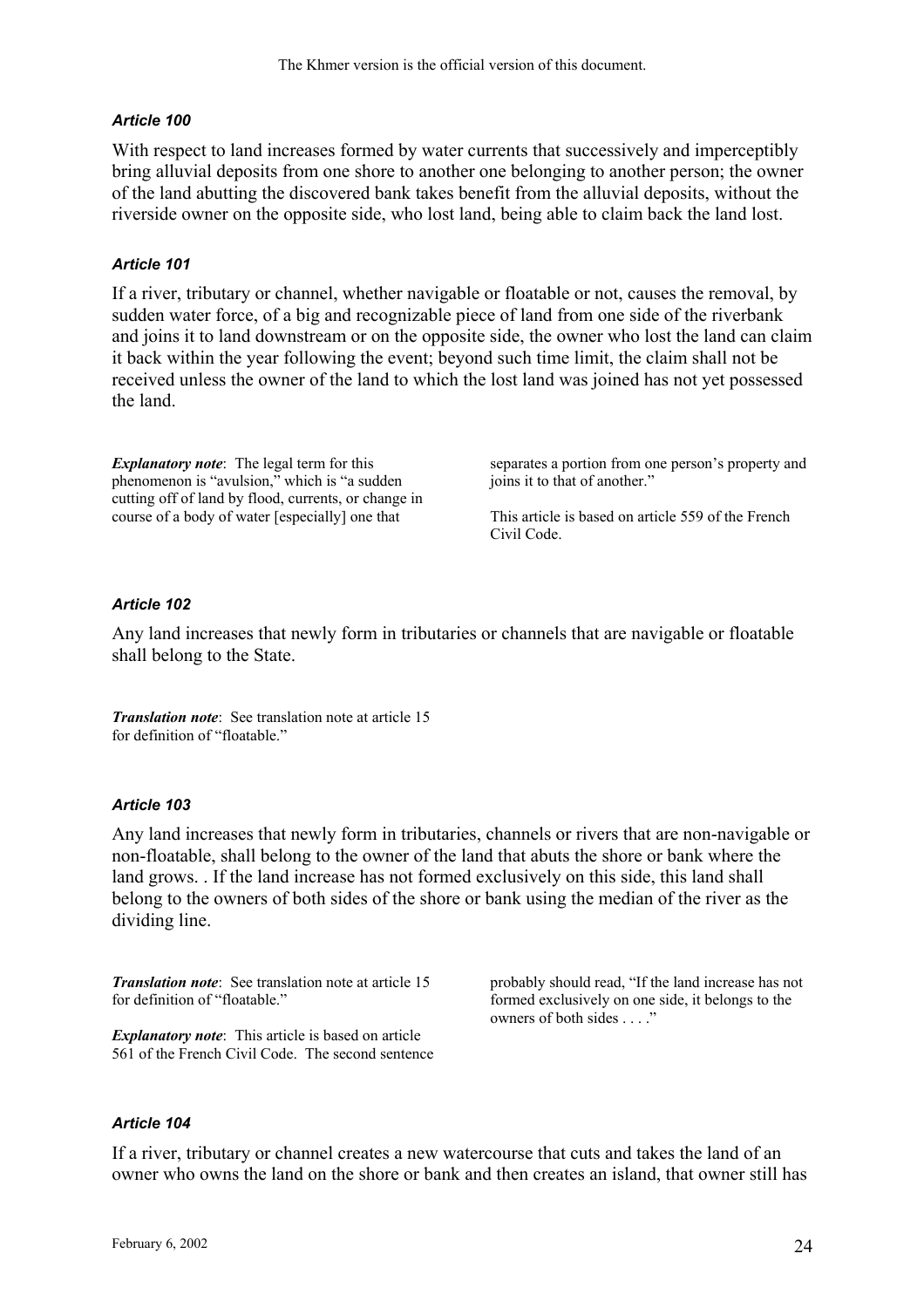the right of ownership over his land that was separated even if the island grows in a river, tributary or channel that is navigable or floatable.

*Translation note:* See translation note at article 15 for definition of "floatable."

*Explanatory note*: This article is based on article 562 of the French Civil Code.

#### *Article 105*

If a river, tributary or channel that is navigable or floatable forms a new watercourse by abandoning its former watercourse, the owners who have land next to that shore or bank can acquire the ownership of the former area of the river, tributary or channel that is dried out, and each owner shall have its rights up to the line that crosses the center of the river, tributary or channel. The price of the land of such former watercourse shall be determined by an expert appointed by the provincial or municipal court of that place upon the request of provincial/municipal authorities or any party who has an interest in this issue.

If the owners of the land next to the former bank or shore do not want to acquire it at the price determined by the expert, the authority shall auction that former waterway to the public. The proceeds from that auction shall be shared among the owners whose land was submerged in proportion to the amount of land they lost.

*Translation note*: See translation note at article 15 for definition of "floatable."

*Explanatory note*: This article is based on article 563 of the French Civil Code.

#### Part 4 –Leases on Immovable Property

#### *Article 106*

The owner of immovable property may lease it out to another person. A lease agreement is a contract by which the owner of immovable property makes such property temporarily available to another party in consideration for regular payment of rental, proportional to the time of possession. The contract to lease an immovable property is referred to as lease agreement.

There are two types of leases: lease for an indefinite period of time and lease for a definite period of time. A lease for a definite period of time includes a short-term lease with an option to renew and a long-term lease for 15 (fifteen) years or more.

#### *Article 107*

A lease for an indefinite period of time or a renewable short-term lease establish a personal relationship between the lessor and the lessee.

A sub-lease of the property can be made provided that there is an express agreement or the authorization of the owner.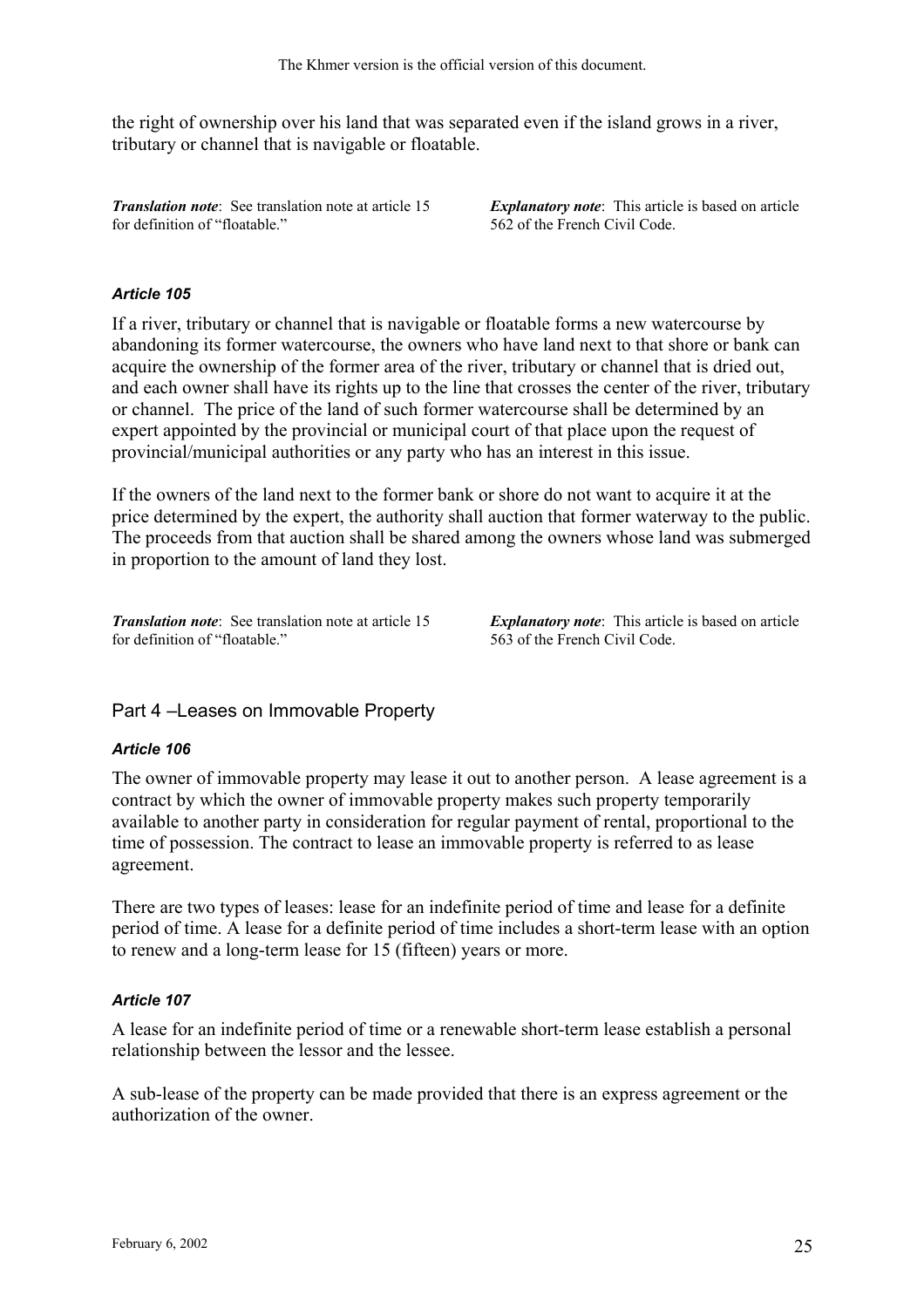A long-term lease constitutes a right in rem over immovable property. Such right may be assigned for valuable consideration or transferred by succession.

Property leased under a long-term lease may be the subject of development and alterations provided that these works do not destroy or fundamentally alter its original nature, except as specifically determined in the lease agreement.

Upon expiration of the lease, the lessor or his successors acquire, without any requirement to indemnify the lessee, the full ownership of any construction, without providing any compensation for the developments or improvements which were made by the lessee. Provided that the lessee complies with the provisions in paragraph 2 of this article, the lessor or his successors has no right to compel the lessee to deliver the immovable property back in its original condition.

#### *Article 109*

Lease contracts shall be entered into according to the will of the parties and in accordance with the provisions of existing laws and general regulations in force.

Lease contracts shall be in writing. An oral lease shall be considered as a temporary lease and can be terminated at any time by providing a prior notice period equal to the period of rental payment.

#### *Article 110*

Before taking possession of immovable property, the lessee shall make himself aware of the condition of the immovable property and its fixtures according to the lease agreement with the lessor. Failure to inspect the conditions of immovable property and its fixtures before entering into possession presumes that the conditions stipulated in the lease are correct.

The leased property shall not contain any latent defects that render it unfit for its normal use.

*Translation note:* The phrase "before taking possession" is based on the Khmer that translates literally, "before entering into the enjoyment."

#### *Article 111*

The lessee is responsible for the normal maintenance of the property and at the end of the lease he shall deliver it back in the original condition including the cost of damages resulting from abnormal use, except as otherwise provided by the lease.

#### *Article 112*

The lessor must refrain from any conduct contrary to the lease that may impede or suspend the quiet enjoyment of the lessee.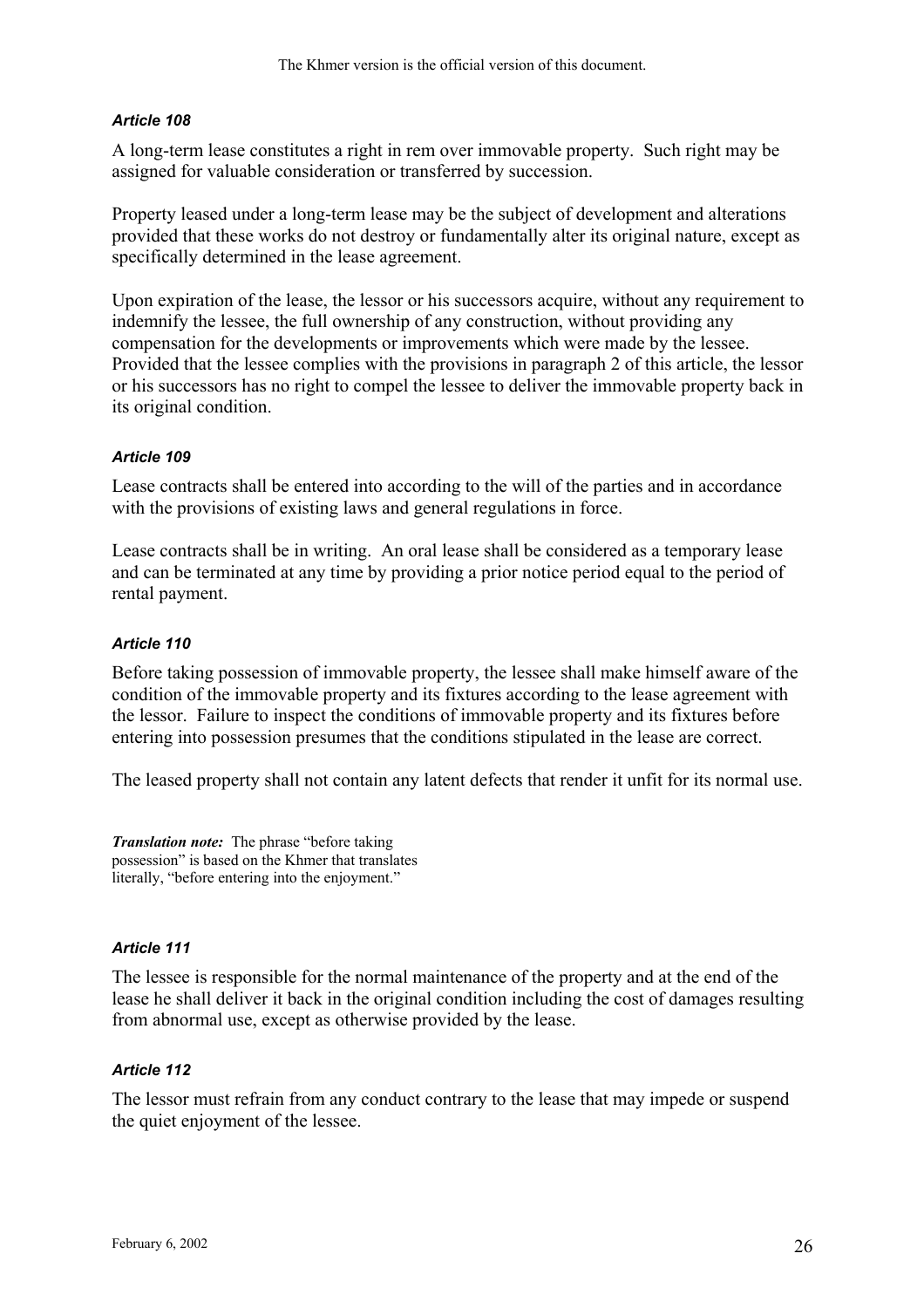The formalities of leases of immovable property for residential, commercial, industrial and agricultural purposes shall be determined by sub-decree.

# Part 5 – Land Rules

#### *Article 114*

Rights and obligations of owners shall be determined by all land rules with the purpose of ensuring the protection of the general interests determined by law.

#### *Article 115*

The construction formalities and all conditions imposed on owners relating to land management and urban planning shall be determined by sub-decree.

#### *Article 116*

Any use of ownership that does not comply with any land rules but that was binding by contract before this law came into effect shall not be affected. Such use may, however, not be extended after the promulgating of the land rules that restrict or prohibit it.

In the case of an emergency or to meet a public interest need, the law can additionally prescribe the immediate implementation of land rules, in the nature of public order, that restrict the use of ownership.

# *Chapter 8 – Limited Proprietary Rights*

#### *Article 117*

A limited proprietary right exists when a person other than the owner enjoys the latter's property. The remaining right of the owner is then referred to as bare ownership.

# *Article 118*

The forms of limited proprietary rights include usufruct, use and habitation, and easement.

# Part 1 – Usufruct

#### *Article 119*

Usufruct is the enjoyment of immovable property by a person other than the owner for a period which cannot be longer than the life of the usufructuary.

#### *Article 120*

Usufruct is created by law or by agreement. It may be created with or without time restrictions or until the defined conditions are completed.

If there is no provision on time restriction the usufruct is deemed to last for the lifetime of the usufructuary.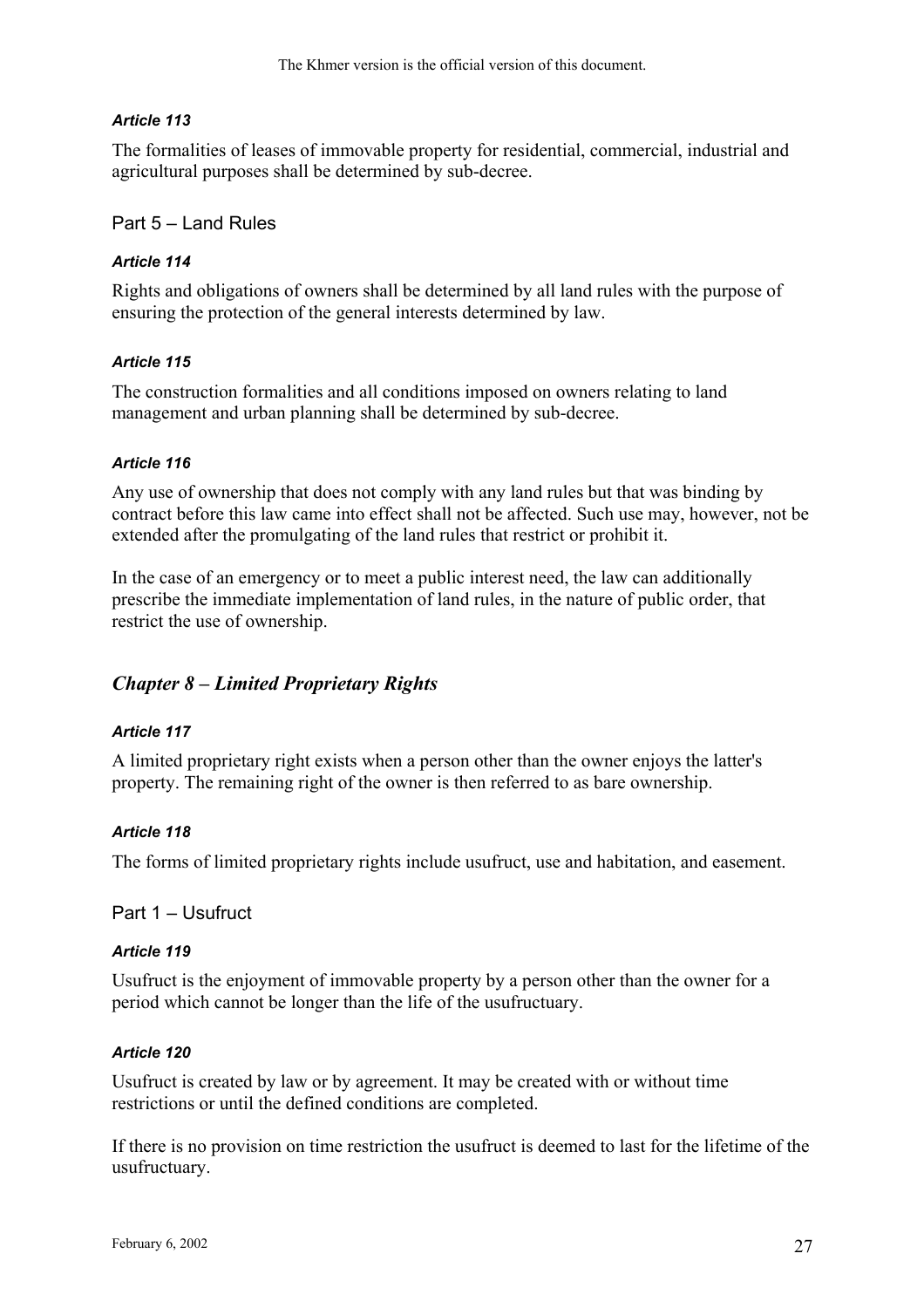The usufruct contract is valid if it is made in writing or in authentic form. The usufruct contract cannot be contested by third parties upon its registration with the Land Registry.

#### *Article 121*

The usufructuary has the right to enjoy all the fruits, either natural fruits or civil fruits, generated by the immovable property in respect of which he has the usufruct.

#### *Article 122*

Any natural fruits attached to the land at the time the usufruct begins will benefit the usufructuary. Any natural fruit attached to the land at the end of usufruct will benefit the bare owner without mutual compensation for plowing and harrowing, harvesting or the seeds. However, if there is a tenant farmer or sharecropper at the commencement or at the end of the usufruct, they shall not lose their shares of the fruits they are entitled to receive.

#### *Article 123*

Civil fruits shall benefit the usufructuary in proportion to the duration of the usufruct.

#### *Article 124*

The usufructuary may enjoy the usufruct personally, lease it out, sharecrop it, or he may assign his right for valuable consideration or gratuitously to another.

In case of lease or sharecropping agreement, the contract cannot exceed a period of three years. If he wants to renew a lease with a tenant farmer or a sharecropper, a new contract shall terminate at least one year before the expiration of the usufruct.

#### *Article 125*

The usufructuary enjoys the eventual increase of alluvial deposits on the property on which he has the right of usufruct.

#### *Article 126*

The usufructuary has all the easements and generally all rights that the owner may enjoy, except the right to dispose of the property.

#### *Article 127*

The usufructuary can use the rights, in the same manner as the owner, of the fruits of the quarries existing on the land under usufruct.

#### *Article 128*

The usufructuary collects any fee due and payable to the owner of the land by the concessionaire of mines exploited on the land under his usufruct right.

#### *Article 129*

The bare owner may not impede the rights of the usufructuary in any form whatsoever.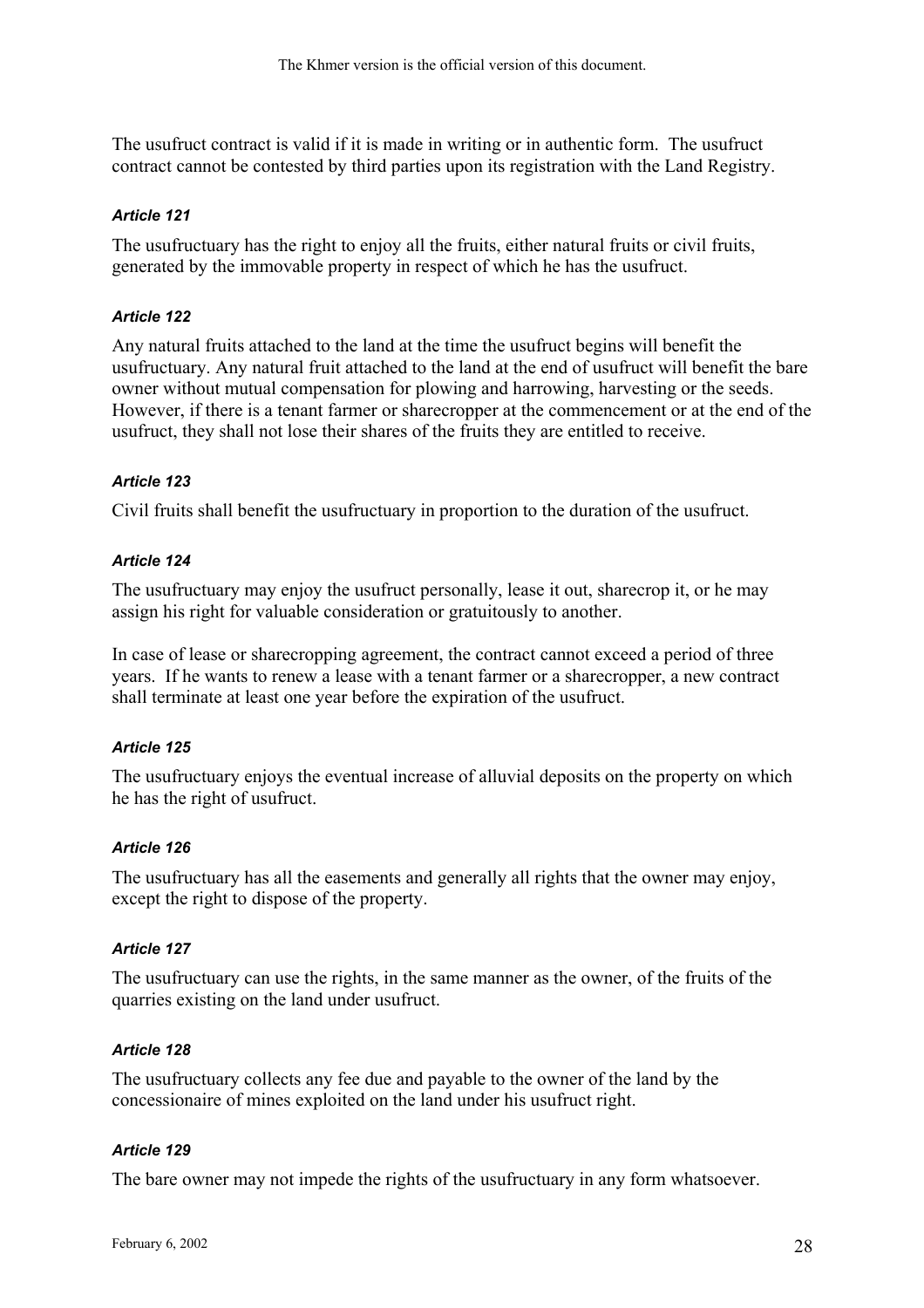The usufructuary, at the end of the usufruct, may not claim any indemnity for immovable property improvements made by him during the usufruct, even if the value of the immovable property increases due to the improvements.

The usufructuary or his successors may further remove mirrors, paintings and other decoration installed by them in the existing buildings, as long as they restore the premises to its original condition.

#### *Article 130*

The usufructuary is responsible for maintenance repairs only. The bare owner is responsible for major repairs except damages caused by a lack of maintenance on the usufructuary's part from the beginning of the usufruct. In that case, the usufructuary is responsible for repairs himself.

Major repairs are, the repair of support walls, doorways, replacement of roof beams and roof covering entirely, repairing dikes, retaining walls and the entire fencing.

All other repairs are considered maintenance repairs.

#### *Article 131*

Neither the bare owner nor the usufructuary are obligated to reconstruct anything that has deteriorated or is destroyed by force majeure.

However, if an insured immovable property is destroyed by any possible catastrophe, the bare owner or the usufructuary can request that the insurance indemnity be used for repair or rebuilding.

#### *Article 132*

While benefiting from the usufruct, the usufructuary shall be responsible annually for the immovable property charges such as taxes and excise taxes, insurance premiums that have to be paid.

The usufructuary shall be responsible to execute and to renew insurance policies on the immovable property which is in his usufruct; this either means the existing contract at the beginning of his usufruct, or the contract which the bare owner requests to be made in the future.

#### *Article 133*

If, during the usufruct, a third party infringes upon the rights of the bare owner, the usufructuary shall notify the owner, and failing to do so , he liable for the damage that the bare owner may suffer, as if such damage were a result of damage that he himself inflicted.

#### *Article 134*

The usufruct shall end:

upon the death of the usufructuary;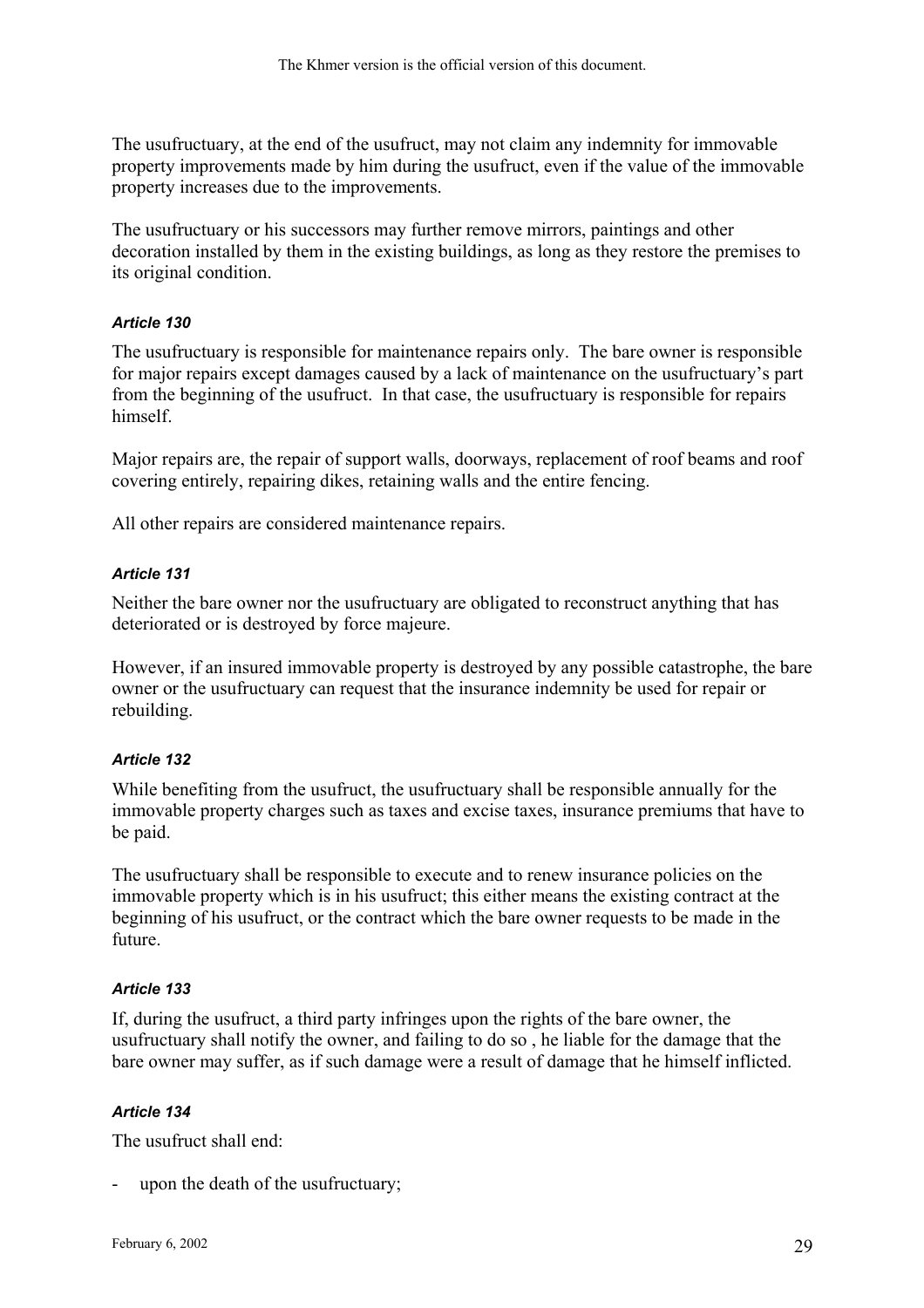- upon the expiration of the time limitation or time specified in the contract;
- by agreement that the usufructuary waive his right;
- upon the complete destruction of the immovable property under usufruct; or
- by decision of the Court in conformity with the provisions of article 135 of this law.

The usufructuary's rights can be terminated by court order upon the complaint of the bare owner where the usufructuary abused his rights of enjoyment, particularly if the usufructuary damages the immovable property or if he fails to maintain it.

The creditors of the usufructuary may, in such case, have a right to file a claim with the court to ask for the continuation of the rights of the usufructuary if they assume the repair of the damage inflicted and they may provide guarantees for the future.

The court may, depending on the seriousness of the circumstances or other reasons, declare the absolute extinction of the usufruct, or order only that the immovable property revert to the owner without usufruct under the obligation to pay a certain amount annually to the usufructuary or his beneficiaries until the end of usufruct's time limitation.

#### *Article 136*

The sale of immovable property under usufruct by the bare owner does not cause any change for the usufructuary, who continues to exercise his rights unless the usufructuary has expressly waived such rights.

#### *Article 137*

If the usufruct relates only to a building, and such building is accidentally destroyed, the right of the usufructuary ceases and he cannot claim right of usufruct on the remaining land or materials.

However, if the usufructuary is on both land and a building and the building is destroyed, the usufruct is remains on the land.

# Part 2 – The Rights to Use and Habitation

#### *Article 138*

The right to use is the right allowing the beneficiary to enjoy the quantity of fruits from a piece of land necessary for his own needs and those of his family.

The right of habitation is the right allowing the beneficiary to occupy a portion of a house necessary for himself and his family.

These two rights continue even when later on the beneficiary marries or has children.

#### *Article 139*

The rights to use and habitation are created and lost in the same manner as usufruct.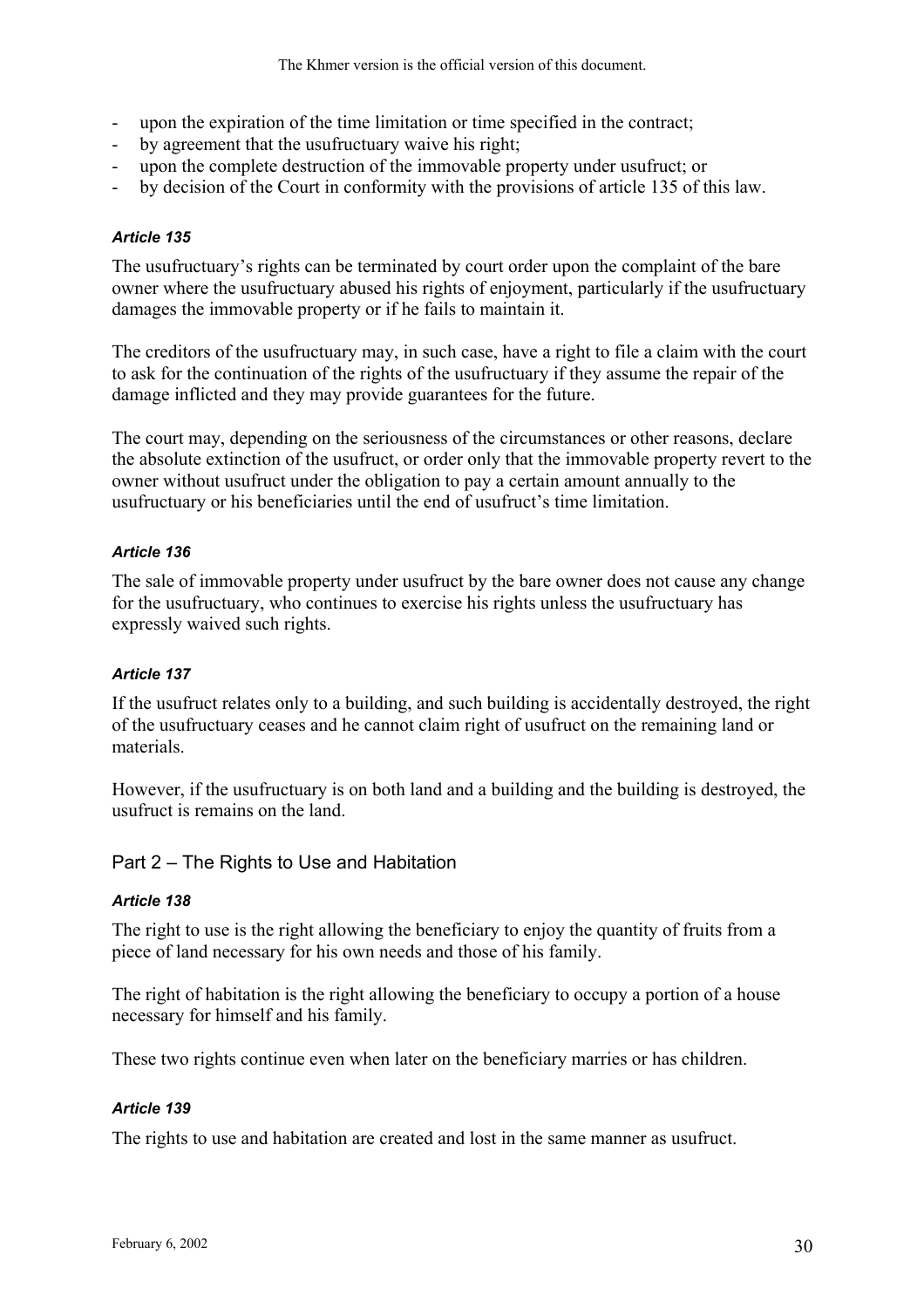The rights to use and habitation of the user and inhabitant are determined by the provisions of the contract in the form of an authentic deed; or by provisions of law concerning these rights.

#### *Article 140*

The beneficiaries of the right to use or habitation may not transfer, or lease out their right to others.

The rights to use and habitation are strictly personal rights. They end upon the death of their beneficiary or pursuant to the clauses of the contract.

#### *Article 141*

If the beneficiary of the right to use takes all the fruits of the land, or if the beneficiary of the right to habitation occupies the entire house, he is liable to pay the costs of cultivation and to repair and maintain, and to pay taxes, excise taxes and insurance premiums in the same way as the usufructuary.

If he takes only a portion of the fruits, or if he occupies only a portion of the house, he shall contribute to such expenses pro rata in accordance with the portion enjoyed.

#### Part 3 – Easements

#### *Article 142*

A land easement is a burden on a land, referred to as servient or lower land for the use and benefit of another land, referred to as the dominant or upper land, belonging to another owner.

*Translation note:* The Khmer uses different phrases for dominant and servient land depending on whether the easement is natural or contractual.

When the easement is natural, the phrase "dey leu" is used for dominant land, and "day kraom" is used for servient land. This classification seems to be based on the natural state of the land that causes the easement to be created. This distinction is maintained in this translation, which uses "upper" and "lower" land, respectively.

When the easement is contractual, the phrase "dey praeu" is used for dominant land, and "dey bomraeu" is used for servient land. In these cases, this translation uses "dominant" and "servient" land, respectively.

There is no similar distinction when the easement is created by law. The phrase "land" is used.

#### *Article 143*

Easements may be created by nature, by law or by contract depending on the state of the premises, as determined by law or by agreement among the owners.

#### *Sub-part 1 – Easements by Nature*

#### *Article 144*

Lower land shall receive waters flowing naturally from upper land.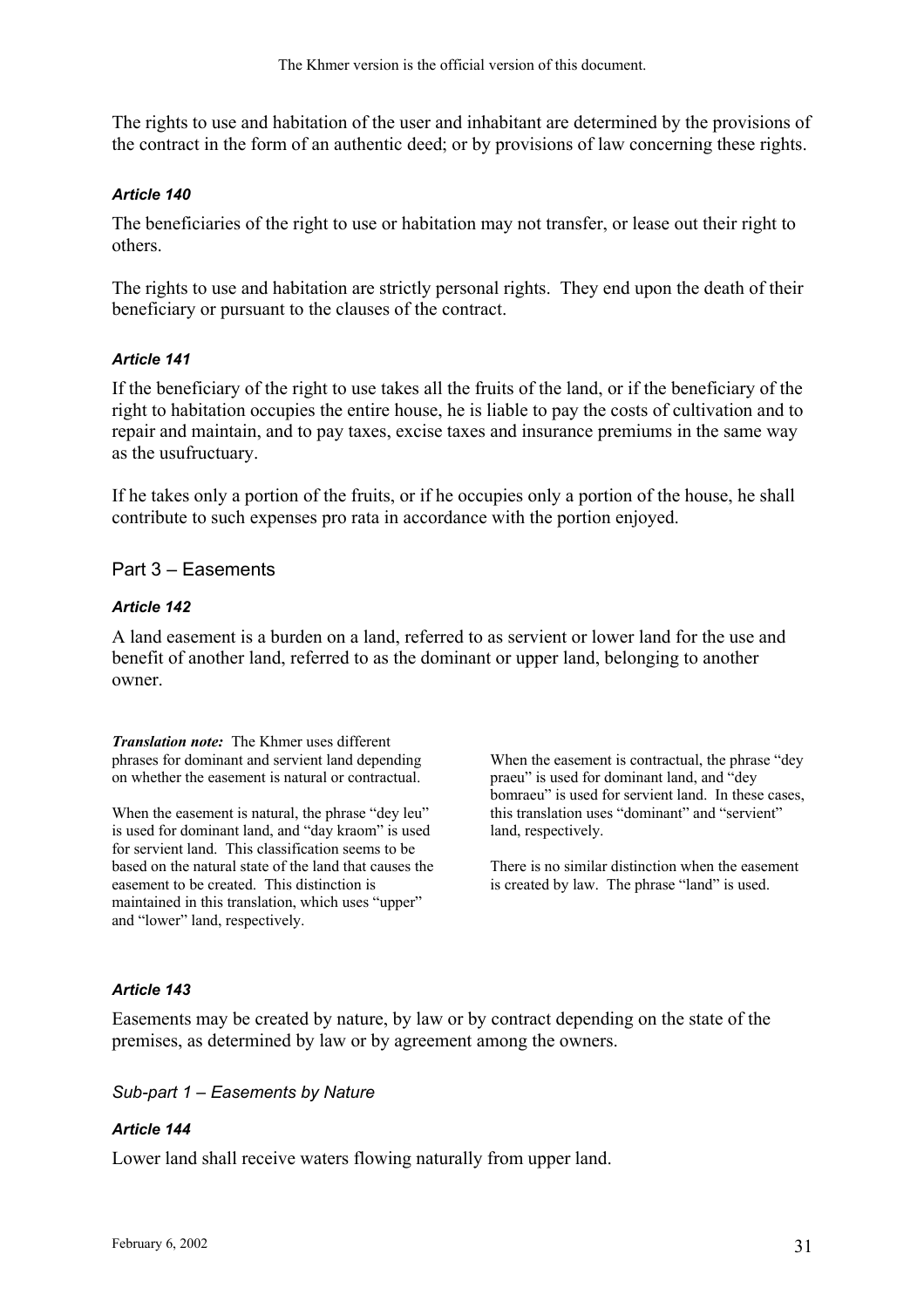The owner of the lower land may not build dams, dikes, barriers, or other works to impede the water flow.

The owner of the upper land may not do anything that would aggravate the easement of the lower land.

#### *Article 145*

The owner of the upper land has the right to use and dispose of rainwater that falls on his land as well as waters from sources that are found thereon, except in the case of the provisions of the last paragraph of article 144.

#### *Article 146*

The owners of lands situated along running waters shall allow the waters to flow to the neighboring lands and the owners of neighboring land, in turn, are subject to the same obligation with respect to lands that are further away, depending on their agricultural needs.

#### *Sub-part 2 – Easements by Law*

#### *Article 147*

An easement by law aims to be used for public or private interests. An easement by law for the public interest shall be determined by law or by specific regulations that bind the owners.

Easements by law for the benefit of private interests shall determine the limits within which an owner may perform certain acts on his own land, provided that he does not infringe the rights of owners of neighboring lands.

#### *Article 148*

Land demarcation and ownership of property situated along public roads shall be determined by the competent authorities based on actual needs of common interests, especially based on the traffic needs.

Before building a fence or constructing any kind of building next to a public road, the owner shall check the conformance of the proposed construction with the setback map, if any. Every construction permit shall follow the existing setback line.

The competent authorities can decide to change the size of roads according to the necessary needs for the public interests. If the authorities decide to extend a road size, all constructions situated along the setback line shall be moved back. If it is a simple fence or an easy-toremove building, the authorities shall require the owner to move it. If it is an immovable property that cannot be subject to change or easily moved away, it shall remain in the same location until the competent authorities decide whether to extend as projected. The deprivation of partial or whole of ownership may be done according to the implementation of the proper procedures determined by law. Regarding legally possessed/occupied land, as well as fences and buildings legally built according to legal provisions, the owners shall be entitled to the compensation for their losses.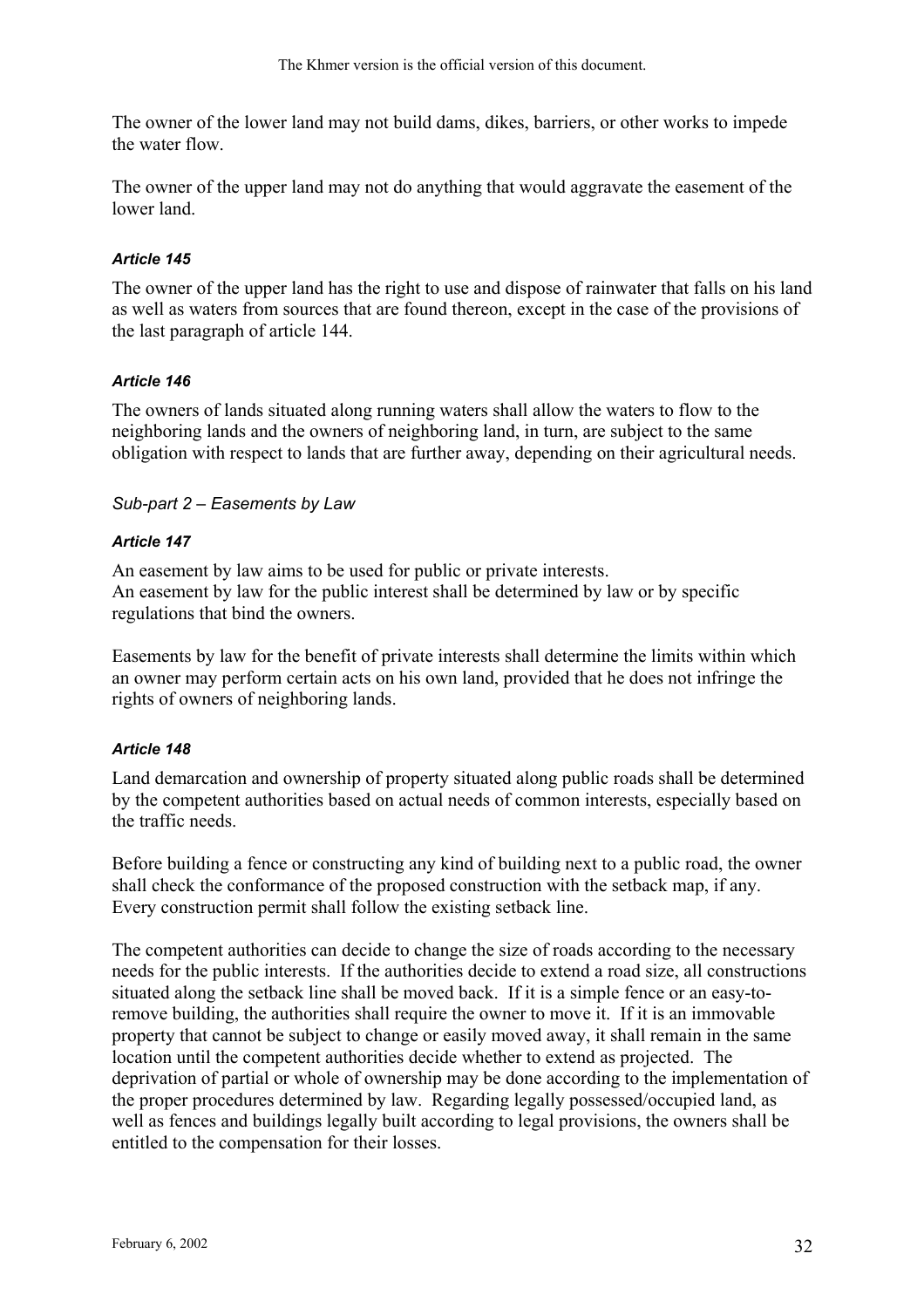*Translation note:* The phrase "setback map" in the second paragraph is based on the Khmer phrase that translates literally, "plan/map rectifying the line." The phrase "setback line" in this article is based on the Khmer phrase that translates literally, "rule/ruler rectifying the line."

The word "deprivation" in the penultimate sentence is the translation of  $\lceil \cdot \rceil$  [doc hot], which is more general than "expropriation" as used in article 5. Expropriation is one kind of deprivation.

#### *Article 149*

An owner who wants to do work on his land that is susceptible to harm or to being a nuisance for neighboring lands, such as drilling, boring or excavating, or storing dangerous substances that may cause a nuisance or affect health, shall comply with the provisions of special regulations concerning the determination of distances to be respected or concerning supporting works.

# *Article 150*

An owner may not make a hole being a door or window or balcony or porch facing his neighbor's land at a distance less than two meters.

#### *Article 151*

An owner may not plant big or small trees taller than two meters near the boundary of the neighboring lands at a distance less than two meters from the boundary, otherwise it [the tree] shall be forcibly removed upon the complaint of the interested owners.

#### *Article 152*

The owner whose land is enclosed and lacks access to a public road or whose access is insufficient for the industrial agricultural exploitation of his ownership, is entitled to ask for a passage through the neighboring land, provided that he pays an indemnity proportion ional to the damage caused due to opening the passage

#### *Article 153*

In principle, the passage as stated in article 152 shall be made in the place that is the shortest distance from the enclosed piece of land to the public road, but shall be determined at the place that causes the least damage to the owner who accepts the opening of the passage.

#### *Article 154*

If the enclosed land resulted from the division of land, following a sale, exchange or division of assets or any other contract, the passage may only be demanded over the remaining divided land.

However, in the case where the remaining divided land is not sufficient to establish a passage, the provisions of the article 152 and article 153 shall apply.

#### *Article 155*

An owner, who wants to use water that he has a right to use to irrigate his lands, may obtain the passage of the water through intermediary land against the payment of compensation for the damages caused to the land owners.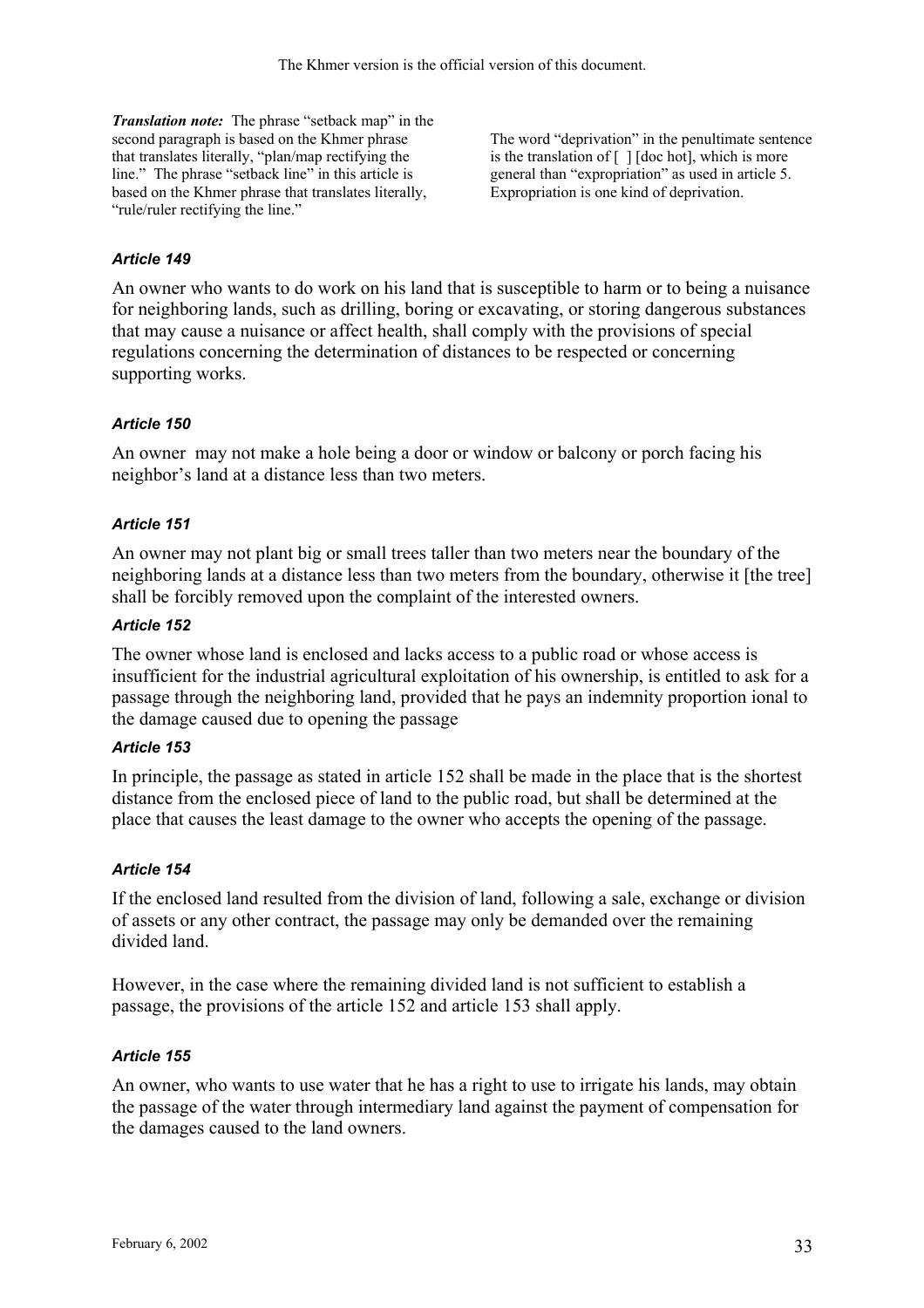The Khmer version is the official version of this document.

#### *Article 156*

The owner can evacuate waters that have irrigated his land over lower land against the payment of compensation for the damages caused to the land owners.

#### *Article 157*

The owner of submerged lands, in whole or in part, may allow the harmful water to be drained out of his land but he shall comply properly with hygienic methods.

*Translation note:* The phrase "harmful" is based the Khmer phrase [ ] that means dirty water buy can also mean clean water causing a nuisance.

#### *Article 158*

Any riverside owner who wants to use the water for the irrigation of his land may obtain the right to put on the land of the opposing bank the necessary industrial equipment for the taking of water against payment of compensation.

#### *Article 159*

The owner of land who authorized works to be built on his land may always ask to share the use of the weir, provided he contributes half the cost of setting it up and its maintenance. No compensation is due in this case to this owner and any compensation already paid must be reimbursed.

#### *Sub-part 3 – Easements by Contract*

#### *Article 160*

Owners are allowed to establish on their own land, in favor of owners of other land, any easements as long as the easements are not contrary to public order. The use and scope of the easements shall be regulated by the contract that created them.

#### *Article 161*

Easements created by contract must be in the form of authentic deed. They are effective against third parties only after inscription with the Cadastral Register.

An easement relationship between servient and dominant land shall cease when one of the concerned pieces of land is transferred to a third party, if the preservation of the easement is not formally provided in the document that transfers the ownership.

#### *Article 162*

An owner who establishes an easement on his land is considered to consent to everything that is necessary for such easement. The right to draw water established in respect to a spring necessarily entails the right of passage on the land that encloses it.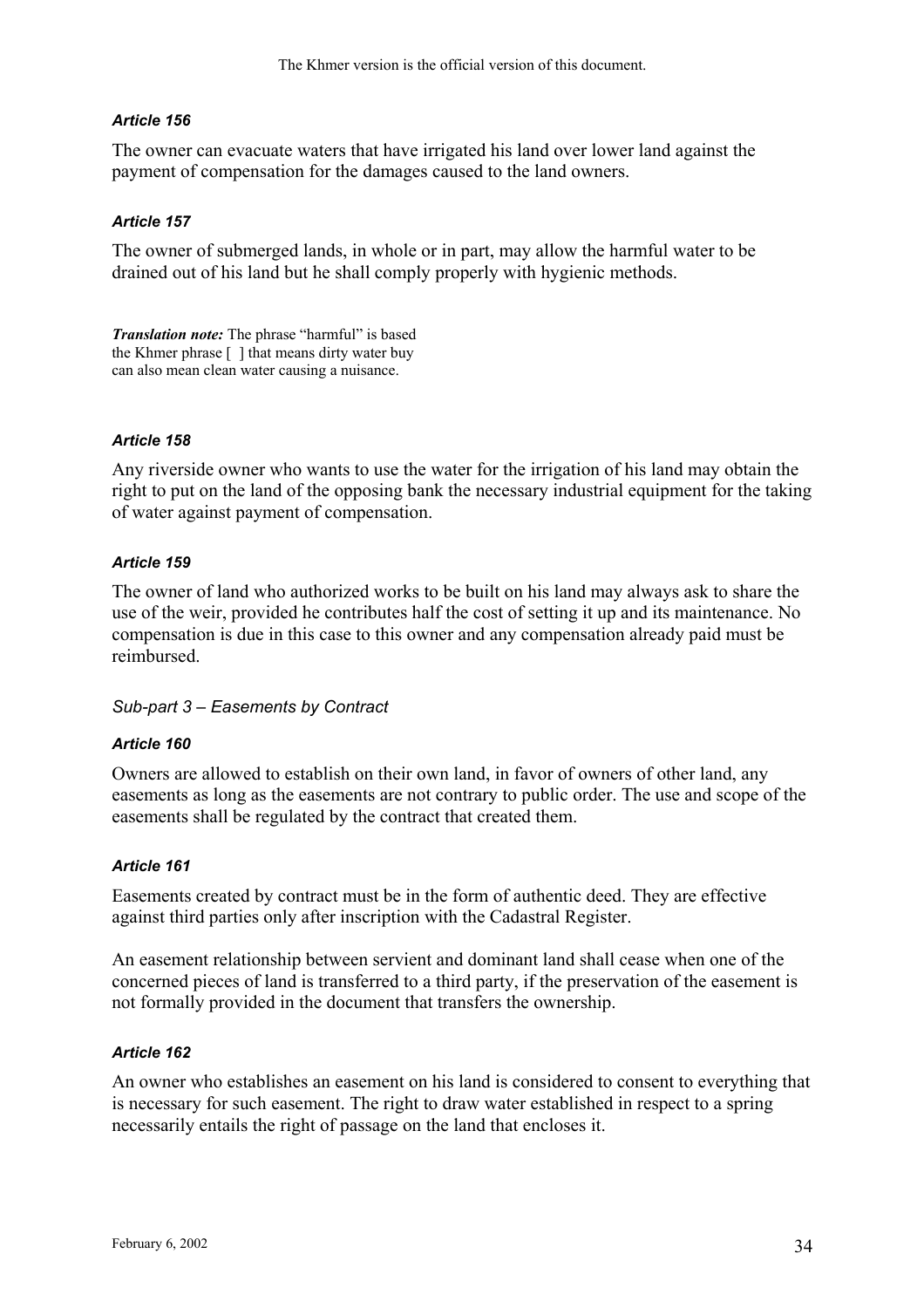The Khmer version is the official version of this document.

#### *Article 163*

The owner of the dominant land has the right to construct any necessary work on the servient land in order to use and to preserve the easement.

#### *Article 164*

Works that are necessary to use and to preserve the easement shall be carried out at the expense of the owner of the dominant land, unless otherwise agreed.

#### *Article 165*

The owner of the servient land may not do anything that tends to reduce the use of the easement or make it unusable.

The owner of the servient land may not change the way to use the easement from that one originally designated.

If, however, maintaining the original situation would make the easement more expensive for the servient land owner, the servient land owner may offer to the owner of the dominant land a place that is equally useful for the exercise of his right, and the owner of the dominant land may not refuse.

#### *Article 166*

The owner of the dominant land may only use the easement within the limits determined by the contract and cannot make any change on the servient land, or on his own land, that may adversely affect the situation of the servient land.

#### *Sub-part 4 – Cessation of Easements*

#### *Article 167*

Easements end:

- by the termination of agreement that created the easement;
- when the dominant and servient land become owned by the same owner;
- by the total destruction of the land on which the easement was created.

# **TITLE IV – THE FORMS OF OWNERSHIP**

# *Chapter 9 –Undivided Ownership*

#### *Article 168*

Undivided ownership is the ownership on one specific property owned by several persons. Those persons are called undivided owners. Each of the undivided owners has a share of the property but this property cannot be divided among themselves.

*Translation note:* The Khmer term for "undivided ownership" used in this chapter [ ], is the same term as used in article 10, paragraph 3. Other

translations have used the term "undivided jointowners."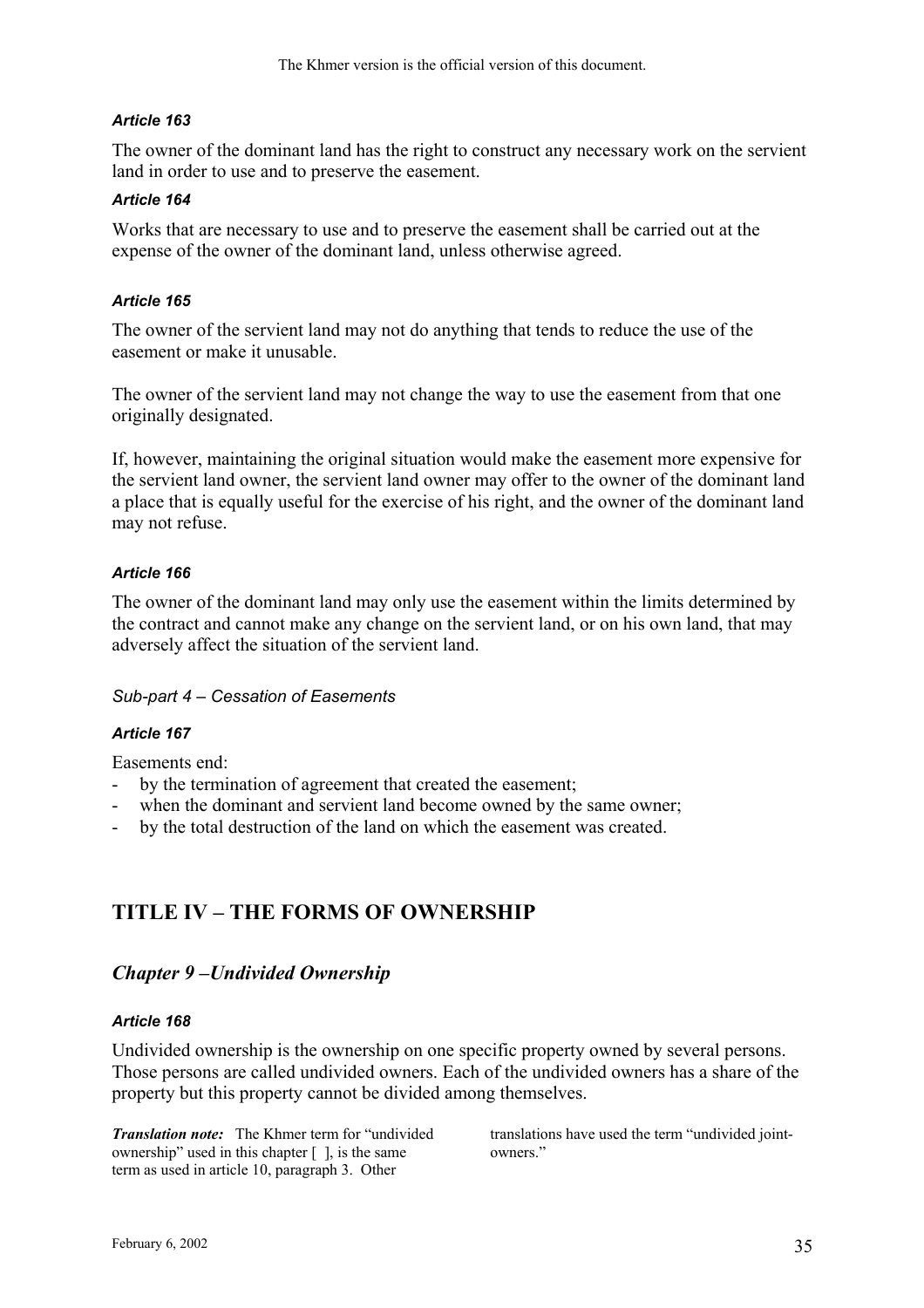The shares of undivided owners are presumed to be equal. In the case where the division of the property is unequal, each of the owners has rights and liabilities in proportion to his share. He may sell or enter into any kind of contract relating to his share and his share shall be subject to a seizure by his creditors.

#### *Article 170*

Undivided owners jointly administer the undivided ownership, save for any agreement to the contrary. Each of them has the capacity to undertake day-to-day management tasks, such as maintenance repairs and cultivating works, if the majority of them do not decide to the contrary.

The main significant acts such as the change of cultivation or major repairs can be decided by the majority of the undivided owners, representing ownership more than one-half of the entire property.

#### *Article 171*

Each undivided owner shall preserve and protect its common interest. Each undivided owner enjoys the property and uses it to the extent that such enjoyment does not infringe the rights of the other undivided owners.

The consent of all undivided owners is necessary for the alienation, constitution of rights in rem or changes to the intended purpose of the property, unless other contrary rules exist.

#### *Article 172*

Management costs, taxes and other charges on the undivided owned property shall be, borne by all undivided owners in proportion to their shares, except as otherwise provided.

#### *Article 173*

No person can be forced to remain in an undivided ownership. A division of property may be demanded at any time by any of the undivided owners.

The undivided owners may temporarily maintain a state of undivided ownership, but such state cannot be more than five years, unless there is a new agreement.

#### *Article 174*

The undivided ownership shall cease upon distribution of property based on its original nature or by the sale of the property with a distribution of the sales proceeds, or by the acquisition by one or more of undivided owners of the share of the others.

If the undivided owners disagree with the method of division of property, they shall file a complaint to the courts which will order the distribution of property or if the division causes a significant decrease in value, the court can order a sale to a third party or to any of the other undivided owners.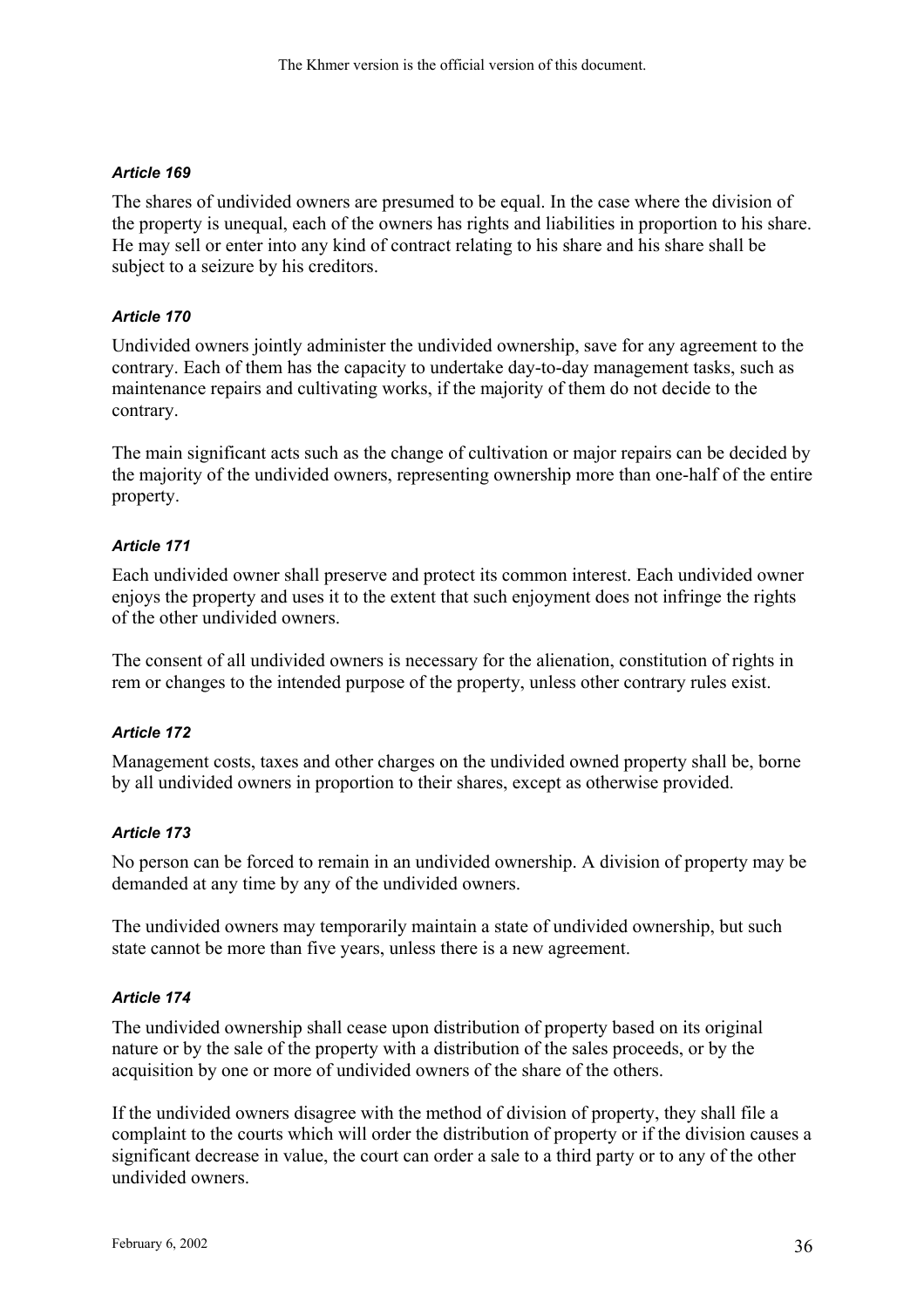# *Chapter 10 – Co-Ownership*

# *Article 175*

Co-ownership is the ownership of immovable property belonging to several persons divided by lots, of which each person has one part that is a private part and another part that is a share of common property.

*Translation note:* The Khmer term for the word "part" in article 175, "chom naek," is the noun based on the verb "to share." The noun can have the meaning of part or share. For consistency, we have used the word "part" throughout this chapter. This terminology is consistent with the French usage upon which this article is based, see note,

below. In English, the word "area" likely would be used.

*Explanatory note*: This article is based on article 1 of Loi n. 65-557 du 10 juillet 1965, fixante le statut de la copropireite de immeubles batis."

#### *Article 176*

The co-owners may prepare internal regulations that define, in accordance with the provisions of this law, the methods of management and the rules for maintenance as well as the obligations of the co-owners, in particular for common parts.

In the absence of the regulations, the co-ownership shall be subject to various provisions determined by article 177 to article 185 of this law.

#### *Article 177*

The co-owners exercise full rights on their own private part provided that they do not encroach on common parts and they do not cause any nuisance or impede the use by the other co-owners of the common parts. A co-owner may freely alienate his own private part, lease it out, establish a usufruct, establish the right of use or habitation, mortgage it, or use it as collateral. However, he may not establish an easement on his private part.

#### *Article 178*

All parts of the building or the land reserved for the exclusive use of a certain co-owner are private parts. The certificate recognizing the owner of the immovable property shall define the type and size of those parts.

#### *Article 179*

All parts of buildings or lands allocated for use or for benefit of all co-owners or certain coowners among themselves shall be considered as common parts.

Common property includes, in particular:

- the ground, courtyards, parks gardens and access ways
- walls, main structure of the buildings, common facilities, including water, electrical and gas pipelines which can cross private parts
- Flues and stacks of chimneys
- common service areas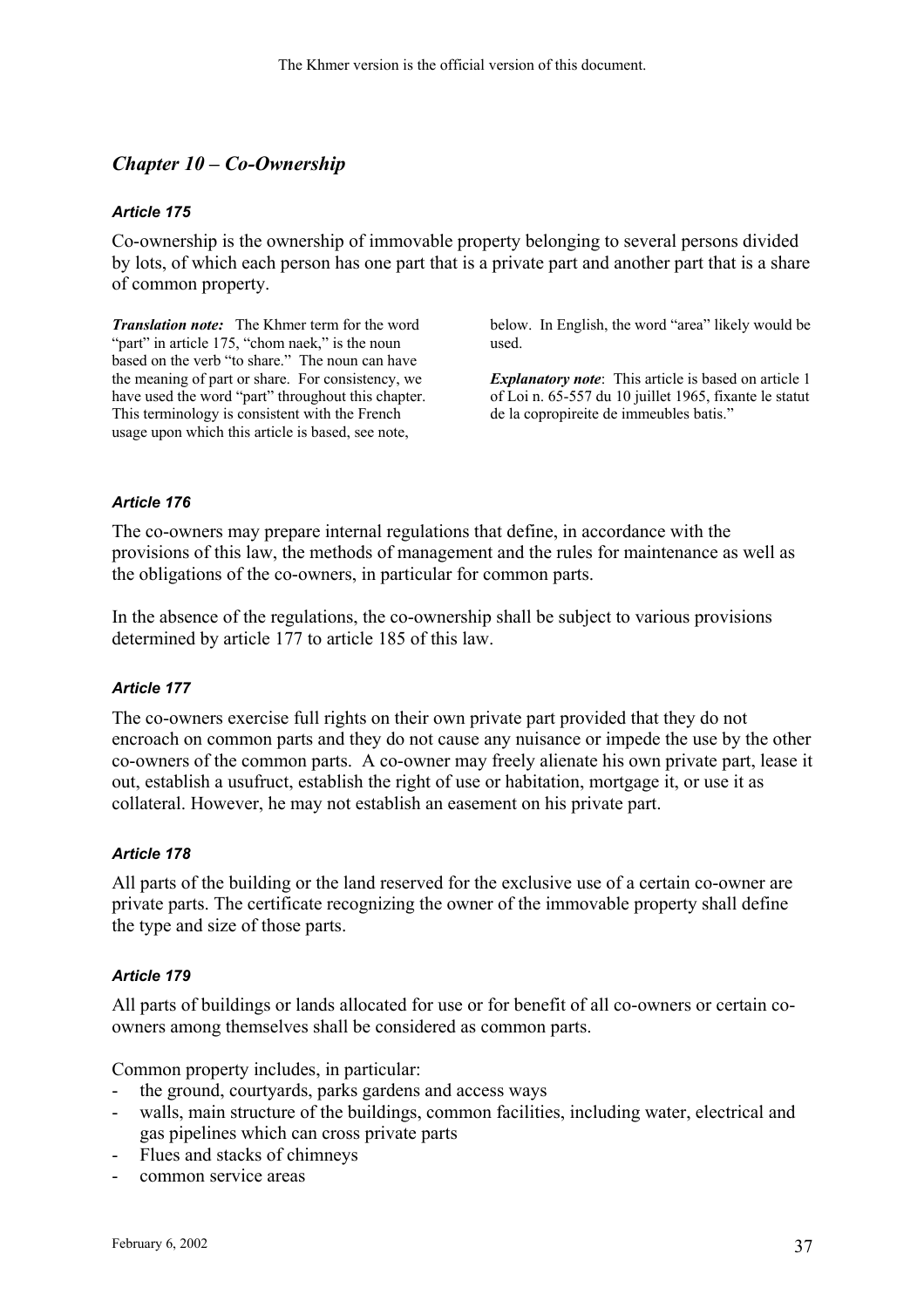The following accessory rights are also deemed to be common property:

- the right to excavate existing substances under the ground,
- the right to erect new buildings on courtyards, parks or gardens constituting common parts,
- the right to excavate courtyards, parks or gardens,
- the right of joint ownership relating to common parts.
- the right to build on top of a building allocated for common use or containing several premises that constitute various private parts. In no case is the owner of the top floor of the co-owned building permitted to build on top of his apartment for himself only or to sell such right to build.
- These provisions are in the public order.

#### *Article 180*

Any co-owner who alters the common parts of a building or a land in order to have the private use of them or for the purposes of selling them shall be liable to restore them to the original state. Such co-owner shall be subject to the penalties as stated in article 257 of this law.

Any person other than the co-owners who takes possession of a common part for himself shall be forced to return the premises wrongfully occupied and to restore it to its original state.

In no case may the competent authorities issue a title recognizing the rights of such a person. If they do so, they shall be considered as accomplices and shall also be held jointly liable. The authorities have the mission to ensure that such illegal occupant is evicted.

These provisions also intend to impose penalties on those who directly and fundamentally disregard ownership and requirements of public order and are applicable to infringements that occurred prior to the promulgation of this law. .

#### *Article 181*

Common parts are the undivided joint ownership of the co-owners. Co owners shall ensure the maintenance thereof. The responsibility for such maintenance shall be divided in proportion to the value of each lot.

#### *Article 182*

The wall separating neighboring private parts shall be considered a jointly-owned wall, prescribed by chapter 11 of this law.

*Translation note:* The phrase used in Khmer for party wall is "jointly-owned wall" or "joint

ownership wall." The phrase used here is the same phrase used in Chapter 11.

#### *Article 183*

Common parts and accessory rights in respect thereof cannot be the subject of an action for division of property or a forced sale independently of the private parts.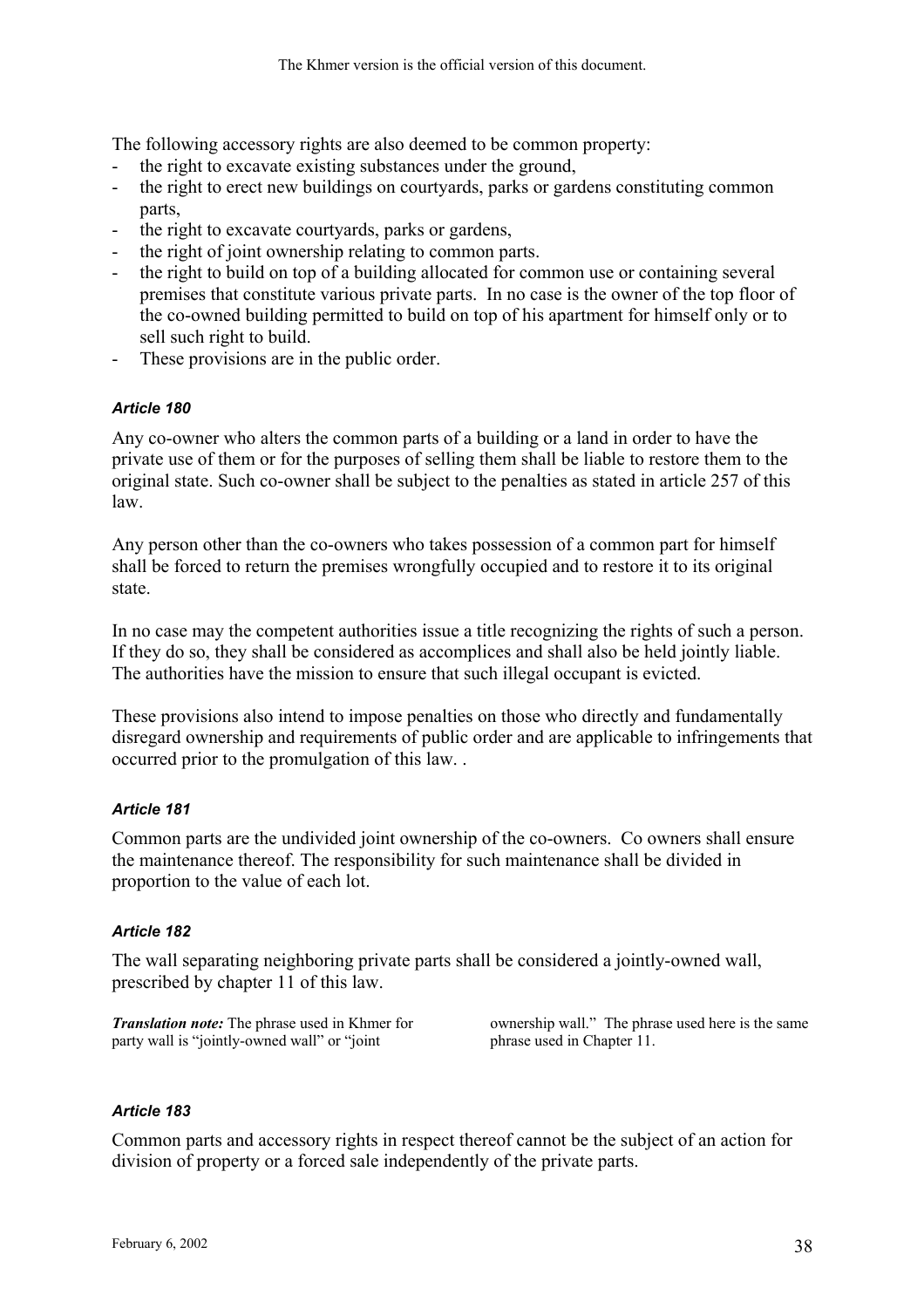The co-owners may establish a management entity that can be a management board or an executive committee. This management entity shall be appointed at a general meeting attended by all co-owners according to the proportional value of their respective lots. The management entity, by a majority vote, may make decisions relating to the maintenance of the co-ownership.

The co-owners shall be bound by decisions made by the general meeting of co-owners, especially decisions concerning the maintenance and requirements of public order with regard to common parts.

Any co-owner who refuses to comply with the decisions of the general meeting, and who refuses to fulfill his obligations resulting there from, may be sued to be forced to fulfill his obligations.

In the absence of a management entity, the management of the co-ownership shall be carried out directly by all co-owners who make decisions unanimously. If no agreement can be reached among themselves, and if, as a result, there is bad maintenance or a degradation in the co-ownership, every co-owner, after obtaining the consent of the others, may file to the court to nominate an administrator of the co-ownership. The fees of such administrator shall be borne by all co-owners.

#### *Article 185*

The competent authorities may impose on co-owners any measures t to ensure the proper maintenance of common parts.

The costs of maintenance shall be at the expenses of co-owners based on the proportional costs of their part.

A co-owner who refuses to comply with his responsibilities or does not follow the provisions for public order shall be subject to punishment as stated in article 258 of this law.

# *Chapter 11 – Joint-Ownership*

#### *Article 186*

Joint ownership is a form of common ownership that applies to ramparts and walls dividing two adjoining ownerships.

Ramparts, within the terms of this law, refer to ditches, fences and dikes.

*Translation note:* The Khmer word for 'fence" can also express the concept of "hedge." The Khmer word for "dike" can also express the concept of "embankment."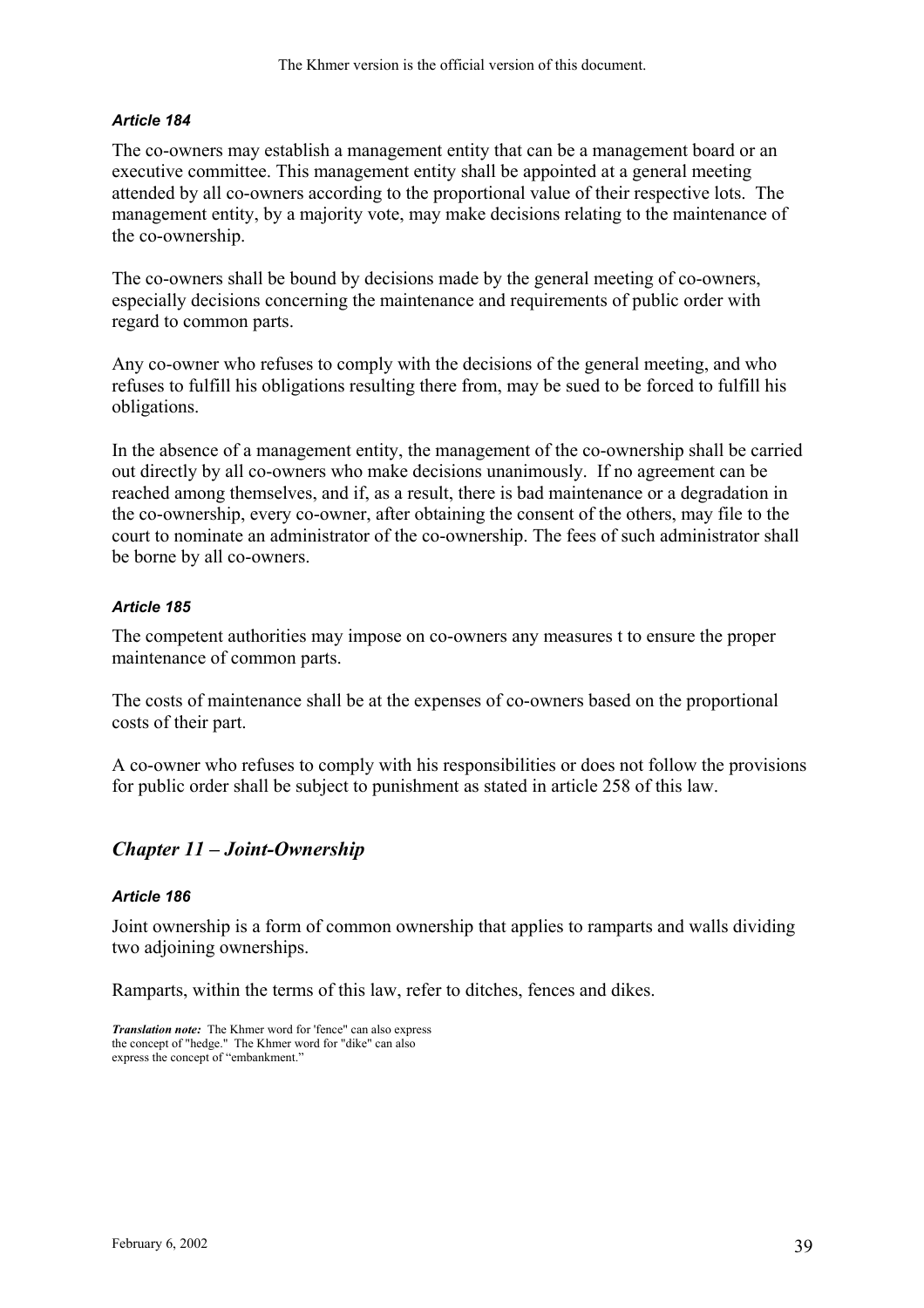# Part 1 – Jointly-owned walls

*Translation note*: The Khmer uses jointly owned wall, or joint ownership wall, which is commonly

referred to as a "party wall" in English. The same term is used in article 182.

#### *Article 187*

The repair and reconstruction of a jointly-owned wall are the responsibility of those who have rights over it, in proportion to the rights of each owner.

A concerned joint owner can avoid contributing to such repairs or reconstruction by abandoning his right of joint ownership, unless the jointly owned wall supports his own building.

#### *Article 188*

A joint owner of a jointly-owned wall may not make any deep hole into the jointly-owned wall or make any work likely to cause damage to such jointly owned wall without the prior consent of the other joint owners. In the case no agreement can be reached, an arbitrator shall be nominated as an expert to determine the necessary means to ensure that such new work does not infringe the rights of the other joint owners.

#### *Article 189*

Each owner may build against a jointly-owned wall and may place thereon beams and joists on the joint wall up to 5 cm from the other side, insofar as such work does not infringe the rights of the other joint owners. If the joint owner of the other side wishes to put such beams and joists in the same place, he has the right to claim to have such beams and joists reduced back to half the width of the wall.

#### *Article 190*

Any owner of immovable property adjacent to the wall of other owners has the right to make it in whole or in part a jointly owned wall by reimbursing the owner of the wall half of the value of the part that he wishes to make jointly-owned, plus half of the value of the ground on which the wall is constructed.

#### *Article 191*

Each owner may increase the height of a jointly owned wall at his own expense including the construction fee [and] maintenance of the part constructed taller than the original height. He must further pay a reasonable price for the expenses due to the burden coming from the additional increase of the height of the wall.

#### *Article 192*

If the jointly-owned wall is not strong [enough] to support the weight of the additional height, then the person who wishes to increase the wall may destroy it and reconstruct it entirely at his expense. The thickness of the wall, which shall be thicker than the original one, shall be constructed on his own land.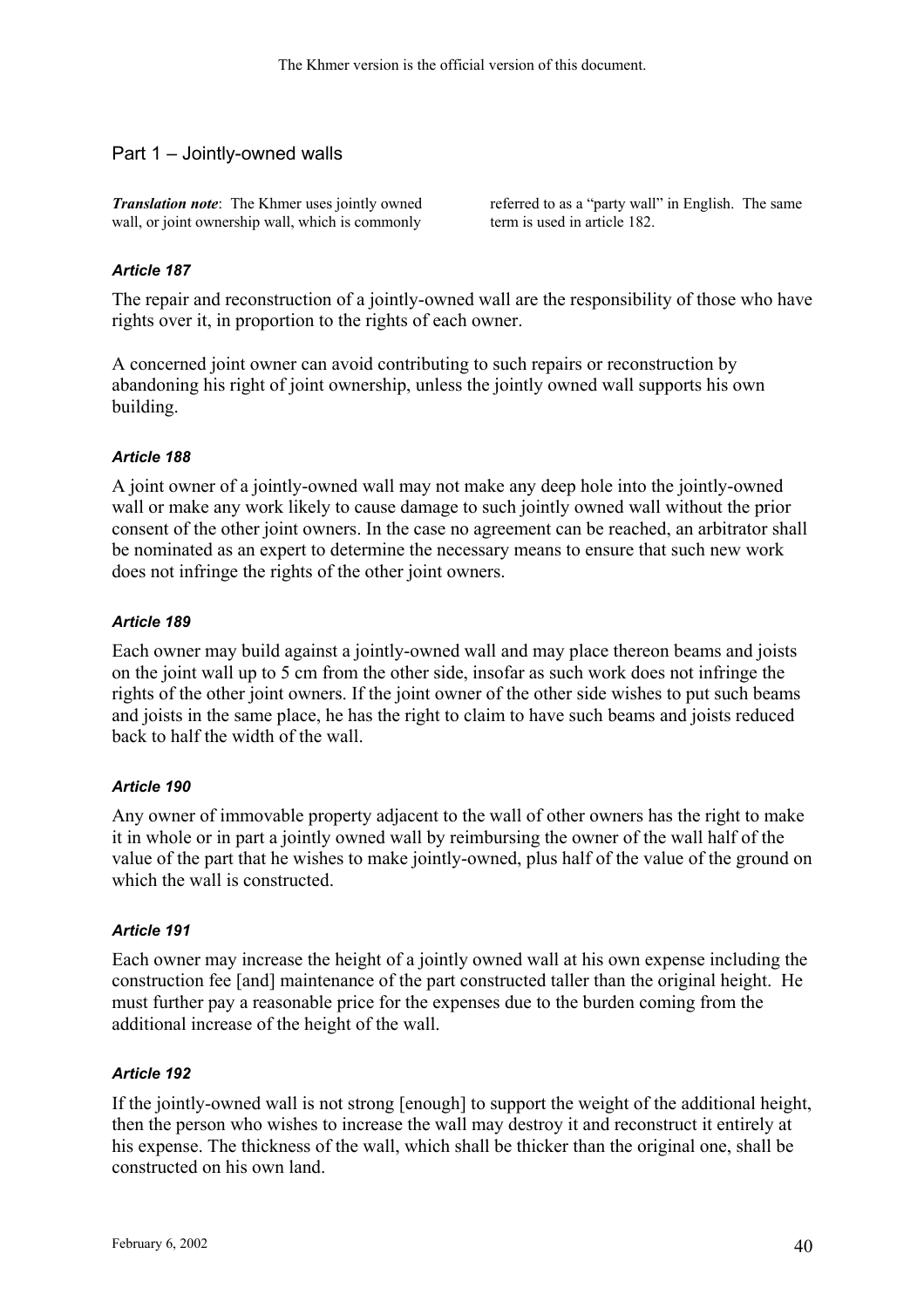The other joint-owner who has not contributed to such increase of the wall, if he wishes that the construction be considered as his joint-ownership as well, must pay half of the expenses incurred for the additional height and half of the price of the ground supplied to support the additional width.

# Part 2 – Jointly-owned ditches, fences and dikes

#### *Article 194*

The jointly owned ramparts formed either by ditches, fences or dikes shall be maintained by common expense. However, one of the owners may exempt himself from such obligation by waiving his entitlement to the joint-ownership. But, if the ditches or dikes usually serve the flow of water, the co-owners cannot waive their joint-ownership.

# *Article 195*

The owner of land next to a ditch, fence or dike which is not jointly-owned cannot compel the owner of such a ditch, fence or dike put such ditch, fence or dike under joint ownership.

#### *Article 196*

A joint owner of jointly owned hedge/fence may destroy such hedge/fence up to the boundary of his own property, as long as he constructs another hedge/fence on the boundary of his land.

An owner of a jointly owned ditch or dike has the same right, provided such ditch or dike only serves as a partition.

# **TITLE V – IMMOVABLE PROPERTY USED AS SURETY**

#### *Article 197*

Immovable property may be put up as surety by its owner to secure the payment of a debt by way of mortgage, *antichrèse* or *gage*.

*Explanatory note:* See the note at chapter 13 for the explanation of the terms *antichrèse* and *gage*.

# *Chapter 12 – Mortgage*

#### *Article 198*

A mortgage is a surety in rem which, without dispossessing the owner of such immovable property allows the creditor to claim the sale of such immovable in court on the due date of the debt, irrespective of in whose hands such immovable property passes, so that himself and the others creditors having such privilege and preference to be paid from the purchase price.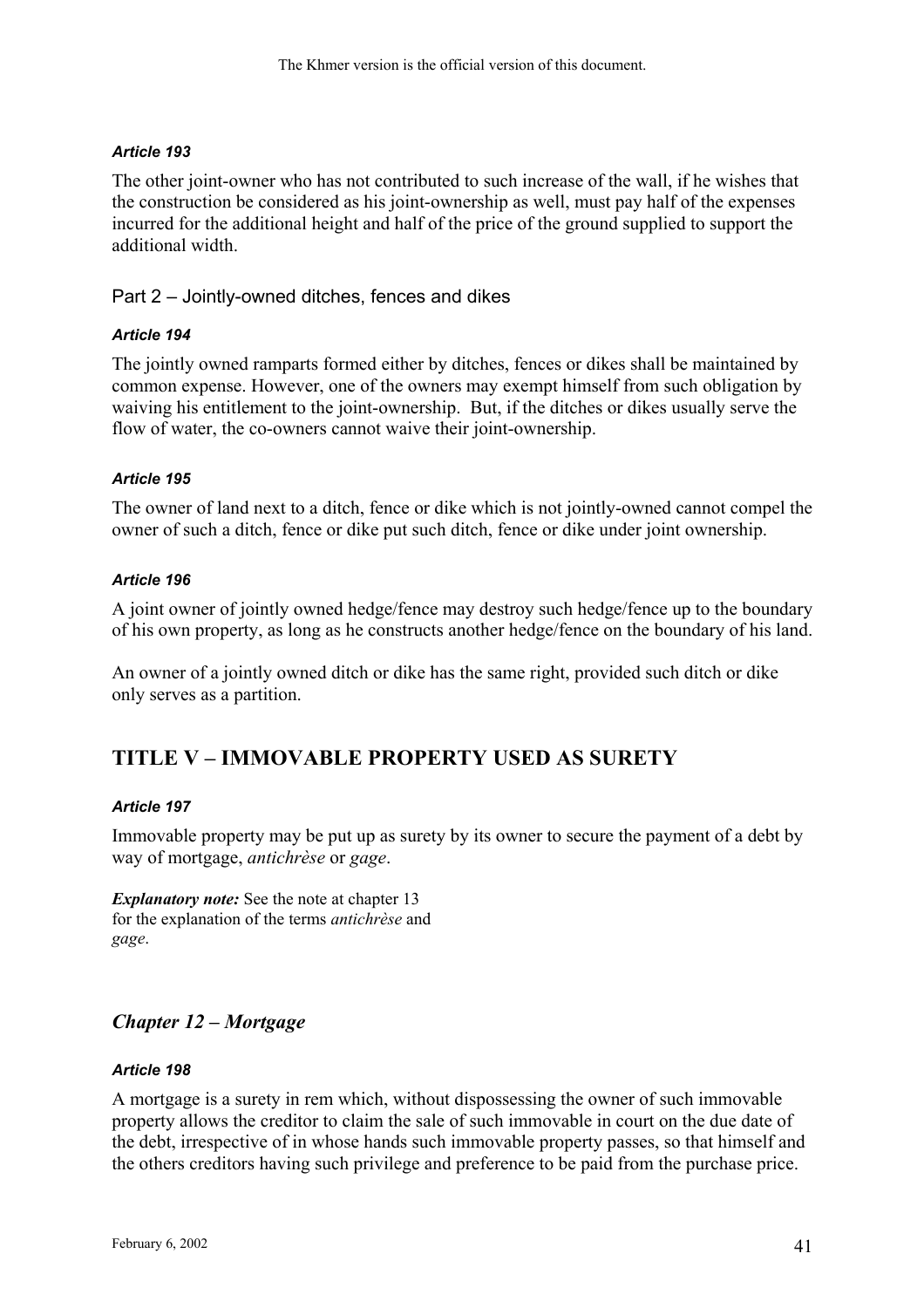The Khmer version is the official version of this document.

#### *Article 199*

Only immovable property registered with the Land Registry may be the subject of a mortgage.

# *Article 200*

The creditor cannot become the owner of the mortgaged property itself by way of payment.

### *Article 201*

A contract of mortgage must be in authentic formula entered into before the competent authority or a dully authorized lawyer. The mortgage contract must be registered with a cadastral administrative body. The competent authorities to draft mortgage contracts and the registration formalities shall be determined by sub-decree.

# *Article 202*

The mortgage contracts must clearly specify the state of the property, its nature, the easements or charges determined by any relevant regulations and its value.

#### *Article 203*

Several successive mortgages may be created on the same property. Each creditor shall exercise his rights in the order of priority of his mortgage registration.

# *Article 204*

If the owner of the mortgaged property fails to pay his debt upon the due date, a creditor may seek the sale of the property irrespective of the order of priority of his mortgage. The various creditor mortgagees shall then be reimbursed at the same time according to the priority of their mortgage.

#### *Article 205*

Property that is the subject of *antichrèse* may not be mortgaged.

*Explanatory note*: The term *antichrèse* refers to a pledge of immovable property, which is discussed in chapter 13, below.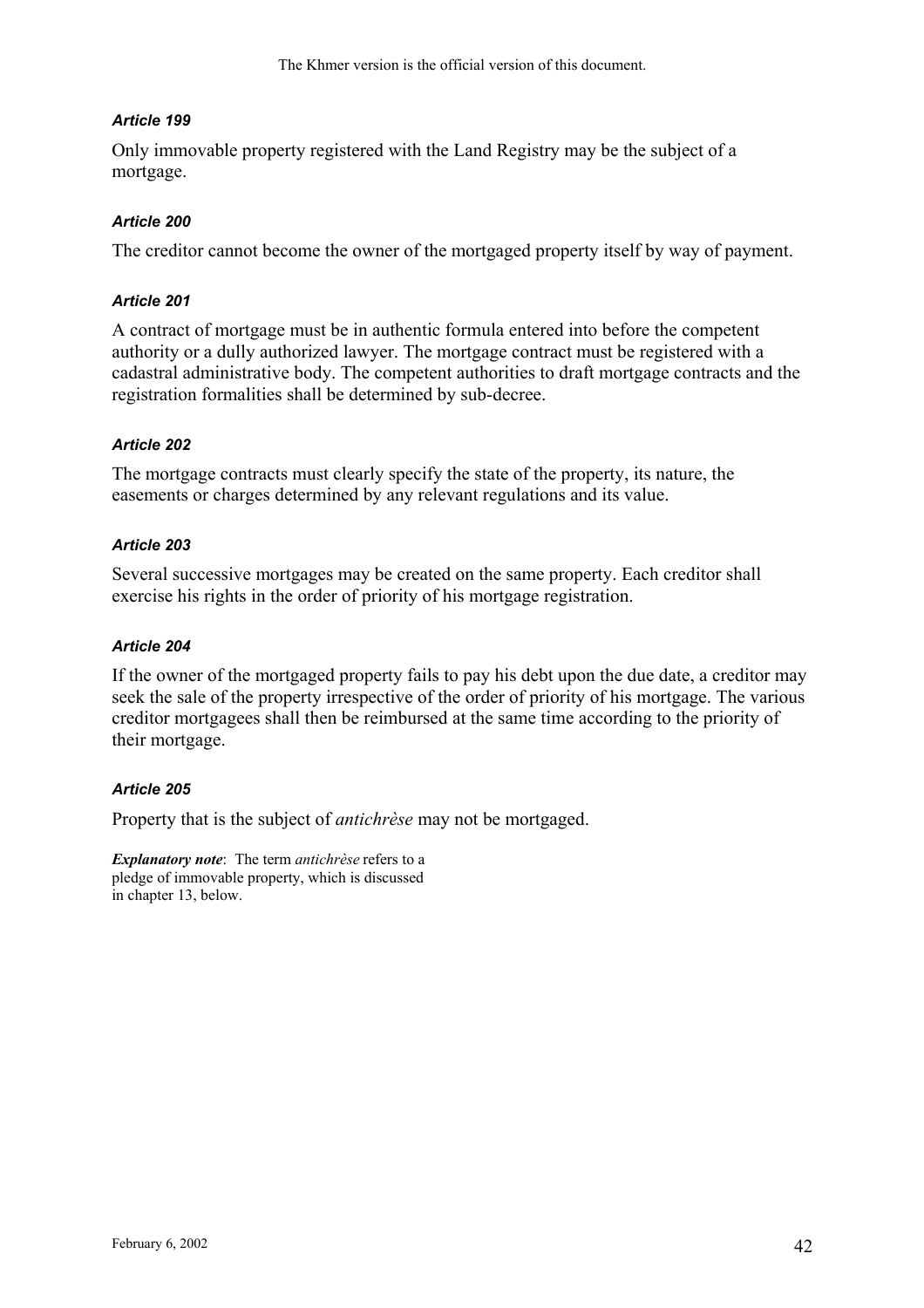# *Chapter 13 – Antichrèse*

*Explanatory note*: Chapter 13 and chapter 14 concern two methods of securing debts by remitting property to be held by the creditor until a loan is repaid. In French, remitting property (whether immovable or personal) to secure a loan is called "*nantissement*" or "pledge." There are two types of '*nantissement*:" (1) "*antichrèse*," pledge of immovable property, and (2) "*gage*," pledge of movable property, "pawn" in English.

Chapter 13 concerns "*antichrèse*," or pledge of immovable property, where the creditor takes

possession of the immovable property that secures the debt, that is the land, buildings, etc.

Chapter 14 concerns "*gage*," or pledge of movable property, where the creditor takes possession of the movable property – title to the property – as surety for the debt.

Because the types of securities covered by chapter 13 and 14 are based on French law, and because there are no good English equivalents, this translation uses the French terms.

#### *Article 206*

*Antichrèse* is a contract pursuant to which the debtor delivers an immovable property to his creditor as a guarantee for the payment of his debt. The creditor has the right to cause the sale of the property to be reimbursed by privilege and in preference to other creditors who are not as secured as he is.

If the contract of *antichrèse* so authorizes, the creditor may use the charged property in lieu of the payment of the debt, either in payment of interest only or in payment of principal and interest.

#### *Article 207*

A contract of *antichrèse* shall be made in writing in authentic form before the competent authority and then be registered with a cadastral administrative body.

#### *Article 208*

*Antichrèse* shall be considered valid and no third party may claim against it after the *antichrèse* contract has been made according to the formalities stated in article 207 of this law.

Any failure to register an *antichrèse* contract with a cadastral administrative body will cause the creditor to lose his secured collateral rights and the creditor only has the right to bring an action for reimbursement under the law in force.

#### *Article 209*

The property subject to an *antichrèse* contract shall be delivered to the debtor as soon as the debtor pays the debt in full.

If no date of reimbursement is stipulated in the *antichrèse* contract and if, within a period of ten years from the date of creation of an *antichrèse* contract, the creditor fails to commence a legal action to claim the amount of his debt, he shall lose the guarantee of *antichrèse*.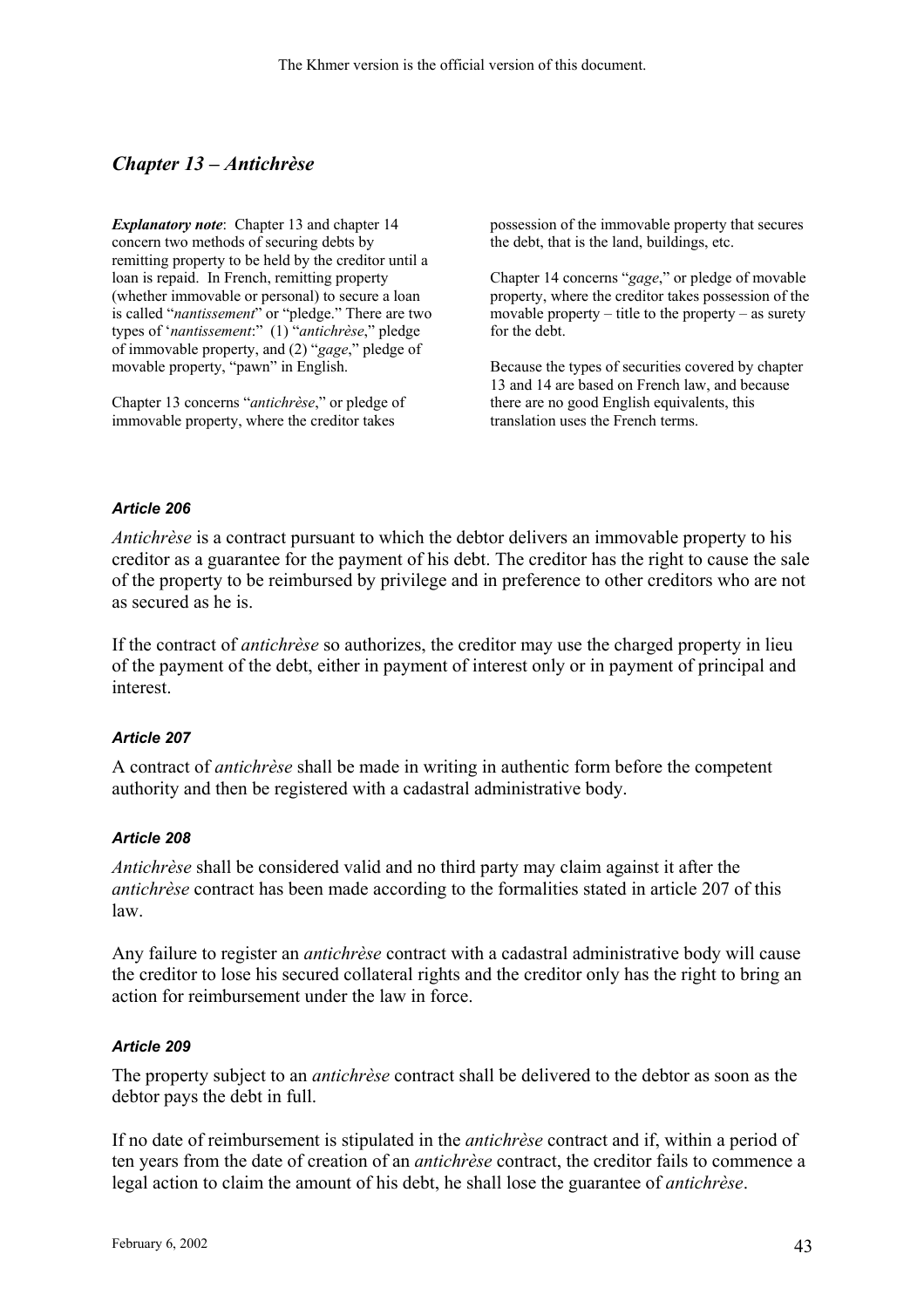If a date of reimbursement is stipulated in the contract and if, within a period of ten years from such stipulated date, the creditor fails to commence a legal action to claim the amount of his debt, he shall lose his guarantee of *antichrèse*.

The loss of the guarantee of *antichrèse* obliges the creditor to return the property to the debtor together with any titles handed over by way of guarantee but the debtor is not discharged of his debt [and] the creditor has the right to bring an action for reimbursement under the general law.

The inscription of the *antichrèse* shall be stricken from the Land Register upon the demand of the debtor or by itself.

#### *Article 210*

Whatever the case, the creditor cannot become the owner of the property. Any clause contrary to this provision shall be considered null and void.

#### *Article 211*

An *antichrèse* contract confers on the creditor the right to cause the forced sale of the immovable property by court decision to be paid in priority by privilege and in preference to any other creditor.

If during the term of an *antichrèse* contract, the creditor who is the beneficiary of the *antichrèse* purchases the secured property, the purchase contract shall be registered with the cadastral administrative body, [and] failing to do so, it shall be considered null and void.

#### *Article 212*

The creditor who occupies the property guaranteeing an *antichrèse* has the right to enjoy such property as a usufructuary and has the obligation to maintain and conserve the property as it if were his. If the property is damaged by his act or his fault, he has to pay an amount corresponding to the damage less the amount of the debt.

#### *Article 213*

At the end of an *antichrèse* contract, either due to the full payment of the debt by the debtor or estoppel as it is stipulated in the article 209 of this law, the creditor must restore the property or its value, if such property is destroyed through his act or fault, to the debtor.

#### *Article 214*

At the end of the contract of *antichrèse*, if the debtor proposes to redeem the property and the creditor refuses to deliver that property back to debtor, the creditor owes the fruits and revenues derived from the property encumbered by the *antichrèse* from the date that the debtor asked for the return of the property.

#### *Article 215*

If the property consists of land and the payment due date was not specified in the contract of *antichrèse*, the creditor shall continue to have the right to benefit from the fruits or revenues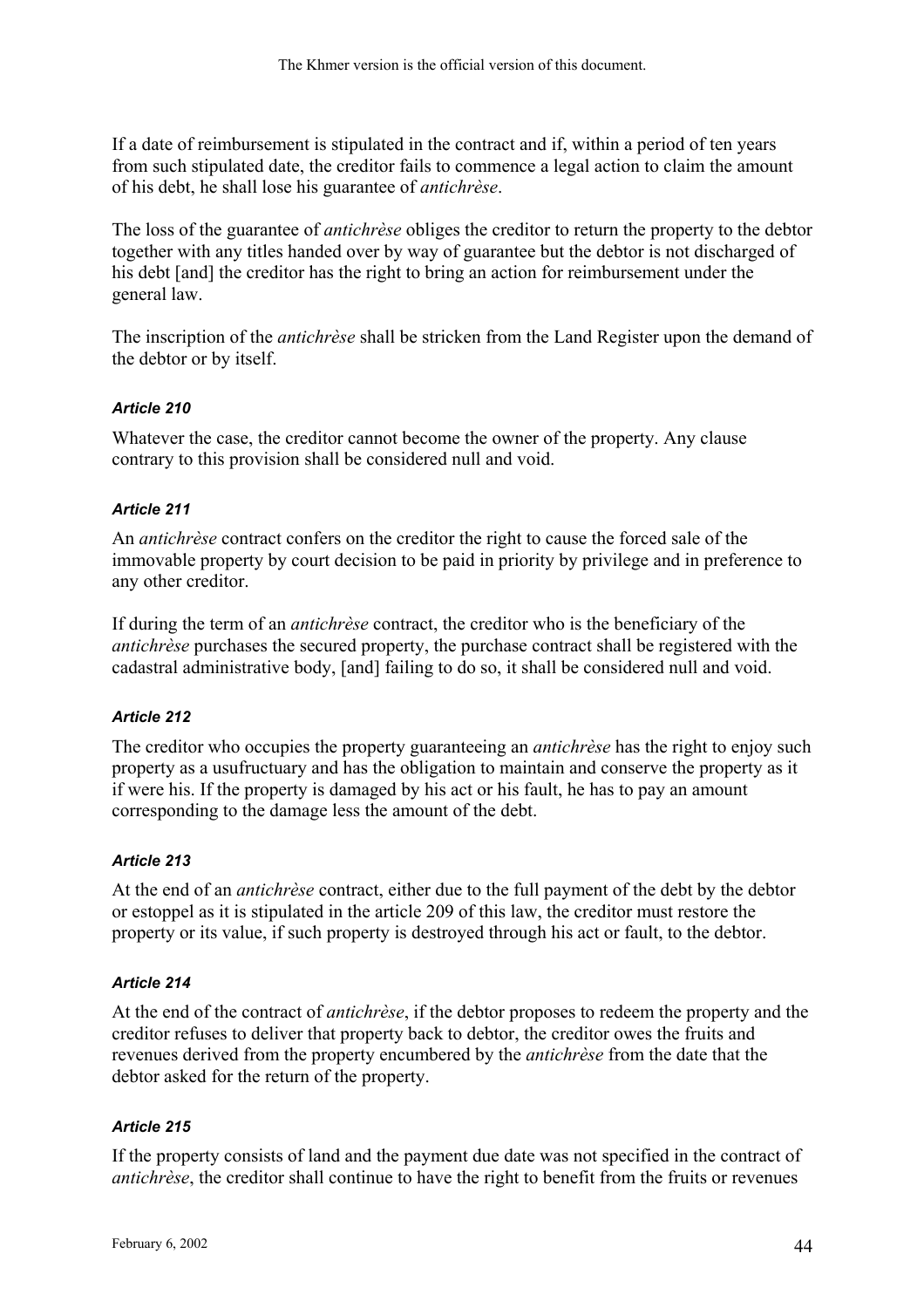generated from his labor and his capital from the time the debtor requests to redeem his property.

However, if the property is a house and the payment due time was not specified in the contract of *antichrèse*, the creditor shall deliver that property back to the debtor when the debt is completely paid off.

#### *Article 216*

Interest ceases to be due and payable from the date the debtor offers to repay his debt before the termination of the contract. The repayment shall indicate the amount and shall be recorded in a document signed by the Commune or Sangkat Chief with the signatures of the creditor, the debtor and two witnesses.

#### *Article 217*

The payment of any duties, taxes or levies shall be the responsibility of the debtor, unless otherwise agreed between the debtor and the creditor.

#### *Article 218*

Once the debts are completely paid off by the debtor, the creditor may not retain the property subject to the *antichrèse* on the ground that the debtor is liable under another debt, although such other debt is due and payable, unless a new contract of *antichrèse* relating to the same property is drawn up according to the form determined by law.

The debtor can exercise the above-mentioned rights against the successors or assignees of the creditor.

# *Chapter 14 – Gage*

*Explanatory note:* See note on terminology at Chapter 13.

#### *Article 219*

*Gage* is a contract concluded in order to guarantee the payment of a debt, pursuant to which the debtor remits to his or her creditor not the property itself but the ownership title of the property that was recorded in the Cadastral Register.

*Explanatory note*: The reference in this chapter to "Cadastral Register" probably should be "Land Register."

#### *Article 220*

The contract of *gage* must be made in writing in an authentic form and it must be recorded in the Cadastral Register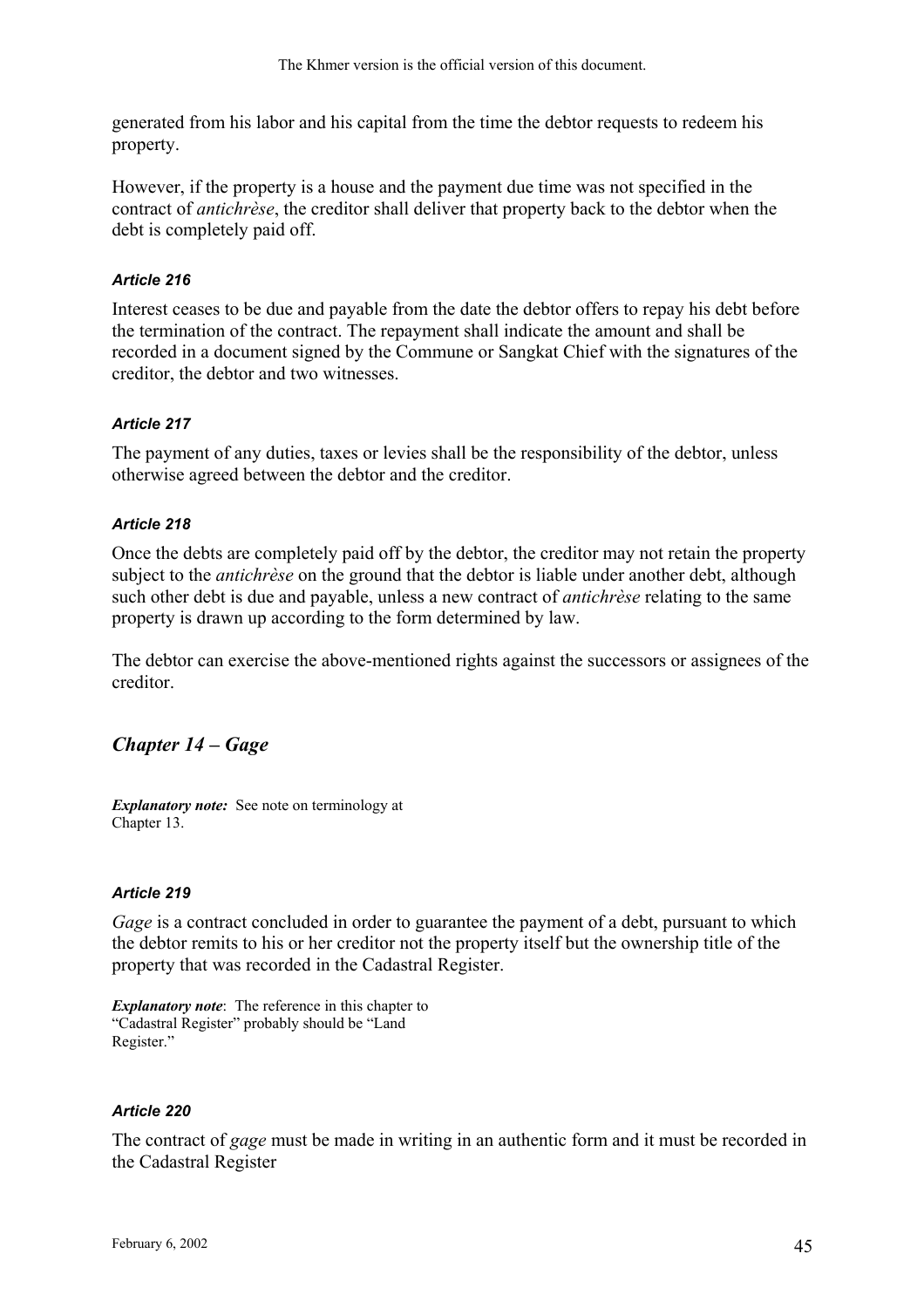In no case may the creditor become the owner of the property subject to a contract of *gage*. Any clause that is contrary to this provision shall be null and void.

The contract of *gage* only authorizes the creditor to have the right to claim for a foreclosure of the immovable property in court in order to be paid in priority by preference and privilege prior to other creditors.

#### *Article 222*

When the debtor discharges the debt, on the due date or prior to the due date, the creditor shall return the ownership title to the debtor by a release of an inscription about this encumbrance in the Cadastral Register

#### *Article 223*

The debtor retains the management and use of his property but is prohibited from any conduct that may decrease its value.

#### *Article 224*

The successors and assigns of the debtor and the creditor shall have the same rights and obligations as the debtor or creditor in whose positions they stand.

#### *Article 225*

The successors or assigns of the debtor as well as the members of the family, who may declare themselves as the co-owners of the property secured by a *gage*, shall have the same rights and obligations as the debtor.

# **TITLE VI – CADASTRE**

# *Chapter 15 – Cadastral Administration*

#### *Article 226*

Ownership of immovable property shall be guaranteed by the State. For that purpose, the Cadastral Administration under the supervision of the Ministry of Land Management, Urban Planning and Construction shall have the competence to identify properties, establish cadastral index maps, issue ownership titles, register lands and inform all persons as to the status of a parcel of land in relation with its nature, size, owner and any relevant encumbrances over such parcel.

#### *Article 227*

A land parcel or cadastral unit is a specified land area that is situated within a single commune or sangkat, that is not divided by a joint, indivisible boundary, [that] belongs to one person or several persons having an undivided ownership, and that is used in a single manner.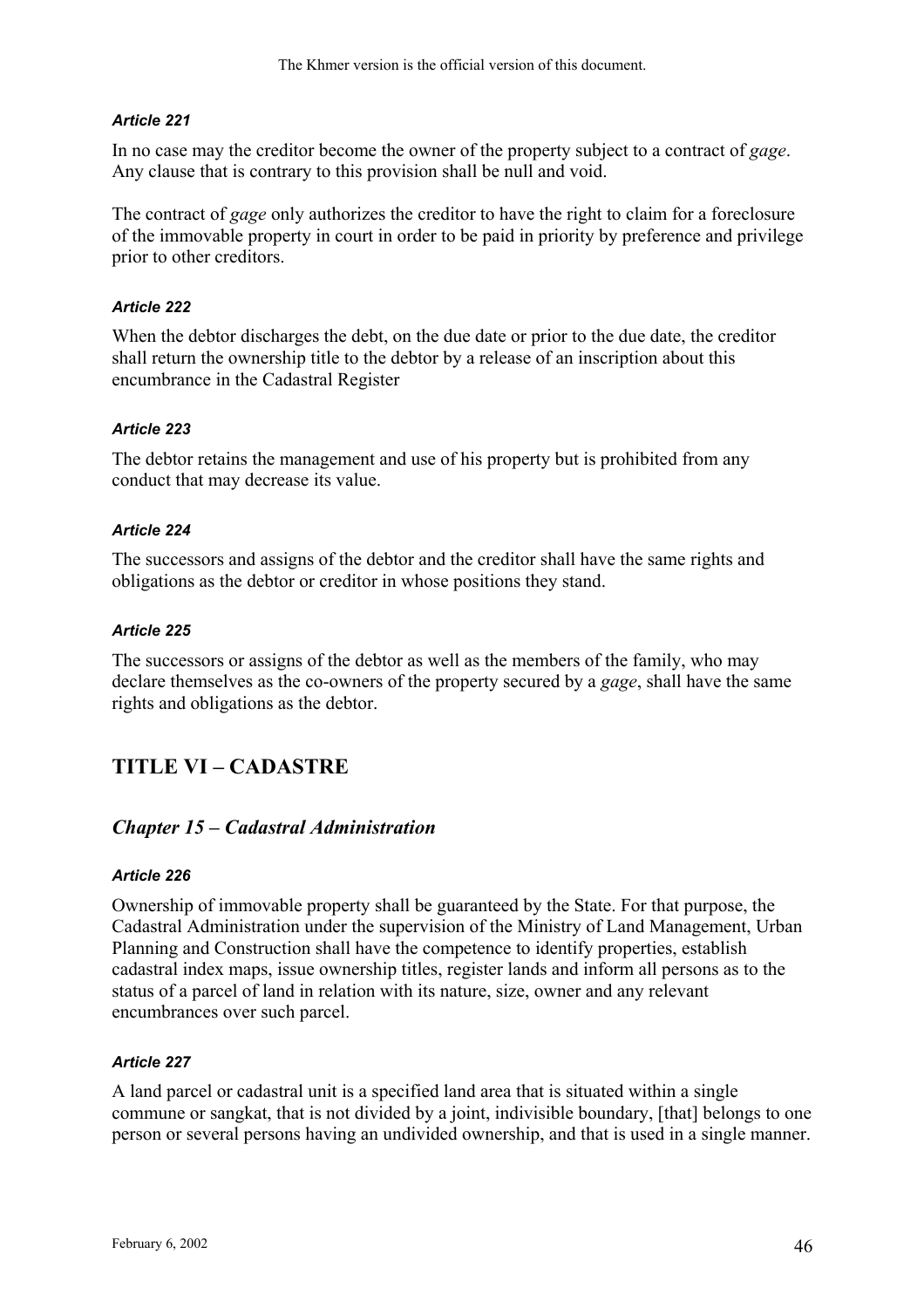A boundary is considered as joint and indivisible if it causes a division of the land into many plots, such as fences, public roads, canals and water routes that are at least two meters wide.

#### *Article 228*

The organization and functioning of the Cadastral Administration shall be determined by subdecree in accordance with the provisions of this law.

#### *Article 229*

The Cadastral Administration has the following tasks:

- To carry out systematic land registration according to the provisions of a sub-decree on the procedure of establishing cadastral index map and Land Register;
- To reinforce the sporadic registration system according to the procedures to be determined by sub-decree;
- To do the necessary cadastral plotting for all parcels including the establishment of their boundaries, the division of parcels, the unification of parcels, the correction of parcel boundaries, and in general any change in their sizes whether caused by natural or voluntary acts;
- To produce a Land Register and to register the names of the owners and all collected data relating to the physical features, area, and identity of the immovable properties;
- To update any modifications/transformation concerning a right arising out of a transfer contract such as sale, gift, exchange or transfers through succession or related to change in nature or status of land such as a construction, filling in or digging up of land, etc;
- To maintain all cadastral documents including cadastral index maps, lists of owners' names, the Land Register and all legal documents relating to each land parcel;
- To issue to owners certificates acknowledging them as owners of an immovable property and other certificates relating to land parcels;
- To compulsorily issue the photocopied plan and information related to the location, identification, land boundaries, and rights related to such parcel to the applicant at [the applicant's] request;
- To register all mortgages, *antichrèse*, *gage*, long-term leases, or easements encumbering on immovable property and to provide information to any person who seeks information from the Land Register with regard to the situation of ownership that is the subject of such mortgage, *antichrèse*, *gage*, long-term lease or easement.

*Explanatory note*: A cadastral index map is a legal tool of the systematic registration process, and each parcel on the map has a Unique Parcel Reference Number (UPRN).

See the note at chapter 13 for the explanation of the terms *antichrèse* and *gage*

#### *Article 230*

The rates of fees that relate to the carrying out of the tasks that are stated above shall be determined by a joint Prakas of the Ministry of Land Management, Urban Planning and Construction and the Ministry of Economy and Finance.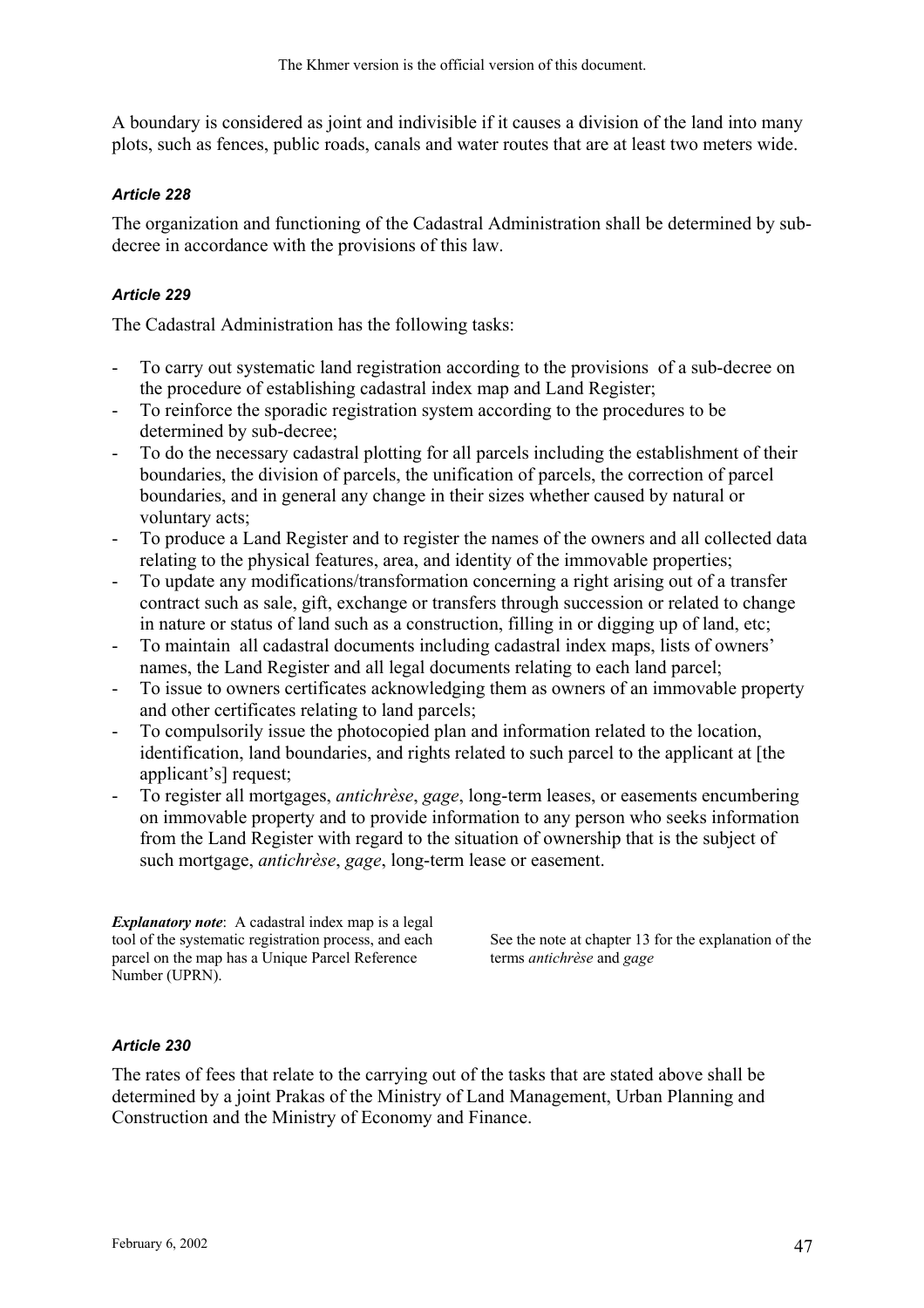The Central Cadastral Administration shall be the General Department of Cadastre and Geography that is responsible for the preparation, coordination and supervision of operations concerning cadastral measurements of immovable property within the Kingdom of Cambodia, and operations concerning the drawing up of cadastral index maps, to produce a list of owners' names and a Land Register, and to issue certificates acknowledging the owner of an immovable property or possession titles to immovable properties. In addition, the General Department of Cadastre and Geography must further determine the methods and standards relating to the documents.

#### *Article 232*

The provincial/municipal and srok/khan Cadastral Offices shall implement all instructions issued by the Central Cadastral Administration. The provincial/municipal and srok/khan Cadastral Offices are responsible for conducting surveys in coordination with other local authorities, maintaining the Land Register, updating the Register on a regular basis under the supervision of the Central Cadastral Administration, maintaining documents and providing information to any person who requests information.

#### *Article 233*

The srok/khan Cadastral Offices shall send copies of the cadastral documents to the concerned khum/sangkat. The commune chief or sangkat chief shall allow anyone to consult the copies and must notify the relevant srok/khan office of any change in the situation of ownership and of owners that occurred in their communes or sangkats.

# *Chapter 16 – Cadastral Surveys*

#### *Article 234*

Cadastral surveys must be made according to techniques and methods specified by subdecree.

#### *Article 235*

Where necessary, the Cadastral Administration can request the civil, military or police authority to assist it in the conduct of the field cadastral surveys. There is no competence outside the Cadastral Administration that has the right to determine the owner of parcels, the nature of land, or measurement of land.

#### *Article 236*

Any private individuals and in particular owners and concerned persons have the obligation to join and co-operate for the carrying out of the cadastral surveys. They must facilitate the physical operations relating to cadastral surveys, identify owners and give notice of any changes that have occurred concerning their own parcels, the situation of the premises and any transfers of ownership.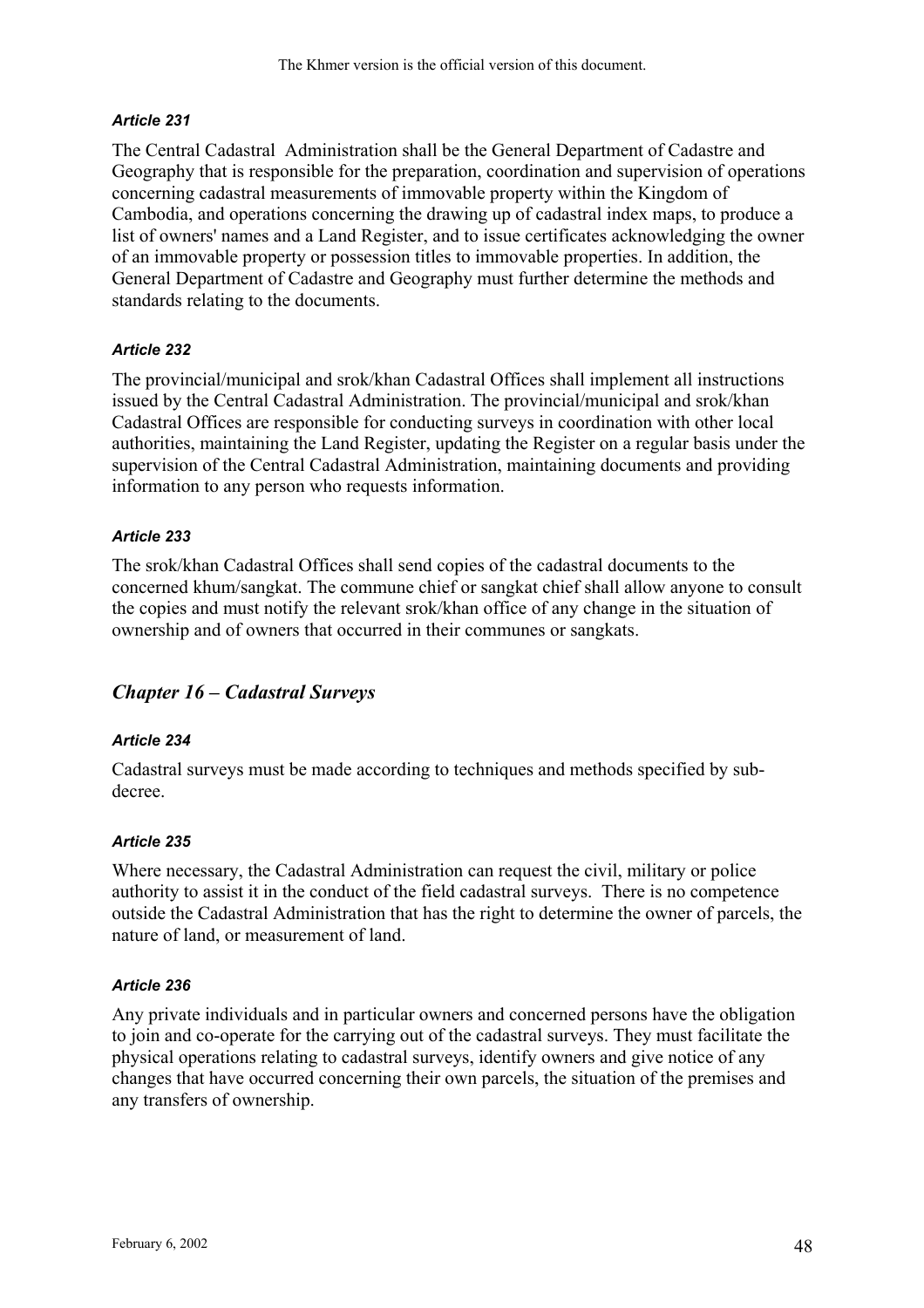In the case of any dispute occurring at the time of the operations of the cadastral survey, concerning the measurements of a parcel or the name of its owner, the cadastral officer in charge shall invite the interested parties to conciliate [somroh samruol] themselves. For disputes occurring in an area that is being surveyed according to systematic registration system, an administrative commission has the duty to conciliate [samroh samruol] the dispute. If such agreement is impossible, the officer in charge shall continue the cadastral survey and make a record of the dispute, but he shall refrain from deciding the dispute.

When a dispute occurs at the time of the delivery of the title, the Cadastral Administration shall take into account only the name of the owner appearing on its registers. In no case shall the Cadastral Administration amend or deliver title to any other person.

*Translation note:* In the second sentence of paragraph 1, the Khmer term "samroh samruol"

 $\left[\right]$  fo $\left[\right]$  was translated as "conciliation." There

is considerable variation among ordinary citizens in the understanding of what is involved in samroh samruol, from simply making the dispute go away, to mediation, negotiation or arbitration.

There is legislative history – particularly materials prepared by the various legislative working groups – that the term samroh-samroul means "mediation." Other writers, including the editors of the Legal Dictionary prepared by The Asia Foundation, use

the word "santeanakam" [សនានកម]to mean

mediation. Regardless of the word in Khmer, mediation has a very particular meaning in the western context -- where a neutral third party

(called a mediator) plays a very limited intervention role to help the parties to a dispute find a way to settle or compromise the dispute among themselves.

This western concept of mediation is substantially different from the typical traditional samroh samruol in Cambodia, where the intervener – who may be a person with authority -- plays a very active role in helping the parties resolve the dispute. To avoid giving any particular meaning to "samroh samroul," we have used a more neutral term, namely, conciliation.

See Article 47 regarding the role of the Cadastral Commission to decide disputes.

# *Chapter 17 –Cadastral Register and Documents*

#### *Article 238*

The Cadastral Administration has the obligation to produce cadastral index maps and a Land Register.

Cadastral index maps cover the zones that have been systematically registered and the boundaries of all public and private properties demarcated and the classification of the land, such as cultivation land, forest land, submerged land, lands for industrial construction, etc. The production of cadastral index maps shall be implemented according to the procedures provided in a sub-decree on procedures for producing cadastral index maps and a Land Register. Each parcel of property shall bear its parcel number.

The Land Register shows, according to each parcel number of ownership, the name of owners and the means of identification of such land parcel , the description of the ownership, the size of land parcel, the easements and other charges that encumber it. Any subsequent changes in such data must be registered as soon as the Cadastral Administration is informed of such changes. Such register shall be maintained in three copies, one copy kept at the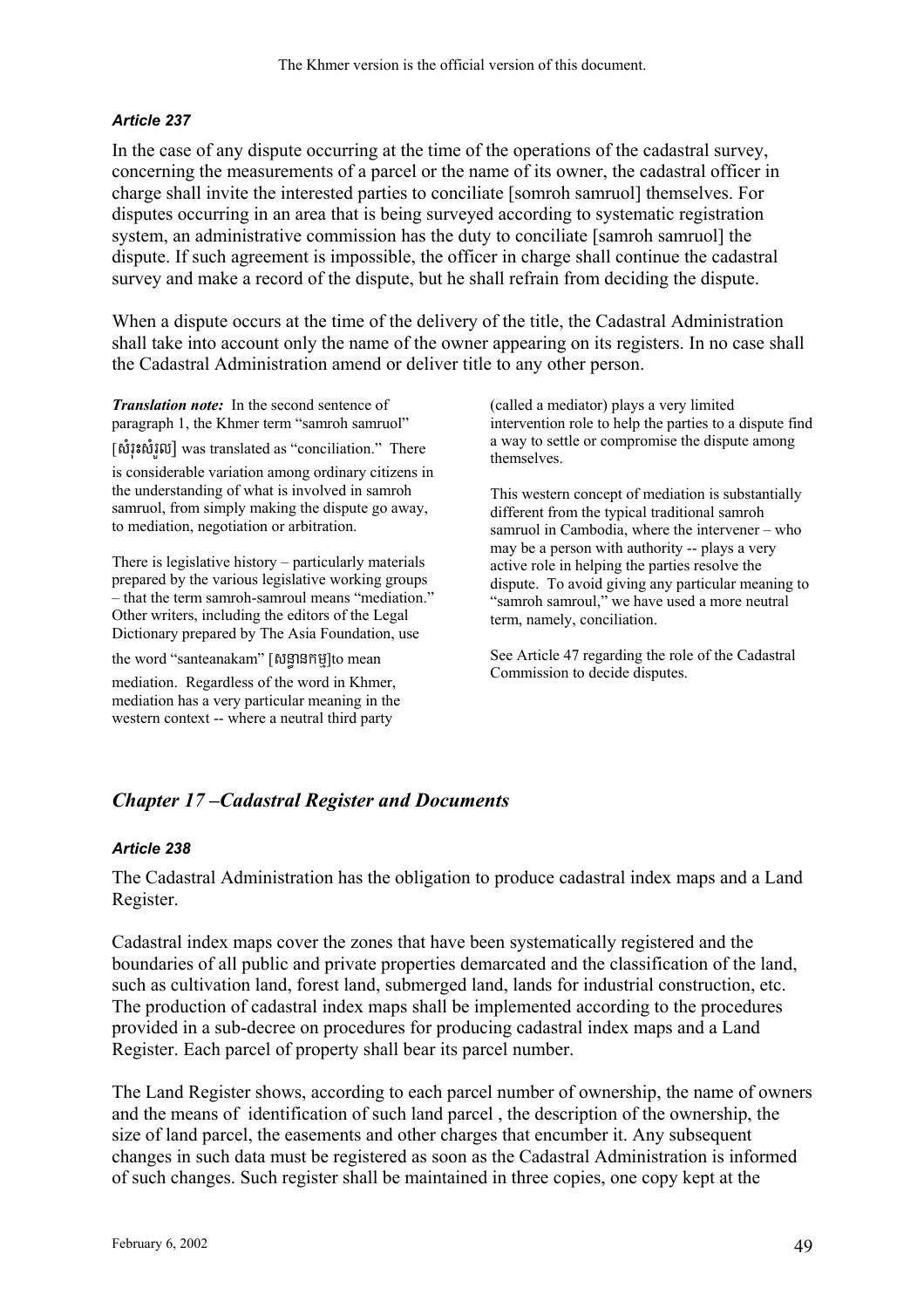central Cadastral Administration Office and the other two copies kept at the provincial or municipal and Srok/Khan Cadastral Administration Offices.

The Land Register shows, by reference to the number of the title of ownership, the mortgages, *antichrèse* and *gage*, long-term leases that encumber the ownership.

# *Article 239*

A cadastral index map and Land Register have legal value and precise effect. A cadastral map and Land Register shall not contain deletions, additions or any other modifications at the exception of those that have been expressly authenticated.

Cadastral offices at all levels are legally responsible to ensure the due and proper maintenance of such Land Registers and the accuracy of survey operations and to preserve the documents.

# *Article 240*

The request for cadastral information by any person who has an interest in it may not be refused. Copies of the information appearing on such registers shall be provided against a payment of fee as determined in the article 230 of this law.

# *Chapter 18 – Cadastral Titles and Information*

# *Article 241*

The Cadastral Administration can issue certificates acknowledging the owner of an immovable property, possession titles to immovable property, mortgage certificates, forms containing information and cadastral attestation documents relating to the nature, the legal situation, physical status and encumbrances of a land lot based on the cadastral documents and the Land Register.

#### *Article 242*

The certificates acknowledging the owner of an immovable property and possession titles to immovable property can be given only to the owner or the person who has legal rights over the immovable property.

#### *Article 243*

Cadastral information forms may be delivered to any person who applies for them. The agent who provides such information shall be liable for inaccurate information the agent supplied. Such information shall not bind any liability upon the Cadastral Administration.

#### *Article 244*

Cadastral attestations constitute official confirmation of legal documents.

Ownership of immovable property can be established by documents of sale, gift, exchange, succession made by any person authorized by article 65 of this law. They must be filed with the Cadastral Administration.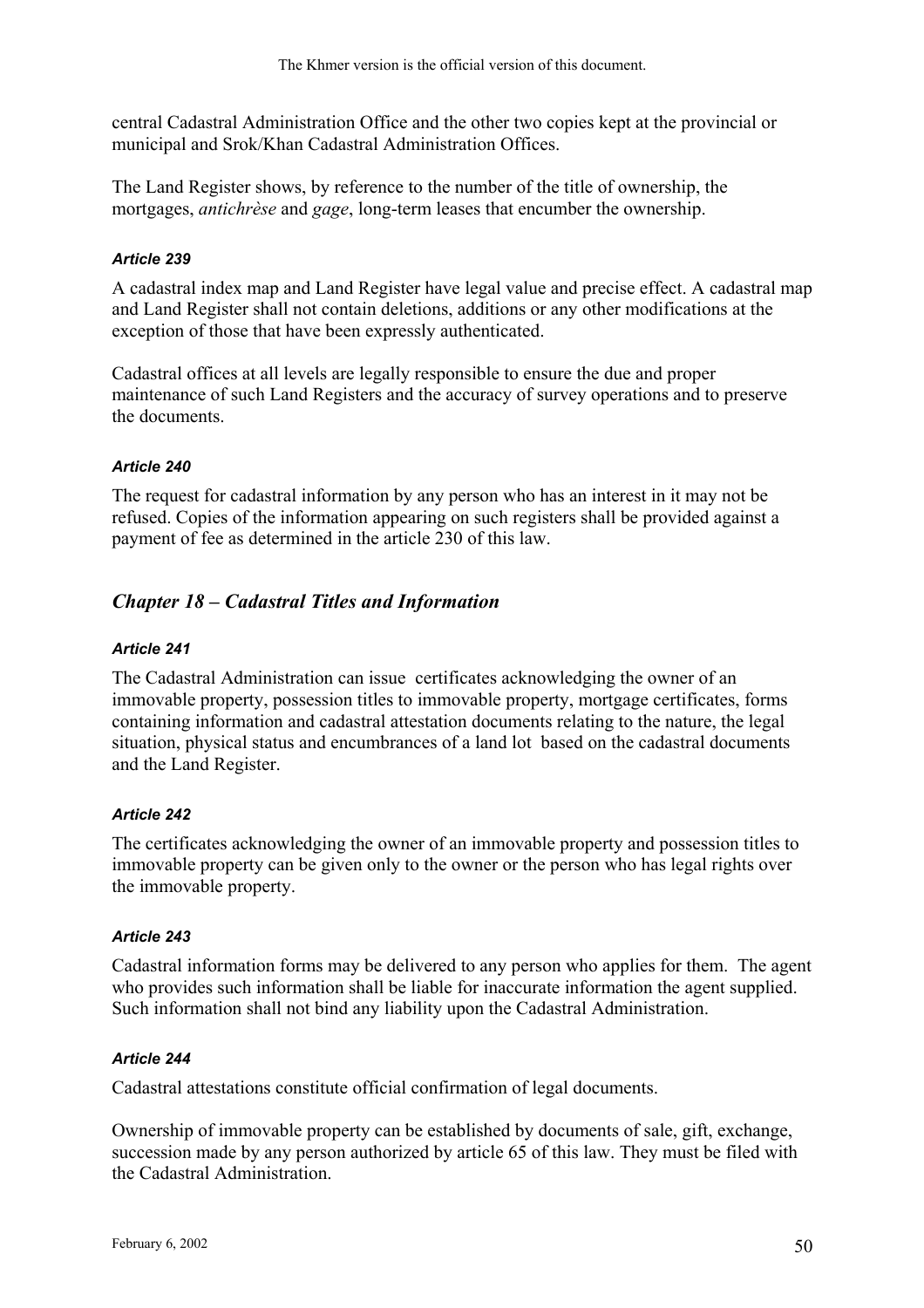A contract of sale, donation, exchange or succession that is made as a private document may not be registered. It shall be effective against third parties only if the contract meets the formalities determined in article 244 of this law.

### *Article 246*

If the contract of sale, donation, exchange or succession has been made in authentic form by an authorized person but has not been registered with the Cadastral Administration, such contract remains ineffective against third parties, and the owners and assigns are personally liable for the failure of such registration.

# **TITLE VII – PENALTY PROVISIONS**

# *Chapter 19 – Infringements on Ownership*

# *Article 247*

The infringements against ownership and the other rights relating to an immovable property can constitutes a penal offense punishable in accordance with the provisions of this law and the damages caused by such acts shall be compensated by civil remedies.

### *Article 248*

The following acts are considered as infringements on ownership and other legal rights to immovable property and constitute penal offenses under this law:

- An act or conduct, in fact, that is an intentional violation of the occupation of an immovable property in breach of a title issued by the Cadastral Administration;
- An act or conduct, in fact, that is a hinders the peaceful holder or possessor of immovable property in an area not yet covered by the cadastral index maps, the ownership rights of which have not yet been fully strengthened under this law;
- An improper or illegal beginning of occupation of State public property or State private property that is not in accordance with the provisions of articles 17, 18 and 19 of this law;
- A transformation of a concession into ownership except in the case of a land concession responding to a social purpose.

#### *Article 249*

An infringement against ownership within the scope of the preceding article may be committed by a competent authority or by an individual acting alone or in conspiracy with agents of the authority.

#### *Article 250*

An official or competent authority that infringes a lawful right to immovable property shall be liable for an administrative penalty in addition to a criminal penalty and civil damages.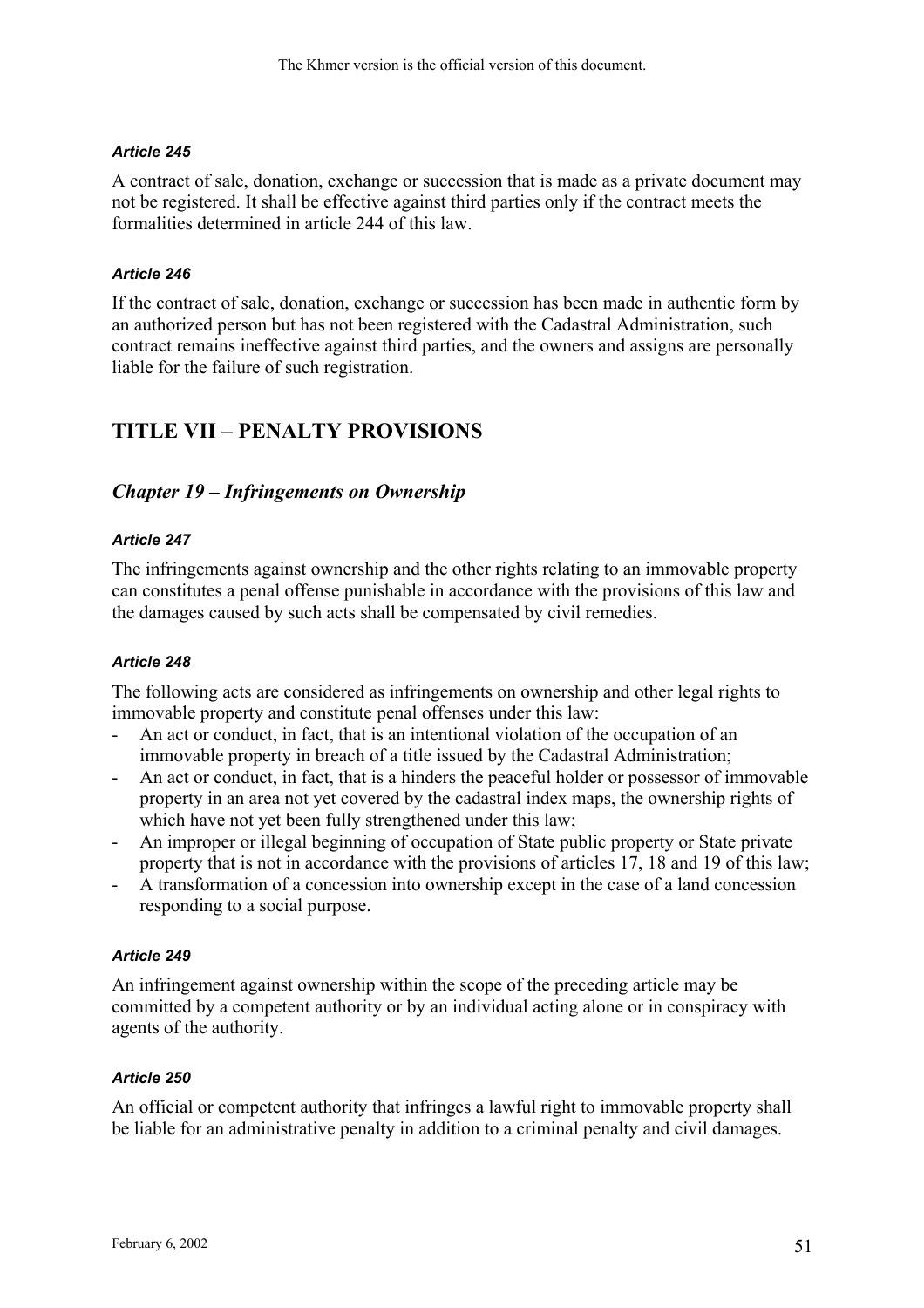Part 1 – Infringements against Public or Private Property Committed by individuals

#### *Sub-part 1 – Infringements against private ownership*

#### *Article 251*

Any person who falsifies a title with the intent to make an official use of it, regardless of its form, shall be subject to imprisonment from one (1) to five (5) years.

#### *Article 252*

Any person who misleads or deceives Cadastral Administration officials in the exercise of their tasks or the authorities in registration of land shall be punishable by a fine from 500,000 (five hundred thousand) Riel to 3,000,000 (three million) Riel and/or imprisonment from of 1 (one) month to 6 (six) months.

#### *Article 253*

Any person who uses violence against a possessor in good faith of an immovable property; whether or not his title has been established or it is disputed, shall be fined from 1,500,000 Riel to 25,000,000 Riel and/or imprisoned from six (6) months to two (2) years irrespective of the penalty for violence against a person.

In addition to the above penalty, the violator shall be liable for civil damages that were caused by his violent acts.

If the violence was ordered by a person other than the perpetrator, who did not personally participate in the commission of such violence, he shall be subject to the same penalties as the perpetrators of the violence.

#### *Article 254*

Under no circumstances shall the use of private force be authorized in order to protect a person's title to property or to enforce a court order for the expulsion or forced removal of an occupant. Any person who uses private force for the above purposes shall be fined from three million (3,000,000) Riel to twenty five million (25,000,000) Riel and/or imprisoned from six (6) months to two (2) years.

#### *Article 255*

Any person who sells, or uses as a surety, immovable property that does not belong to him shall be punished by imprisonment from six (6) months to three (3) years, without prejudice to any civil damages caused by his.

*Explanatory note*: This article uses the term "ban cham," which has been translated here to mean "uses as surety." The term "ban cham" is used in chapter 13 to refer to *antichrèse*, or pledge of

immovable property. However, the term "ban cham" has a more general meaning that includes all types of sureties – mortgages (chapter 12), *antichrèse* (chapter 13) and *gage* (chapter 14).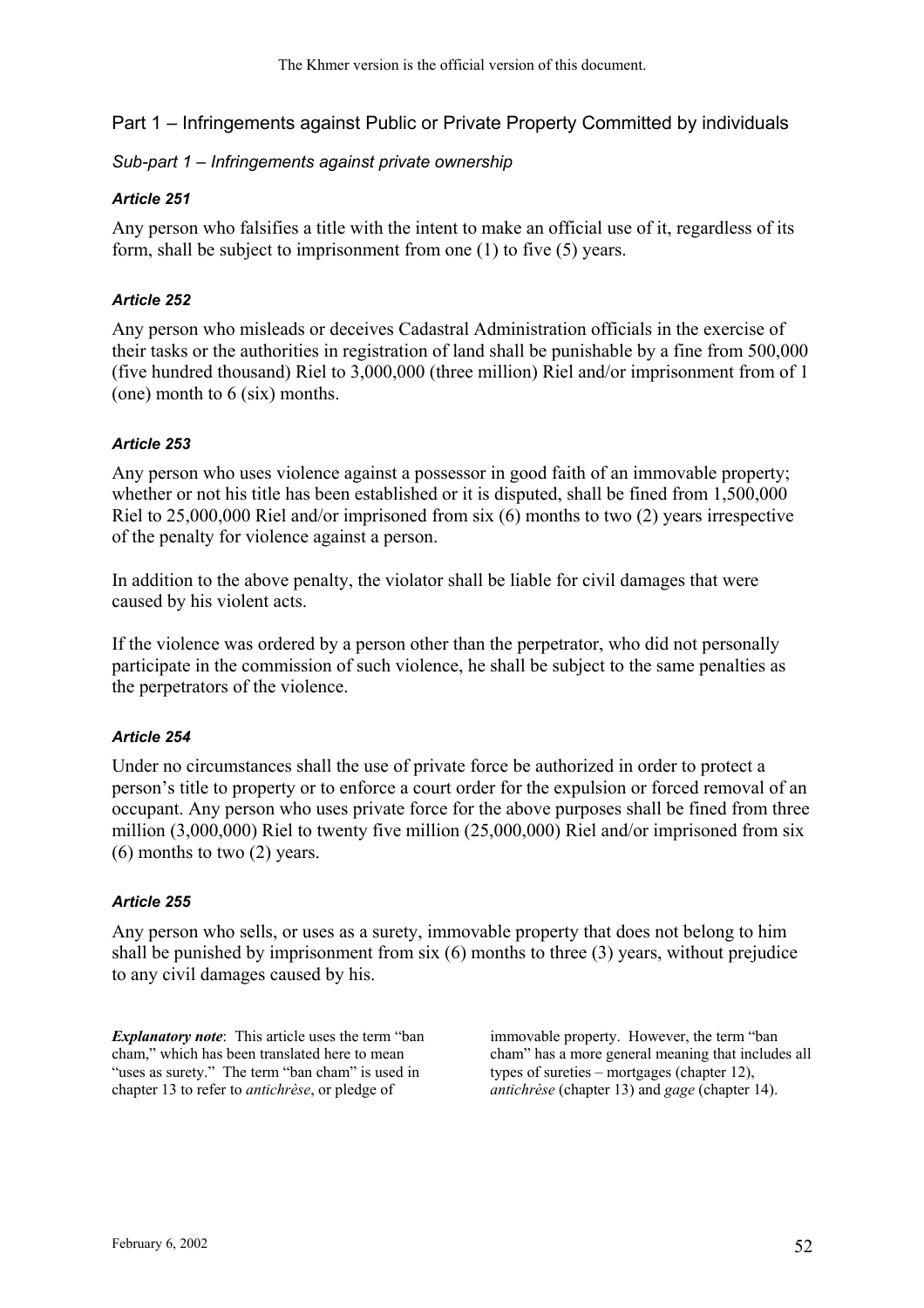An owner who cultivates on his own land, or who intentionally provides or rents land to a third person to cultivate crops that are prohibited by law or regulations, shall be fined from fifteen million (15,000,000) Riel to forty five million (45,000,000) Riel and shall be imprisoned under the law in force .

#### *Article 257*

A co-owner of undivided property who infringes on the commonly owned part of immovable property as stated in article 180 of this law, shall be fined from one million five hundred thousand (1,500,000) Riel to nine million (9,000,000) Riel. In case of repeated offenses, the infringing co-owner shall be subject to double fines.

#### *Article 258*

A co-owner who refuses to fulfill his obligation related to the maintenance of the common parts of co-owned property or who does not respect the public order restrictions as stated in article 185 of this law shall be fined from five hundred thousand (500,000) Riel to three million (3,000,000) Riel.

#### *Sub-part 2 – Infringements against the Public Property*

#### *Article 259*

An infringement against public property shall be fined from five million (5,000,000) Riel to fifty million (50,000,000) Riel and/or imprisoned from one (1) to five years.

The perpetrator must vacate the public property immediately. He has no entitlement to any indemnity for works or improvements that he made on the property.

In the case of a person who was in possession of State public property before this law comes into force and has documents proving and attesting clearly that he bought the property from another person, he can request the competent authority to implement the legal rules against the person who illegally sold public property of the State and in order to recover his damages caused by such act. Regardless of the circumstances, the aggrieved party has no right to continue his possession of the State public property.

#### *Article 260*

Any person who removes, moves, or destroys a cement marker, a topographic points or the position of a cadastral sign shall be warned by the competent authority. In case of repeated offenses, the offender shall be fined from five hundred thousand (500,000) Riel to three million (3,000,000) Riel, and/or by imprisonment from one (1) to six (6) months, without prejudice to any civil damages caused by his act.

# Part 2 – Infringements against public or private property by administrative authorities

#### *Article 261*

An official or authority, irrespective of whether acting under orders or not, who abuses his power to seize immovable property from a peaceful occupant shall be subject to a fine from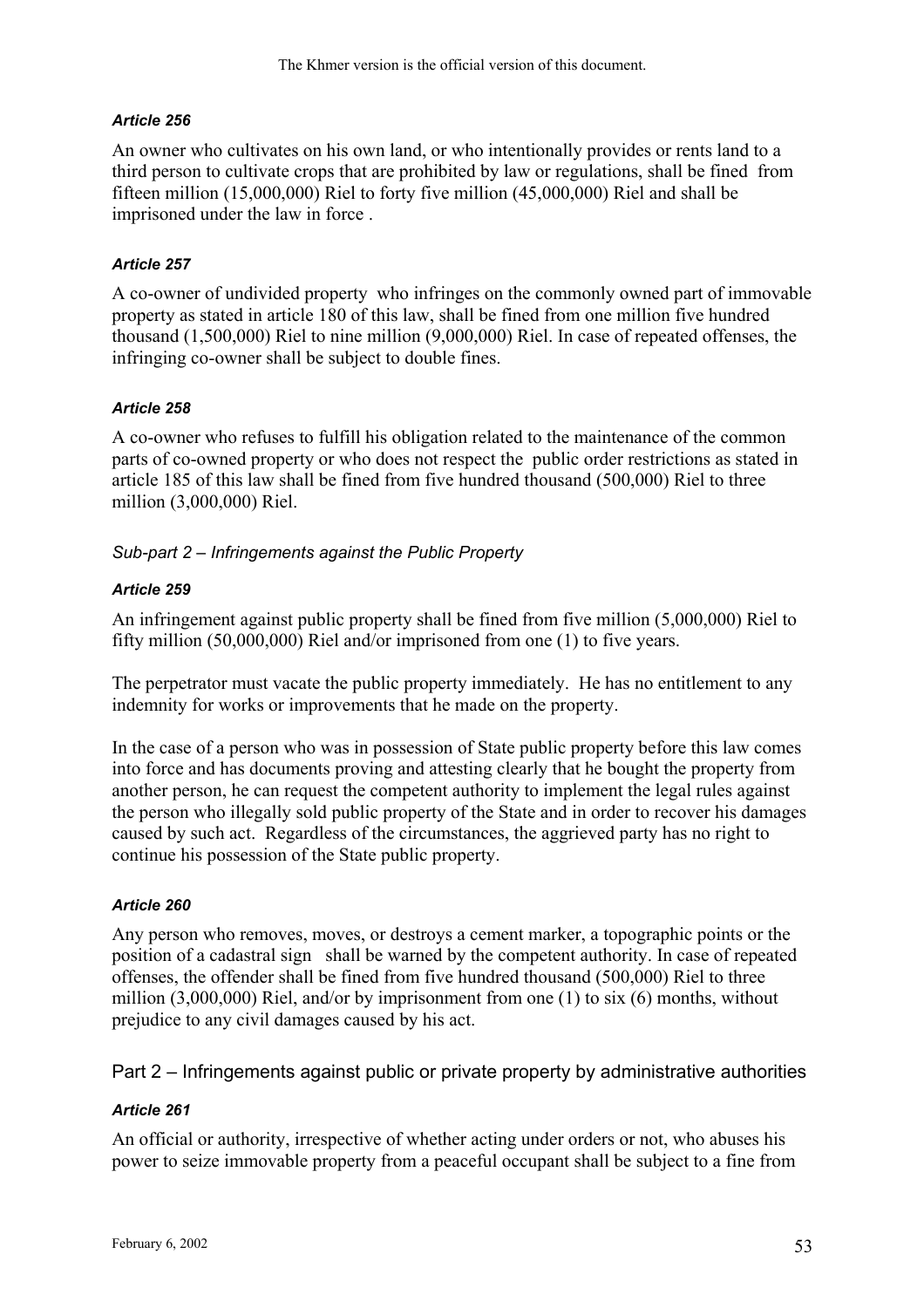ten million (10,000,000) Riel to twenty-five million (25,000,000) Riel and additional administrative sanctions.

The abuse may consist of the falsification or wrongful creation of titles or the use of pressure or physical measures of eviction against such occupant.

If the act of seizing immovable property is carried out with violence, the offender shall be imprisoned for six (6) months to two (2) years in jail in addition to the fine.

The person who gave the wrongful order shall be subject to the same penalties imposed against the offender .

# *Article 262*

A competent authority or any kind of armed forces who wrongfully acquire immovable property in the areas where they are in charge of maintaining public order and security to be this personal property shall be subject to a fine of three million (3,000,000) Riel to thirty million (30,000,000) Riel, and/or shall be imprisoned from two (2) to five (5) years and shall also be subject to administrative sanctions.

# *Article 263*

The authority, who ignores or allows private individuals to act wrongfully against the rights of owners, possessors, or peaceful occupants, shall be subject to a fine from one million (1,000,000) Riel to ten million (10,000,000) Riel and shall be subject to administrative sanctions.

#### *Article 264*

Any abuse committed by cadastral officials shall be fined from one million (1,000,000) Riel to five million (5,000,000) Riel and shall be subject to administrative sanctions.

Such abuse includes the delivery of false official data, the delivery of false titles to property, concealment of mortgages or other charges, intentional deceptive demarcation and any negligence in the inscription of cadastral documents.

#### *Article 265*

[Where] an infringement [is] committed against land rights of indigenous communities by an authority who is responsible for the management of the zone in which the immovable property is located, [the authority] shall be fined from one million and five hundred thousand (1,500,000) Riel to nine million (9,000,000) Riel and/or put in prison from 2-5 years and shall receive administrative sanctions in addition.

*Translation note*: The words in [brackets] were added to make the sentence grammatically correct.